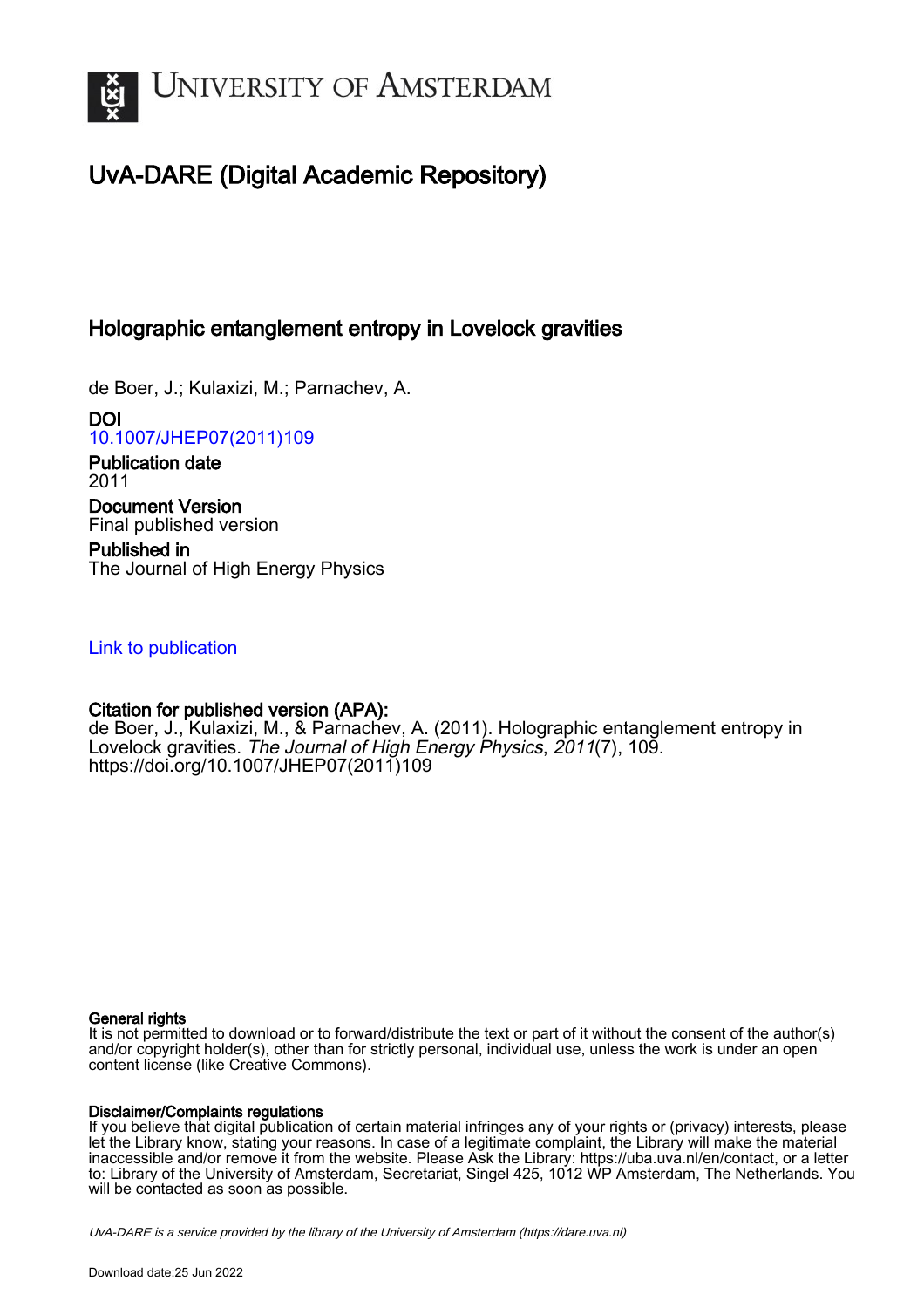PUBLISHED FOR SISSA BY 2 SPRINGER

Received: May 23, 2011 Accepted: July 11, 2011 PUBLISHED: July 26, 2011

# Holographic entanglement entropy in Lovelock gravities

Jan de Boer,<sup>a</sup> Manuela Kulaxizi<sup>b</sup> and Andrei Parnachev<sup>c</sup>

c *Institute of Cosmos Sciences and E.C.M., Facultat de Fisica, Universitat de Barcelona, Av. Diagonal 647, 08028 Barcelona, Spain E-mail:* [J.deBoer@uva.nl](mailto:J.deBoer@uva.nl), [manuela.kulaxizi@fysast.uu.se](mailto:manuela.kulaxizi@fysast.uu.se), [parnachev@gmail.com](mailto:parnachev@gmail.com)

Abstract: We study entanglement entropies of simply connected surfaces in field theories dual to Lovelock gravities. We consider Gauss-Bonnet and cubic Lovelock gravities in detail. In the conformal case the logarithmic terms in the entanglement entropy are governed by the conformal anomalies of the CFT; we verify that the holographic calculations are consistent with this property. We also compute the holographic entanglement entropy of a slab in the Gauss-Bonnet examples dual to relativistic and non-relativistic CFTs and discuss its properties. Finally, we discuss features of the entanglement entropy in the backgrounds dual to renormalization group flows between fixed points and comment on the implications for a possible c-theorem in four spacetime dimensions.

Keywords: Gauge-gravity correspondence, Anomalies in Field and String Theories

ArXiv ePrint: [1101.5781](http://arxiv.org/abs/1101.5781)



a *Institute for Theoretical Physics, University of Amsterdam, Science Park 904, Postbus 94485, 1090 GL Amsterdam, The Netherlands*

<sup>b</sup>*Theoretical Physics, Department of Physics and Astronomy, Uppsala University, Box 516, SE-751 20 Uppsala, Sweden*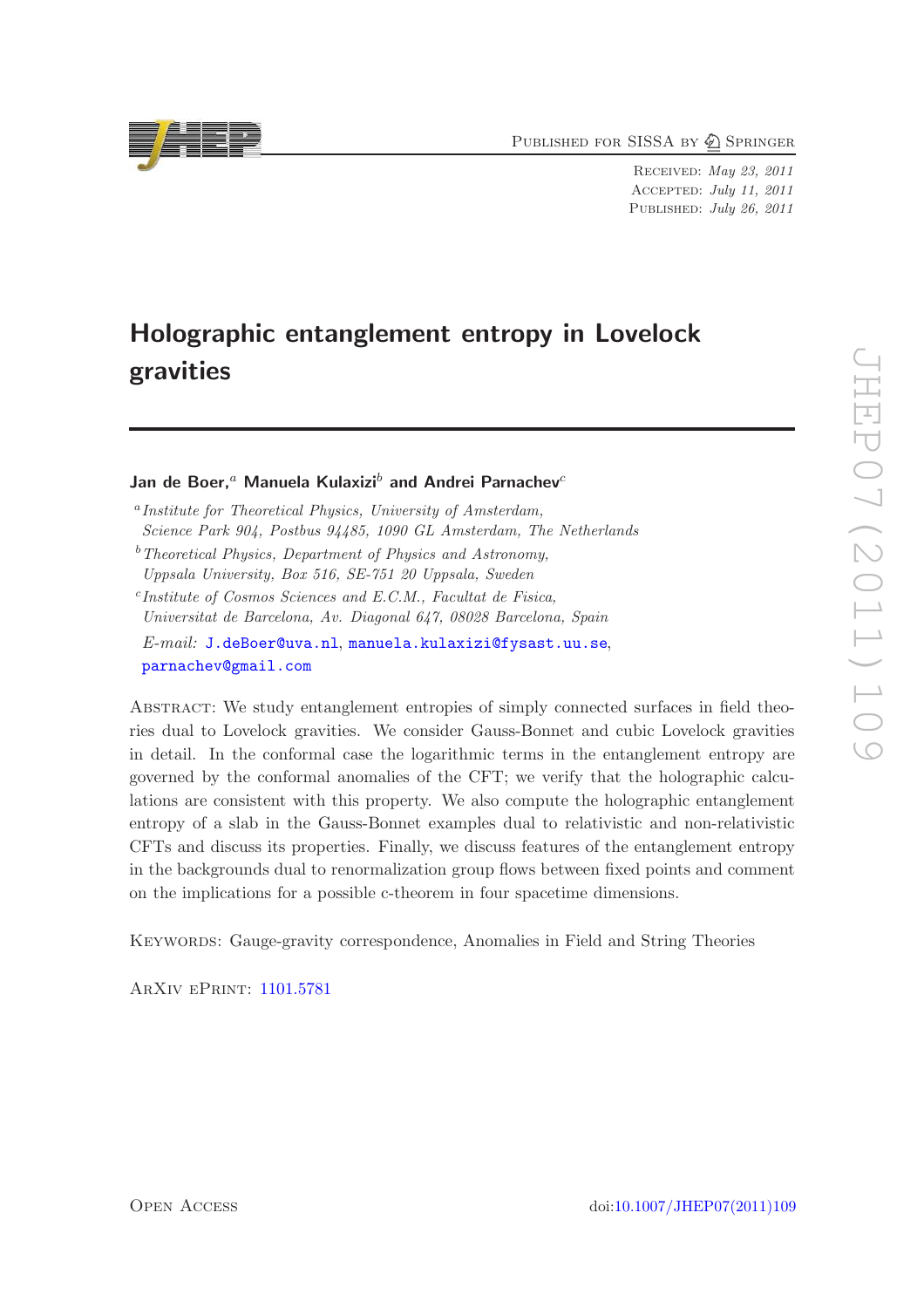#### Contents

|                | 1 Introduction and summary                                                               | 1                       |
|----------------|------------------------------------------------------------------------------------------|-------------------------|
| $\bf{2}^-$     | Entanglement entropy and conformal field theories in four dimensions.                    | $\bf{2}$                |
| $\bf{3}$       | Gauss-Bonnet gravity                                                                     | $\overline{\mathbf{4}}$ |
| 4              | Holographic entanglement entropy proposal                                                | 6                       |
|                | The entanglement entropy of a ball<br>4.1                                                | 8                       |
|                | 4.2<br>The entanglement entropy of a cylinder                                            | 9                       |
|                | 4.3<br>The entanglement entropy of a slab                                                | 10                      |
| 5              | Generalization to Lovelock                                                               | 12                      |
| 6              | Entanglement entropy in Lifshitz backgrounds                                             | 13                      |
|                | Entanglement entropy of an infinite belt<br>6.1                                          | 14                      |
|                | 6.2<br>Entanglement entropy of an infinitely long cylinder                               | 16                      |
| $\overline{7}$ | Entanglement entropy and domain wall geometries                                          | $17\,$                  |
|                | The entanglement entropy of a ball along the RG flow<br>7.1                              | 18                      |
|                | 7.2<br>The entanglement entropy of a cylinder along the RG flow                          | 18                      |
|                | 7.3<br>$\beta_1$ and the weak energy condition                                           | 19                      |
|                | Entanglement entropy of the ball and the c-theorem in Einstein-Hilbert gravity 20<br>7.4 |                         |

#### <span id="page-2-0"></span>1 Introduction and summary

Entanglement entropy is an interesting non-local observable which carries important information about field theory. Refs. [\[1](#page-24-0), [2](#page-24-1)] proposed a way of computing entanglement entropy in the strongly coupled conformal field theories dual to gravitational theories whose gravity sector is described by the Einstein-Hilbert lagrangian with the negative cosmological constant. The set of CFTs that admit duals of this type is strongly restricted. In particular in four spacetime dimensions, all such CFTs necessarily have their  $a$  and  $c$  central charges equal to each other.

It is known that some interesting phenomena in CFTs and, more generally, in quantum field theories, are associated with the regime where  $a \neq c$ . For example, there are unitarity constraints in CFTs  $[3]$  which restrict the ratio of  $a/c$  to lie within certain bounds. Another interesting and important question is whether one can formulate and prove the analog of Zamolodchikov's c-theorem [\[4\]](#page-24-3) in three and more spacetime dimensions. It has been suggested that the value of the c-function in four dimensions is equal to a at fixed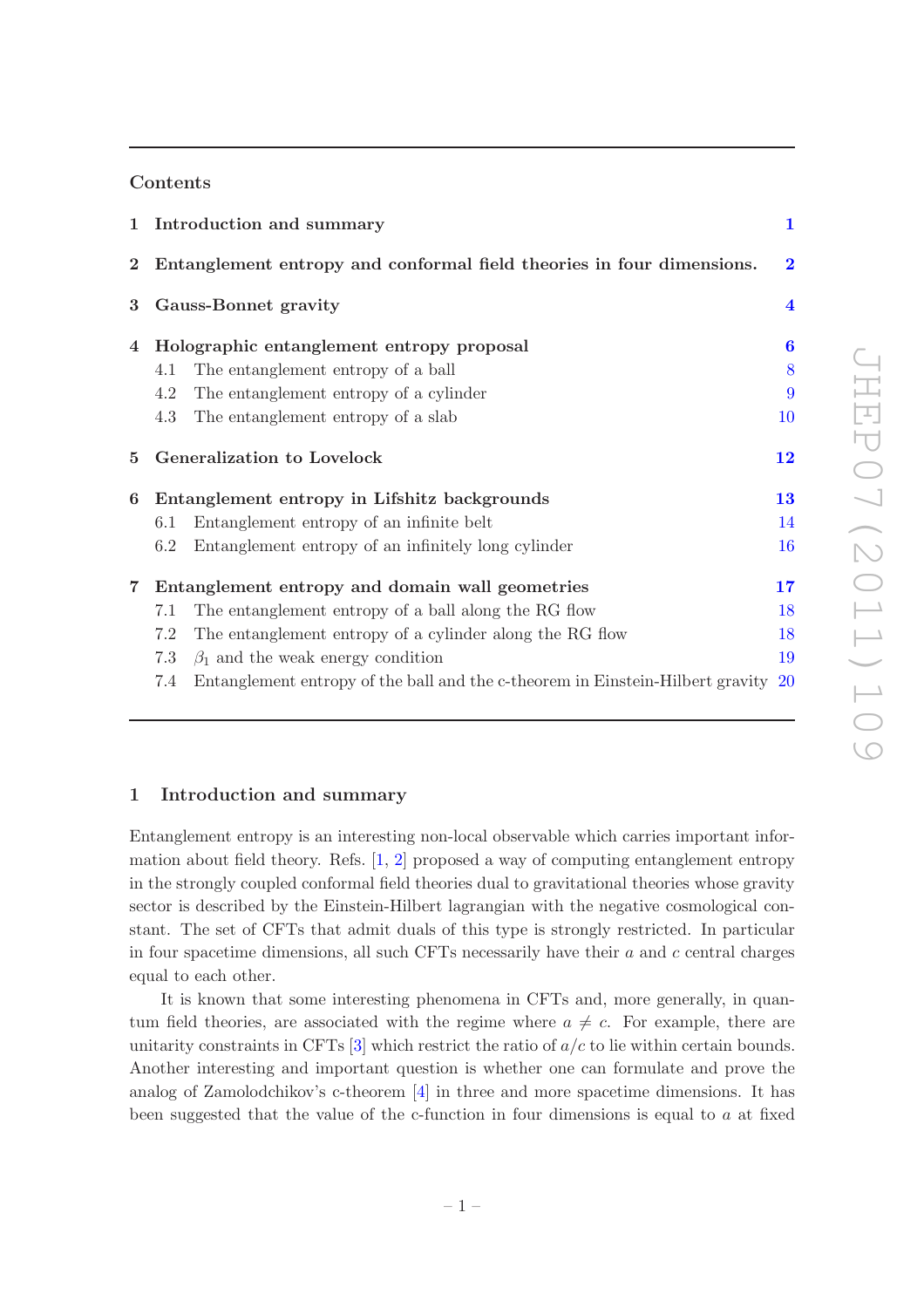points [\[5](#page-24-4)]; recent work in field theory includes [\[6](#page-24-5)[–8](#page-24-6)]. The conjecture is known by the name "a-theorem".

Holographic theories with higher derivative terms provide a natural arena for investigating these phenomena. Recently Myers and Sinha [\[9](#page-24-7), [10](#page-24-8)] have shown that one can formulate an a-theorem in certain higher derivative theories of gravity, but it is not completely clear what the field theoretic counterpart of the corresponding a-function is. Their results have been generalized to Lovelock theories in [\[11\]](#page-24-9). (Work which uses higher derivative gravitational theories to study unitarity constraints in CFTs includes [\[12](#page-24-10)[–25](#page-25-0)].) Interestingly, entanglement entropy provides an independent way of computing the a and c central charges in the CFTs. In particular, it has been noticed in [\[26\]](#page-25-1) that depending on the shape of the surface which defines entanglement entropy, the logarithmic terms contain a linear combination of the a and c central charges. This provides an additional motivation to investigate the holographic entanglement entropy (EE) in the theories with higher derivative gravitational terms. In this paper we consider Lovelock gravities, paying special attention to the Gauss-Bonnet and cubic Lovelock cases. We make use of the prescription of [\[27\]](#page-25-2) and generalize it to the Lovelock case to compute the logarithmic terms in the holographic entanglement entropy for a few simple geometries such as a ball, a cylinder and a slab.

The rest of the paper is organized as follows. In the next section we review the results of [\[26](#page-25-1)] which imply that EE of a ball contains a logarithmic term proportional to the  $a$  central charge, while the EE of a cylinder in the similar manner encodes the  $c$  central charge. In section 3 we give a brief review of Lovelock theories of gravity. Section 4 contains the description of holographic entropy proposal of  $[1, 2]$  $[1, 2]$  $[1, 2]$  together with the generalization to the Gauss-Bonnet case [\[27](#page-25-2)]. There we holographically compute the logarithmic terms in the EE of a ball and a cylinder in CFTs dual to Gauss-Bonnet gravity in  $AdS_5$  and confirm that they are proportional to the  $a$  and  $c$  central charges respectively. We also compute the entanglement entropy of a slab as a function of Gauss-Bonnet parameter. In section 5 we make an educated guess for the holographic formula valid in all Lovelock theories. We show that the coefficient of the logarithmic term in the EE of a cylinder in six-dimensional CFT dual to cubic Lovelock gravity in  $AdS_7$  is proportional to the linear combination of the B-type anomaly coefficients. In section 6 we consider the solution in the bulk which is holographically dual to the non-relativistic field theory with Lifshitz symmetries. We compute the entanglement entropy of a slab and a cylinder and compare with earlier results. Section 7 is devoted to studying entanglement entropy in the bulk geometries dual to renormalization group flows between conformal fixed points, motivated by the search for a c-theorem in four spacetime dimensions.

Note added: as we were working on this project, we became aware of the forthcoming paper [\[28\]](#page-25-3) which partially overlaps with our results (see also [\[29\]](#page-25-4)).

#### <span id="page-3-0"></span>2 Entanglement entropy and conformal field theories in four dimensions.

The entropy of entanglement (EE) in a d-dimensional quantum field theory on  $\mathbb{R}_{d-1} \times \mathbb{R}$ is defined as the von Neumman entropy of the reduced density matrix associated with a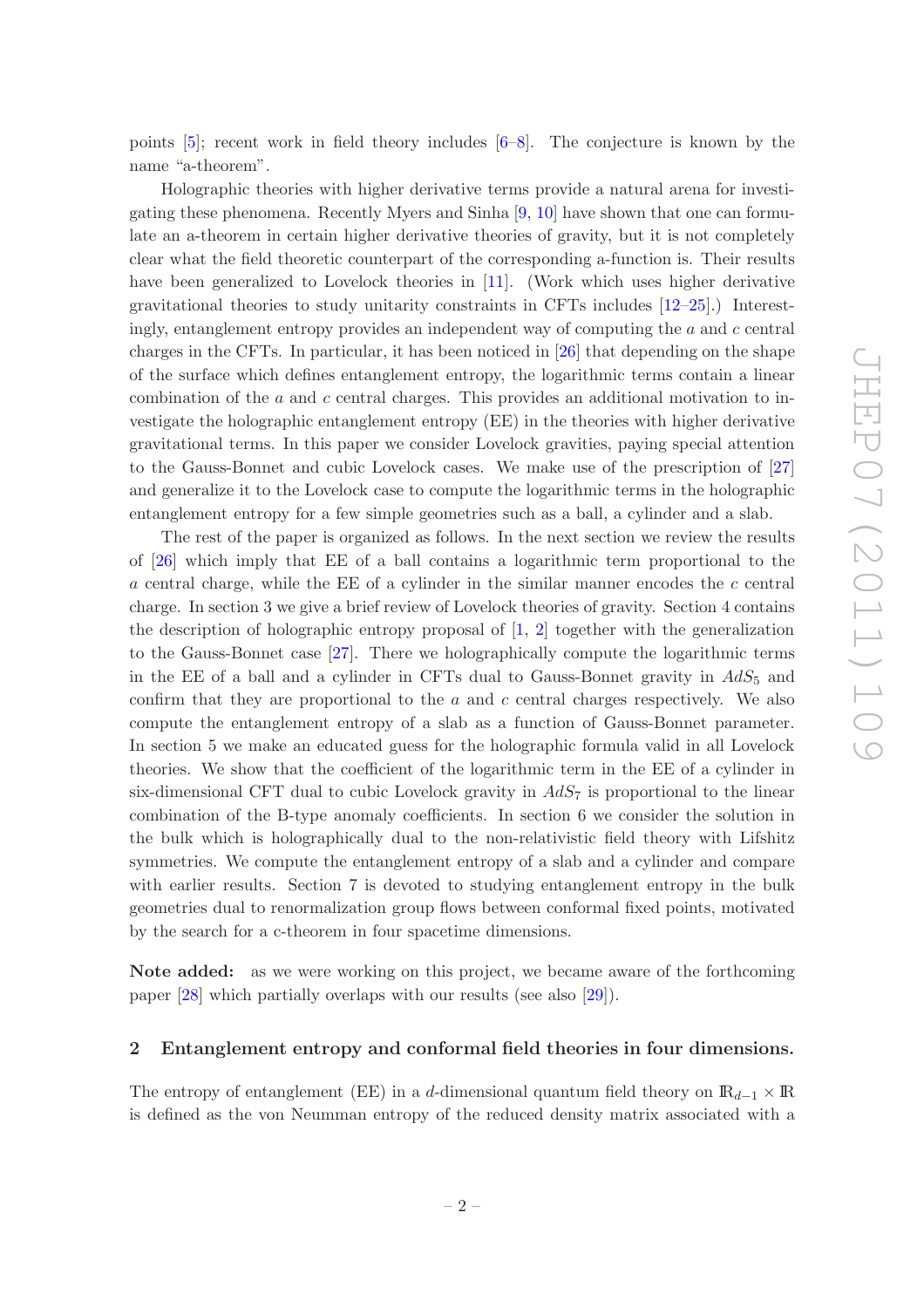subspace V of the total space  $\mathbb{R}_{d-1}$  where the field theory lives

$$
S(V) = -\text{tr}_V \rho_V \ln \rho_V \tag{2.1}
$$

The EE can be ultraviolate (UV) divergent in the continuum limit and a cutoff  $\epsilon$  needs to be introduced. The leading divergent term is usually proportional to the area of the boundary of V,  $(\partial V)$ 

$$
S(V) \sim \gamma \frac{Area(\partial V)}{\epsilon^{d-2}} + \mathcal{O}\left(\frac{1}{\epsilon^{d-3}}\right)
$$
 (2.2)

where the proportionality coefficient  $\gamma$  depends on the regularization procedure. This result, known as the " area law" for EE, was first found numerically [\[30](#page-25-5), [31\]](#page-25-6) and later derived analytically [\[32](#page-25-7)[–37](#page-25-8)]. Note however that the area law is violated in the presence of a finite Fermi surface [\[38](#page-25-9)[–41](#page-25-10)].

For d-dimensional conformal field theories (CFTs) the structure of the divergent terms usually takes the following form [\[42](#page-26-0)]

<span id="page-4-0"></span>
$$
S(V) = \frac{g_{d-2}[\partial V]}{\epsilon^{d-2}} + \dots + \frac{g_1[\partial V]}{\epsilon} + g_0[\partial V] \ln \epsilon + s(V). \tag{2.3}
$$

Here,  $s(V)$  is the finite part of the entropy and  $g_i[\partial V]$  are local, homogeneous of degree i, functions of the characteristic length scale of the boundary  $(\partial V)$ . Eq.  $(2.3)$  is based both on the local nature of the ultraviolate divergences and on the fact that regions with common boundary share the same entropy. In general, the terms  $g_{d-2}[\partial V], \cdots, g_1[\partial V]$  are not physical and depend on the regularization procedure. On the other hand, the coefficient of the logarithmic term is physical and universal in nature, not affected by cutoff redefinitions.

Here our primary focus will be on conformal field theories in  $d = 4$  dimensions where the universal coefficient of EE was recently obtained [\[26\]](#page-25-1). In particular, using the replica trick and conformal invariance of a four dimensional CFT on a curved manifold, [\[26](#page-25-1)] proposed that the coefficient of the logarithmically divergent term in the entanglement entropy of a smooth and connected region  $V$  is given by

<span id="page-4-2"></span>
$$
g_0[\partial V] = \frac{c}{720\pi} g_{0c}[\partial V] - \frac{a}{720\pi} g_{0a}[\partial V] \tag{2.4}
$$

where  $(c, a)$  are the central charges of the four dimensional CFT and  $g_{0c}, g_{0a}$  are defined as follows

<span id="page-4-1"></span>
$$
g_{0c}[\partial V] = \int_{\partial V} R_{\mu\nu\sigma\tau} (n_i^{\mu} n_i^{\sigma}) (n_j^{\nu} n_j^{\tau}) - R_{\mu\nu} n_i^{\mu} n_i^{\nu} + \frac{1}{3} R + \mu \left[ \frac{1}{2} k^i k^i - (k_{\mu\nu}^i)^2 \right]
$$
(2.5)

$$
g_{0a}[\partial V] = \int_{\partial V} R_{(\partial V)} = \int_{\partial A} R_{\mu\nu\sigma\tau} (n_i^{\mu} n_i^{\sigma}) (n_j^{\nu} n_j^{\tau}) - 2R_{\mu\nu} n_i^{\mu} n_i^{\nu} + R + [k^i k^i - (k_{\mu\nu}^i)^2].
$$

Notice that  $g_{0a}[\partial V]$  is simply the Euler character of the boundary manifold  $(\partial V)$  which we have also expressed (with the help of the Gauss-Codazzi identity) in terms of the ambient spacetime Riemann  $R_{\mu\nu\sigma\tau}$  and Ricci  $R_{\mu\nu}$  curvatures.  $g_{0c}[\partial V]$  on the other hand, to the best of our knowledge does not have a clear geometric meaning.

Let us clarify the notation used in [\(2.5\)](#page-4-1). Suppose the two dimensional boundary ( $\partial V$ ) is parameterized by a set of coordinates  $x^a$  with  $a = 1, 2$  whereas the spacetime metric  $g_{\mu\nu}$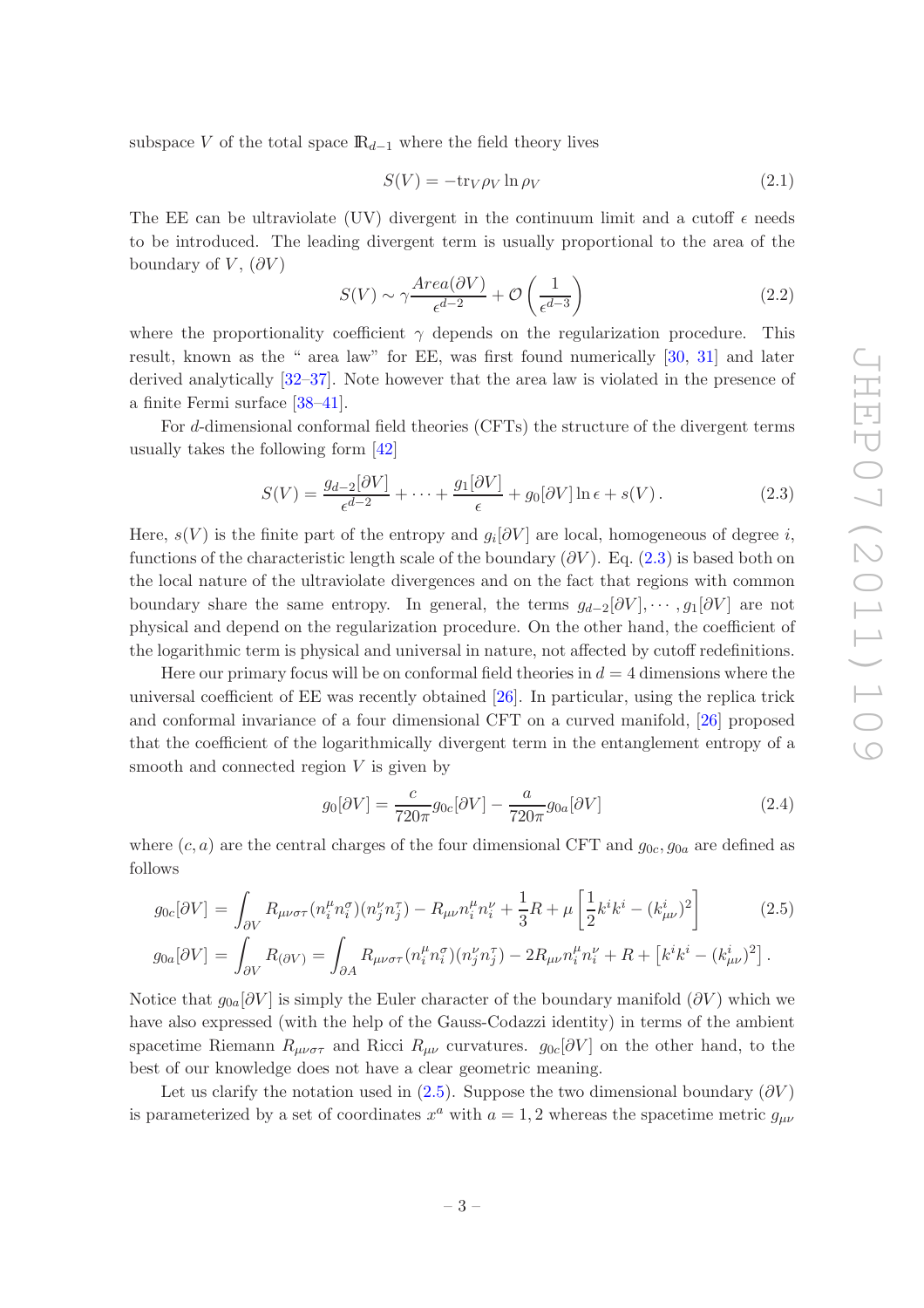where the CFT lives is spanned by coordinates  $X^{\mu}$  with  $\mu = 0, 1, 2, 3$ . Then,  $n_i^{\mu}$  $\frac{\mu}{i}$  in  $(2.5)$ denote two  $(i = 1, 2)$  vectors normal to the surface  $(\partial V)$  satisfying:

$$
n_i^{\mu} n_j^{\nu} g_{\mu\nu} = \delta_{ij}
$$
  
\n
$$
g_{\mu\nu} \frac{\partial X^{\mu}}{\partial x^a} n_i^{\nu} = 0.
$$
 (2.6)

 $k^i_{\mu\nu}$  represents the extrinsic curvature tensor of  $(\partial V)$  associated to the normal  $n_i$  and is given by

$$
k_{\mu\nu}^{i} = -\gamma_{\mu}^{\rho}\gamma_{\nu}^{\sigma}\nabla_{\rho}n_{\sigma}^{i},\tag{2.7}
$$

where  $\gamma_{\mu\nu}$  represents the induced metric equal to  $\gamma_{\mu\nu} = g_{\mu\nu} - n^i_{\mu} n^i_{\nu}$ . Note that  $\mu, \nu =$ 0, 1, 2, 3 are spacetime indices raised and lowered with the metric  $g_{\mu\nu}$ . Finally,  $k^i$  is the trace of the extrinsic curvature tensor  $k^i = k^i_{\mu\nu} g^{\mu\nu}$ .

The coefficient  $\mu$  in [\(2.5\)](#page-4-1) cannot be determined by conformal invariance. In [\[26](#page-25-1)] it is fixed by requiring agreement between [\(2.4\)](#page-4-2) and the holographic calculation. Using this result [\[26\]](#page-25-1) concluded that the coefficient of the logarithmic term in the entanglement entropy of a ball B and a cylinder C in *any* four dimensional conformal field theory takes the form

<span id="page-5-2"></span>
$$
S(B) = \dots + \frac{a}{90} \ln \epsilon + s(B)
$$
  

$$
S(C) = \dots + \frac{c}{720} \frac{l}{R} \ln \epsilon + s(C)
$$
 (2.8)

where  $B, C$  denote a ball of radius  $R$  and an infinite cylinder of radius  $R$  and length  $l$ respectively.<sup>[1](#page-5-1)</sup> This interesting result provides an additional characterization of the anomaly coefficients  $(c, a)$  through entanglement entropy.

Independent evidence in support of the work of [\[26](#page-25-1)] was first given in [\[43\]](#page-26-1). The authors of [\[43](#page-26-1)] used Srednicki's regularization method and numerically computed the coefficient of the logarithmic term in the entanglement entropy of a ball for a free bosonic CFT in  $d = 4$  dimensions. Their result was in complete agreement with [\[26\]](#page-25-1). Recently, [\[44\]](#page-26-2) analytically computed the entanglement entropy for the region of a ball in a massless scalar field theory in arbitrary dimensions, further verifying Solodukhin's formula for this case. General results for the entanglement entropy for a spherical region were established later on in  $[45-48]$ .

It is interesting to use eqs  $(2.4)$ ,  $(2.5)$  to compute the coefficients of the logarithmic term of the EE for spatial regions of different geometrical shape such as, ellipsoids, toroids e.t.c. It is important to stress here that the results of  $[26]$  are restricted to regions V of smooth geometrical shape. Otherwise, contributions from the non-smooth boundary are likely to modify the coefficients of the logarithmically divergent terms in the entropy [\[42](#page-26-0)].

#### <span id="page-5-0"></span>3 Gauss-Bonnet gravity

Among all theories of gravity which contain higher derivative terms of the Riemann tensor in the their action there exists a special class of theories usually referred to, as Lovelock

<span id="page-5-1"></span><sup>&</sup>lt;sup>1</sup>Note that for a region V with zero extrinsic curvature, e.g. a slab, the logarithmic term vanishes.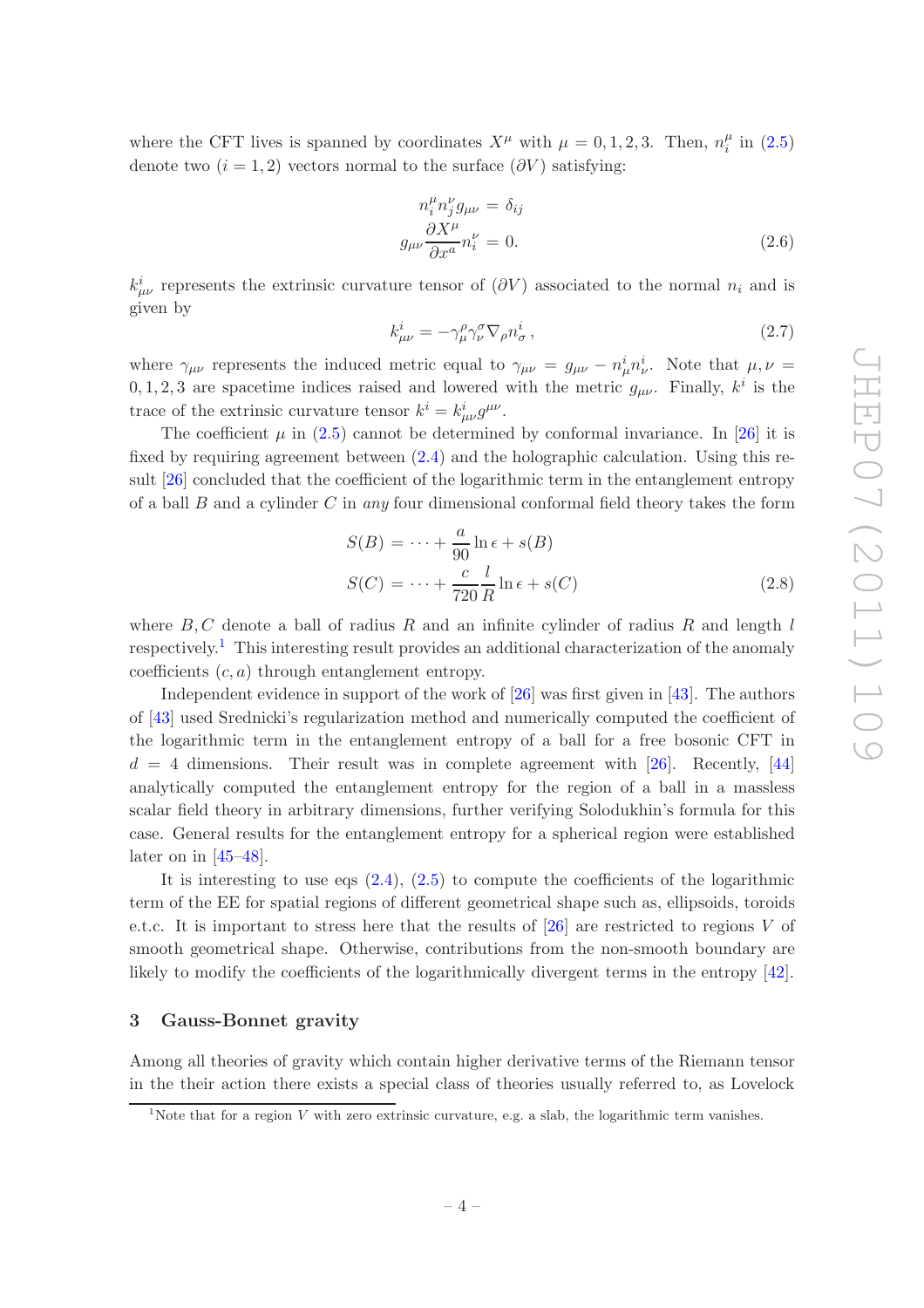gravity. This class of gravitational theories stands out both for its simplicity and the several properties it shares with Einstein-Hilbert gravity. In particular, it is the most general theory of gravity whose equations of motion involve only second order derivatives of the metric. It is ghost free when expanded around a Minkowski spacetime background, while recently, the Palatini and metric formulations of Lovelock gravity have been shown to be equivalent [\[49](#page-26-5)].

The action for Lovelock gravity in  $d+1$ -dimensions is

$$
S = \frac{1}{16\pi G_N^{d+1}} \int d^{d+1}x \sqrt{-g} \sum_{p=0}^{\left[\frac{d}{2}\right]} (-)^p \frac{(d-2p)!}{(d-2)!} \lambda_p \mathcal{L}_p \,, \tag{3.1}
$$

where  $G_N^{d+1}$  is the  $d+1$ -dimensional Newton's constant,  $\left[\frac{d}{2}\right]$  denotes the integral part of  $\frac{d}{2}$ ,  $\lambda_p$  is the p-th order Lovelock coefficient<sup>[2](#page-6-0)</sup> and  $\mathcal{L}_p$  is the Euler density of a 2p-dimensional manifold. In  $d+1$  dimensions all  $\mathcal{L}_p$  terms with  $p \geq \left[\frac{d}{2}\right]$  $\frac{d}{2}$  are either total derivatives or vanish identically.

In this work we will primarily focus on five dimensional gravitational theories and limit ourselves to the Gauss-Bonnet action. This is the simplest example of a Lovelock action, with only the 4-dimensional Euler density included

<span id="page-6-1"></span>
$$
S = \frac{1}{16\pi G_N^{(5)}} \int d^5 x \sqrt{-g} \left( R + \frac{12}{L^2} + \frac{\lambda L^2}{2} \mathcal{L}_{(2)} \right) . \tag{3.2}
$$

Note that in eq. [\(3.2\)](#page-6-1) we introduced a cosmological constant term  $\Lambda = -\frac{12}{L^2}$  and denoted the dimensionless Gauss-Bonnet parameter by  $\lambda$  instead of  $\lambda_2$  since the other Lovelock terms vanish in this case. In what follows we will retain this notation except for section 5, where we discuss generic Lovelock theories. The Gauss-Bonnet term  $\mathcal{L}_{(2)}$  in [\(3.2\)](#page-6-1) is

$$
\mathcal{L}_{(2)} = R_{MNPQ} R^{MNPQ} - 4R_{MN} R^{MN} + R^2 \tag{3.3}
$$

Equations of motion derived from [\(3.2\)](#page-6-1) are expressed in the following way

<span id="page-6-2"></span>
$$
-\frac{1}{2}g_{MN}\mathcal{L} + R_{MN} + \lambda L^2 \mathcal{H}_{MN}^{(2)} = 0
$$
\n(3.4)

with  $\mathcal{H}_{MN}^{(2)}$  defined as

$$
\mathcal{H}_{MN}^{(2)} = R_{MLPQ} R_N^{LPQ} - 2R_{MP} R_N^{P} - 2R_{MPNQ} R^{PQ} + R R_{MN}
$$
(3.5)

Eq.  $(3.4)$  admits AdS solutions of the form  $[50, 51]$  $[50, 51]$  $[50, 51]$ 

$$
ds^{2} = \frac{L_{\text{AdS}}^{2} dr^{2}}{r^{2}} + \frac{r^{2}}{L_{\text{AdS}}^{2}} \left( -dt^{2} + \sum_{i=1}^{d-1} dx_{i} dx^{i} \right)
$$
(3.6)

where the curvature scale of the AdS space is related to the cosmological constant  $via<sup>3</sup>$  $via<sup>3</sup>$  $via<sup>3</sup>$ 

<span id="page-6-4"></span>
$$
L_{\text{AdS}} = \frac{L}{\sqrt{\alpha}} \qquad \alpha = \frac{2}{1 + \sqrt{1 - 4\lambda}}.\tag{3.7}
$$

<span id="page-6-0"></span><sup>&</sup>lt;sup>2</sup>Note that  $\lambda_p$  are denoted as  $\widehat{\lambda}_p$  in [\[19\]](#page-24-11).

<span id="page-6-3"></span><sup>&</sup>lt;sup>3</sup>To be specific, Gauss-Bonnet gravity admits another AdS solution with  $\alpha = \frac{2}{1-\sqrt{1-4\lambda}}$  but this solution is unstable and contains ghosts [\[50](#page-26-6)].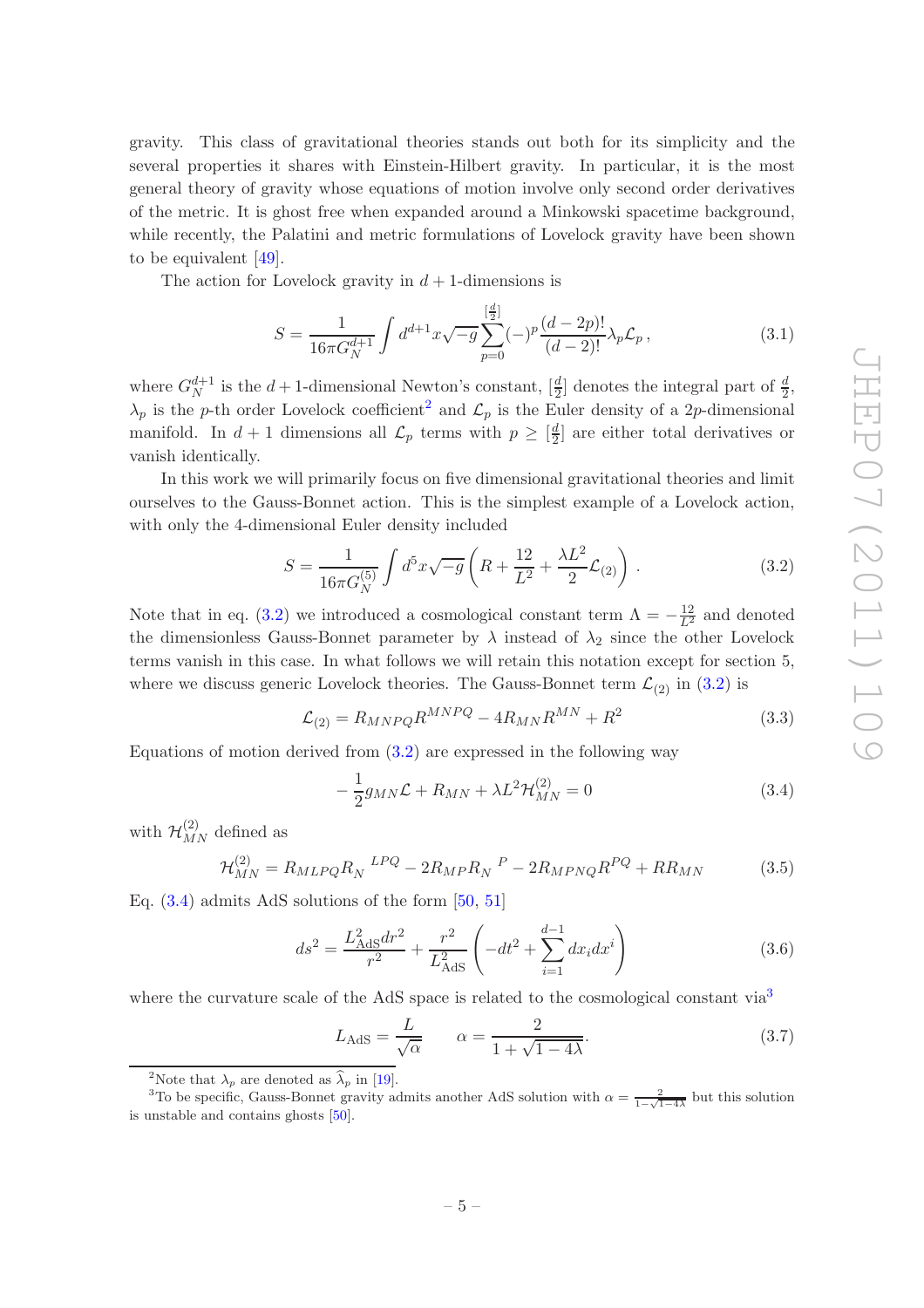Gauss-Bonnet gravity has been extensively studied in the context of the AdS/CFT correspondence. The basic aspects of the holographic dictionary established in the case of Einstein-Hilbert gravity remain the same, since the equations of motion retain their second order form. Moreover, the additional parameter  $\lambda$  allows for a holographic CFT dual with unequal central charges  $(c, a)$ . It thus provides an opportunity to investigate several new aspects of the correspondence (recall that all AdS backgrounds satisfying the Einstein-Hilbert equations of motion yield  $a = c$ ).

There are two ways to relate the gravitational parameters, the Gauss-Bonnet coupling  $\lambda$ , Newton's five dimensional coupling constant  $G_N^{(5)}$  $N \nvert N$  and the cosmological constant L, to the CFT parameters  $(c, a)$ . One is via a holographic calculation of the three point function of the stress energy tensor and the other through the holographic computation of the Weyl anomaly [\[52](#page-26-8), [53\]](#page-26-9) . Both calculations yield the same result, which is a good consistency check. The holographic calculation of the Weyl anomaly in Gauss-Bonnet gravity was performed in [\[54](#page-26-10)]. Here we simply quote the results

$$
c = 45\pi \frac{L_{\text{AdS}}^3}{G_N^{(5)}} \sqrt{1 - 4\lambda}
$$
  
\n
$$
a = 45\pi \frac{L_{\text{AdS}}^3}{G_N^{(5)}} \left[ -2 + 3\sqrt{1 - 4\lambda} \right] , \qquad (3.8)
$$

where  $L_{\text{AdS}}$  is given from [\(3.7\)](#page-6-4). In our conventions the CFT central charges  $(c, a)$  are defined through the Weyl anomaly in the following way

$$
T^{\mu}_{\mu} = \frac{1}{64\pi^2} \frac{1}{90} \left( cI - a\mathcal{L}_2 \right) . \tag{3.9}
$$

It will be helpful for the calculations in the next section to have the ratio  $\frac{L_{\text{AdS}}^3}{C^{(5)}}$  $G_N^{(5)}$ and the Gauss-Bonnet coefficient,  $\lambda$ , expressed as functions of the central charges  $(c, a)$ 

<span id="page-7-1"></span>
$$
\frac{L_{\text{AdS}}^3}{G_N^{(5)}} = \frac{1}{90\pi} (3c - a), \n\lambda = \frac{(a - 5c)(a - c)}{4(a - 3c)^2} \n\sqrt{1 - 4\lambda} = \frac{2c}{3c - a}.
$$
\n(3.10)

Finally, we should note that the correspondence between the positivity of the energy flux in a CFT [\[3\]](#page-24-2) and causality of the boundary theory in Gauss-Bonnet gravity discussed in  $[12-15]$ , restricts the values of the Gauss-Bonnet parameter  $\lambda$  to lie within the region  $-\frac{7}{36} \leq \lambda \leq \frac{9}{100}$ . Similar results were obtained for generic Lovelock theories of gravity in arbitrary dimensions [\[16](#page-24-13)[–21](#page-25-11), [25](#page-25-0)].

#### <span id="page-7-0"></span>4 Holographic entanglement entropy proposal

In the context of holography, entanglement entropy received a lot of attention after the work of Ryu and Takayanagi where a concrete proposal for evaluating the entanglement entropy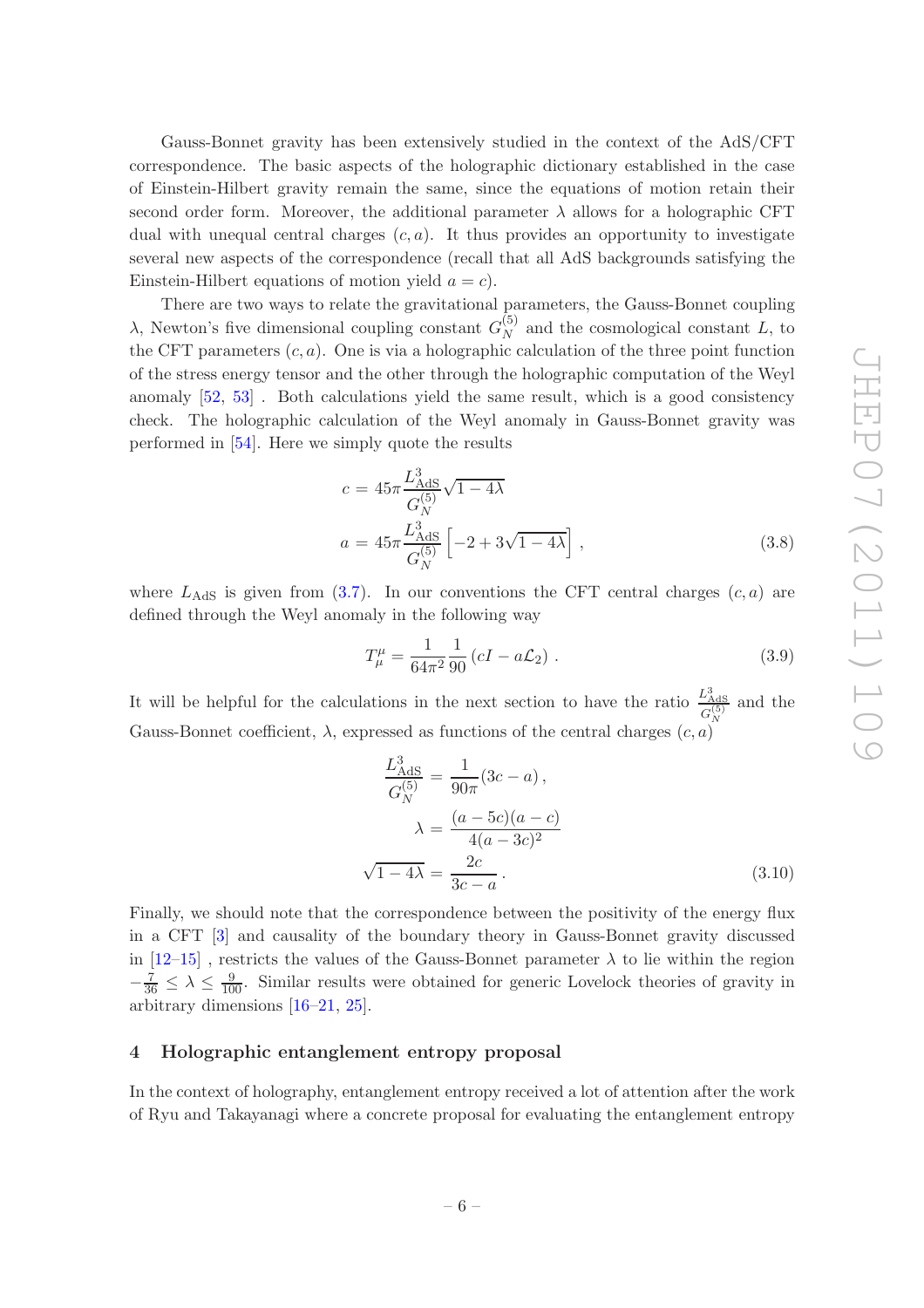was set forth  $[1, 2]$  $[1, 2]$  $[1, 2]$ . In particular, the authors of  $[1, 2]$  conjectured that the entanglement entropy of a spatial<sup>[4](#page-8-0)</sup> region V in a d-dimensional CFT admitting a dual description in terms of Einstein-Hilbert gravity is given by

<span id="page-8-1"></span>
$$
S(V) = \frac{1}{4G_N^{(d+1)}} \int_{\Sigma} \sqrt{\sigma} \tag{4.1}
$$

where  $\Sigma$  is defined as the minimal area surface which asymptotes to the boundary of the spatial region  $V$ ,  $(\partial V)$ . For more details the reader is encouraged to consult [\[56\]](#page-26-11).

This proposal has by now passed several tests. When for instance, the spatial region V extends to the whole of space, entanglement entropy should coincide with statistical entropy. Indeed, at finite temperature eq. [\(4.1\)](#page-8-1) naturally reduces to the Bekenstein-Hawking entropy formula whereas for vanishing temperature, the dual gravitational description contains no horizon and the entropy vanishes as it should. Other properties of the entanglement entropy like strong subadditivity or the fact that  $V$  and its complement  $V_c$  have the same entropy, are also satisfied by the holographic EE formula [\[57\]](#page-26-12). Moreover, precise agreement between the holographic computation and the field theoretic one has been shown in the cases where explicit results are available (mostly for two dimensional CFTs) [\[58](#page-26-13)[–60\]](#page-26-14).

It is interesting to generalize [\(4.1\)](#page-8-1) to include higher derivative gravitational theories. The most natural idea is to replace eq. [\(4.1\)](#page-8-1) with Wald's entropy formula. In fact, for Gauss-Bonnet gravity, such a proposal already exists in the literature  $[27].<sup>5</sup>$  $[27].<sup>5</sup>$  $[27].<sup>5</sup>$  To be specific, the author of  $[27]$  suggested that the entanglement entropy of a connected region V of the dual CFT, can be computed in the case of Gauss-Bonnet gravity through the following formula

<span id="page-8-3"></span>
$$
S(V) = \frac{1}{4G_N^{(5)}} \int_{\Sigma} \sqrt{\sigma} \left( 1 + \lambda L^2 R_{\Sigma} \right) \tag{4.2}
$$

Here the integral is evaluated on  $\Sigma$ , the three dimensional surface which at the boundary of the holographic space reduces to the two dimensional boundary  $(\partial V)$  of the region whose entropy we want to compute and which is determined by minimizing  $(4.2)$ .  $\sigma$  in the same expression, corresponds to the determinant of the induced metric on  $\Sigma$  whereas  $R_{\Sigma}$  is the induced scalar curvature of  $\Sigma$ .<sup>[6](#page-8-4)</sup>

To summarize the main reasoning of [\[27\]](#page-25-2) recall that to compute the entanglement entropy on the CFT side, one starts by evaluating the partition function on a d-dimensional n-sheeted space — formed by gluing the n-copies of  $\mathbb{R}_d$  along the boundary (∂V). This procedure produces a space  $\mathcal{R}_n$  with conical singularities on the surface ( $\partial V$ ). To evaluate the partition function on  $\mathcal{R}_n$  holographically, it is necessary to identify the dual  $d+1$ dimensional geometry,  $S_n$ . The latter should be a solution of the gravitational action with non-zero cosmological constant, which asymptotes to  $\mathcal{R}_n$  at the boundary. Finding such a

<sup>&</sup>lt;sup>4</sup>Generalization to the covariant case is discussed in [\[55\]](#page-26-15).

<span id="page-8-2"></span><span id="page-8-0"></span> ${}^{5}$ For related work on holographic entanglement entropy and higher curvature corrections see also [\[61\]](#page-26-16).

<span id="page-8-4"></span> $6T_0$  make the variational problem well-defined a boundary term should in principle be added in  $(4.2)$ . This term does not affect the solution of the embedding surface but it changes the value of the action evaluated on the solution and thus of the entanglement entropy. It turns out however that the boundary term only modifies the leading UV-divergent term in the entanglement entropy.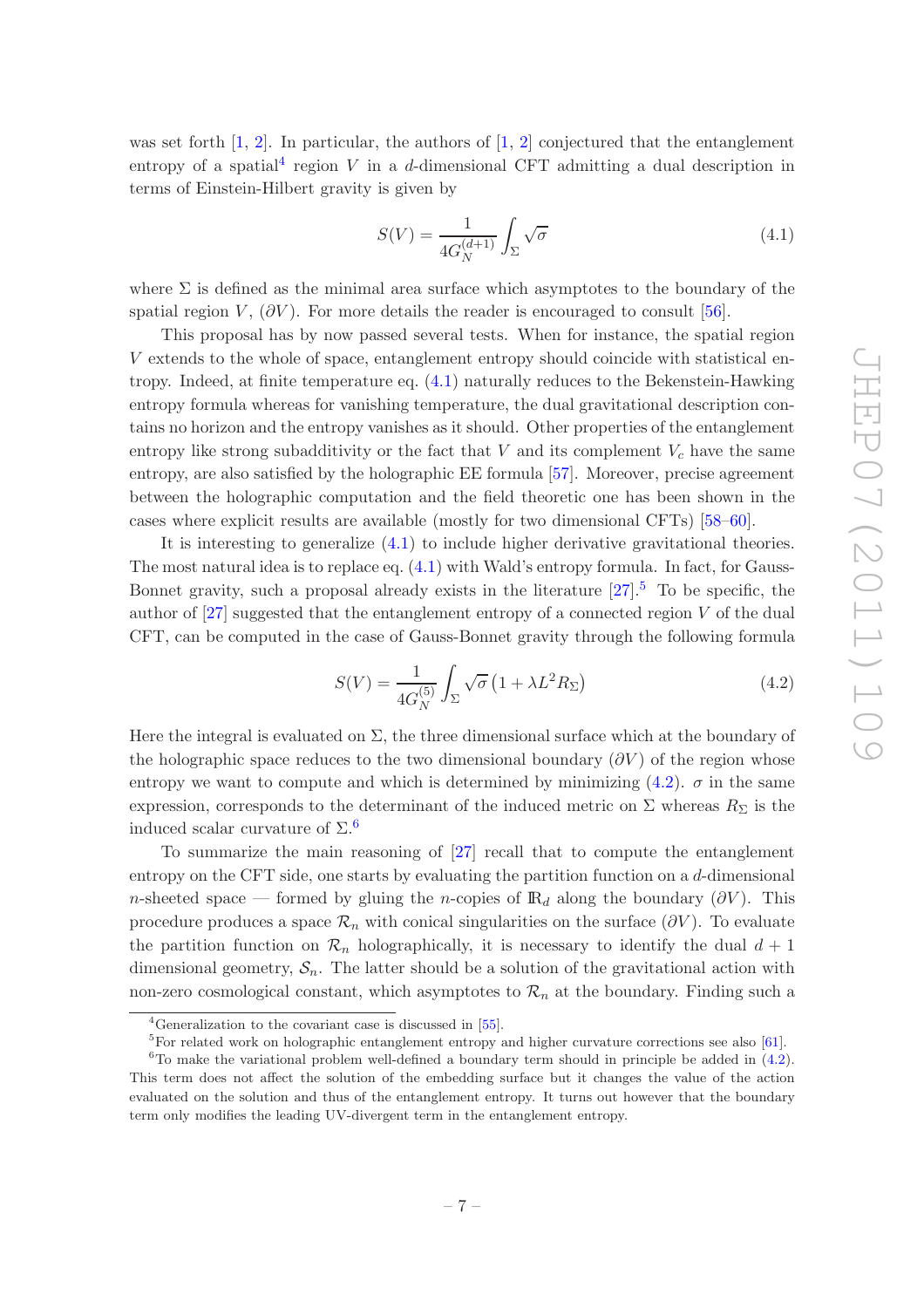solution is a difficult task. Instead, [\[27](#page-25-2)] assumed that  $S_n$  is given by a n-sheeted  $AdS_{d+1}$ formed by gluing together *n*-copies of  $AdS_{d+1}$  along a surface of codimension two. Then, the problem essentially reduced to that of evaluating the gravitational action functional on a space with conical singularities. A method for performing this calculation (at least in some cases) has been developed in [\[62](#page-26-17)] (see also [\[63](#page-26-18)[–70](#page-27-0)]). With the use of the above method for Einstein-Hilbert gravity, [\[27](#page-25-2)] arrived at the holographic entanglement entropy formula of Ryu and Takayanagi. Considering Gauss-Bonnet gravity instead, leads to the modified expression [\(4.2\)](#page-8-3).

Recently [\[71\]](#page-27-1) questioned some of the assumptions that were used in [\[27](#page-25-2)] to derive [\(4.2\)](#page-8-3). Still, [\(4.2\)](#page-8-3) remains a reasonable generalization of [\(4.1\)](#page-8-1) to Gauss-Bonnet gravity. First, the proposal agrees with Wald's entropy formula for AdS-Schwartzchild black holes in Gauss-Bonnet gravity  $[72-75]$ . Therefore, whenever the spatial region V coincides with the total space, the entanglement entropy is guaranteed to be equal to the thermal entropy. Moreover, the strong subadditivity property of EE is satisfied [\[57\]](#page-26-12). Finally, the difference between [\(4.2\)](#page-8-3) and [\(4.1\)](#page-8-1) is the integral of a topological quantity i.e., the euler density in two dimensions, just like the difference between the Einstein-Hilbert and Gauss-Bonnet lagrangian is the Euler density term of four dimensions.

In the following we will use the proposal of [\[27](#page-25-2)] to compute the entanglement entropy for a region bounded by ball, a cylinder and a slab. Comparison with [\(2.8\)](#page-5-2) will provide yet another check of [\(4.2\)](#page-8-3).

#### <span id="page-9-0"></span>4.1 The entanglement entropy of a ball

To compute the entanglement entropy of a ball of radius  $R$ , it is useful to parameterize the AdS space in the following form

$$
ds_{\text{AdS}}^2 = L_{\text{AdS}}^2 \left[ \frac{d\rho^2}{4\rho^2} + \frac{1}{\rho} \left( -dt^2 + dr^2 + r^2 d\Omega_2^2 \right) \right] \,. \tag{4.3}
$$

The first step is to identify a three dimensional surface in the bulk of AdS which reduces to a sphere of radius  $R$  at the boundary. Taking into account the symmetries of the problem we see that the surface in question is determined by a single function  $r(\rho)$ . With this ansatz the induced metric of the surface can be written as follows

<span id="page-9-1"></span>
$$
ds_{EE}^2 = L_{\text{AdS}}^2 \left\{ \frac{1}{4\rho^2} \left[ 1 + 4\rho \left( \frac{\partial r}{\partial \rho} \right)^2 \right] d\rho^2 + \frac{r^2}{\rho} d\Omega_2^2 \right\} \,. \tag{4.4}
$$

Using [\(4.4\)](#page-9-1) to compute the induced curvature  $R_{\Sigma}$  and substituting into [\(4.2\)](#page-8-3) yields

<span id="page-9-2"></span>
$$
S(B) = \frac{L_{\text{AdS}}^3 \Omega_2}{4G_N^{(5)}} \int d\rho \frac{r^2 \sqrt{1 + 4\rho(r')^2}}{2\rho^2} \left[1 + \lambda \alpha \hat{R}\right],\tag{4.5}
$$

where  $\alpha$  is given in [\(3.7\)](#page-6-4) and  $\widehat{R}$ , the induced scalar curvature in units of the AdS radius, is

$$
\widehat{R} = \frac{2\left[\rho + 4\rho^2(r')^2 + 4\rho r\left(r' + 8\rho(r')^3 - 2\rho r''\right) - r^2\left(3 + 20\rho(r')^2 + 16\rho^2 r' r''\right)\right]}{r^2\left[1 + 4\rho(r')^2\right]^2}.
$$
 (4.6)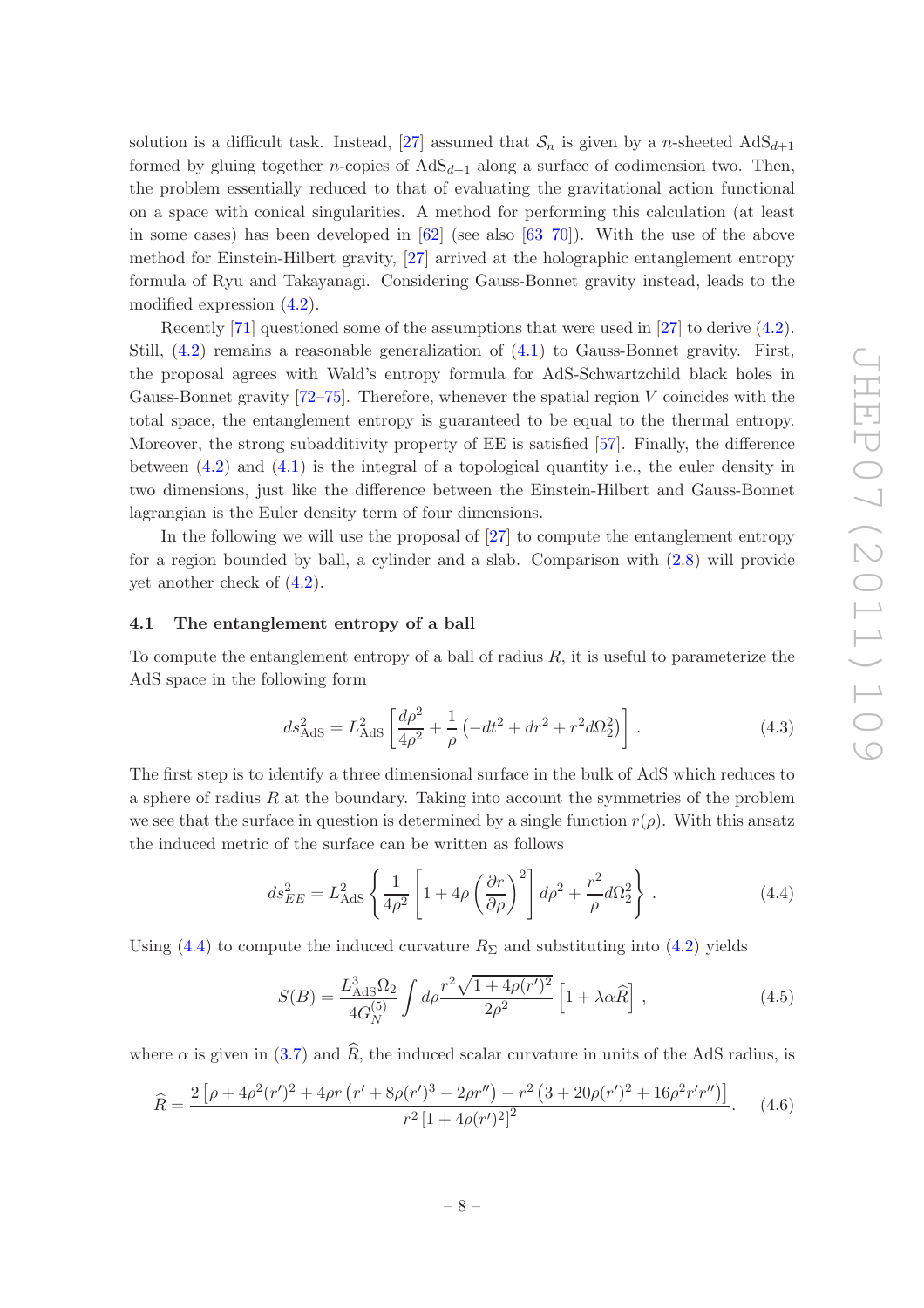Eq. [\(4.5\)](#page-9-2) gives the equations of motion which determine  $r(\rho)$ . To specify the coefficient of the logarithmic term it suffices to solve for  $r(\rho)$  to the next to leading order in the neighborhood of the boundary  $\rho = 0$ . We find that

<span id="page-10-1"></span>
$$
r(\rho) = R - \frac{\rho}{2R} + \dotsb \tag{4.7}
$$

The solution is identical in this order to the case  $\lambda = 0$ . Substituting [\(4.7\)](#page-10-1) into [\(4.5\)](#page-9-2) yields

$$
S(B) = \frac{L_{\text{AdS}}^3 \Omega_2}{4G_N^{(5)}} \int_{\epsilon^2} d\rho \left[ \frac{1 - 6\lambda \alpha}{2\rho^2} R^2 - \frac{1 - 6\lambda \alpha}{4\rho} + \mathcal{O}(\rho^0) \right]. \tag{4.8}
$$

Using  $(3.10)$  and the definition of  $\alpha$  from  $(3.7)$  we arrive at

$$
S(B) = \frac{a}{90} \frac{R^2}{\epsilon^2} + \frac{a}{90} \ln \epsilon + \cdots, \qquad (4.9)
$$

<span id="page-10-0"></span>which is in complete agreement with  $(2.8)$ .

#### 4.2 The entanglement entropy of a cylinder

Consider a three dimensional surface in AdS which reduces to a two dimensional cylindrical surface of radius  $R$  and length  $l$  on the boundary of the AdS space. It is then natural to parameterize the AdS metric as follows

$$
ds_{\text{AdS}}^2 = L_{\text{AdS}}^2 \left[ \frac{d\rho^2}{4\rho^2} + \frac{1}{\rho} \left( -dt^2 + dz^2 + dr^2 + r^2 d\phi^2 \right) \right]
$$
(4.10)

The symmetries of the problem lead us to consider a surface described by a single function  $r(\rho)$ . The induced metric is then

$$
ds_{EE}^2 = L_{\text{AdS}}^2 \left\{ \frac{1}{4\rho^2} \left[ 1 + 4\rho \left( \frac{\partial r}{\partial \rho} \right)^2 \right] d\rho^2 + \frac{1}{\rho} dz^2 + r^2 \phi^2 \right\} \,. \tag{4.11}
$$

Plugging this ansatz into [\(4.2\)](#page-8-3) yields

<span id="page-10-4"></span>
$$
S(C) = \frac{L_{\text{AdS}}^3}{4G_N^{(5)}} 2\pi l \int d\rho \frac{r\sqrt{1 + 4\rho(r')^2}}{2\rho^2} \left[1 + \alpha \lambda \hat{R}\right],\tag{4.12}
$$

where now  $\widehat{R}$  is the induced curvature of the surface in units of the AdS radius is

<span id="page-10-5"></span>
$$
\widehat{R} = \frac{2\left[2\rho(r' + 8\rho(r')^3 - 2\rho r'') - r\left(3 + 20\rho(r')^2 + 16\rho^2 r' r''\right)\right]}{r\left[1 + 4\rho(r')^2\right]^2}.
$$
\n(4.13)

The equations of motions in the vicinity of  $\rho = 0$  are satisfied by<sup>[7](#page-10-2)</sup>

<span id="page-10-3"></span>
$$
r(\rho) = R - \frac{\rho}{4R} + \cdots. \tag{4.14}
$$

<span id="page-10-2"></span><sup>&</sup>lt;sup>7</sup>Notice that the solution is again identical in this order to the case  $\lambda = 0$ .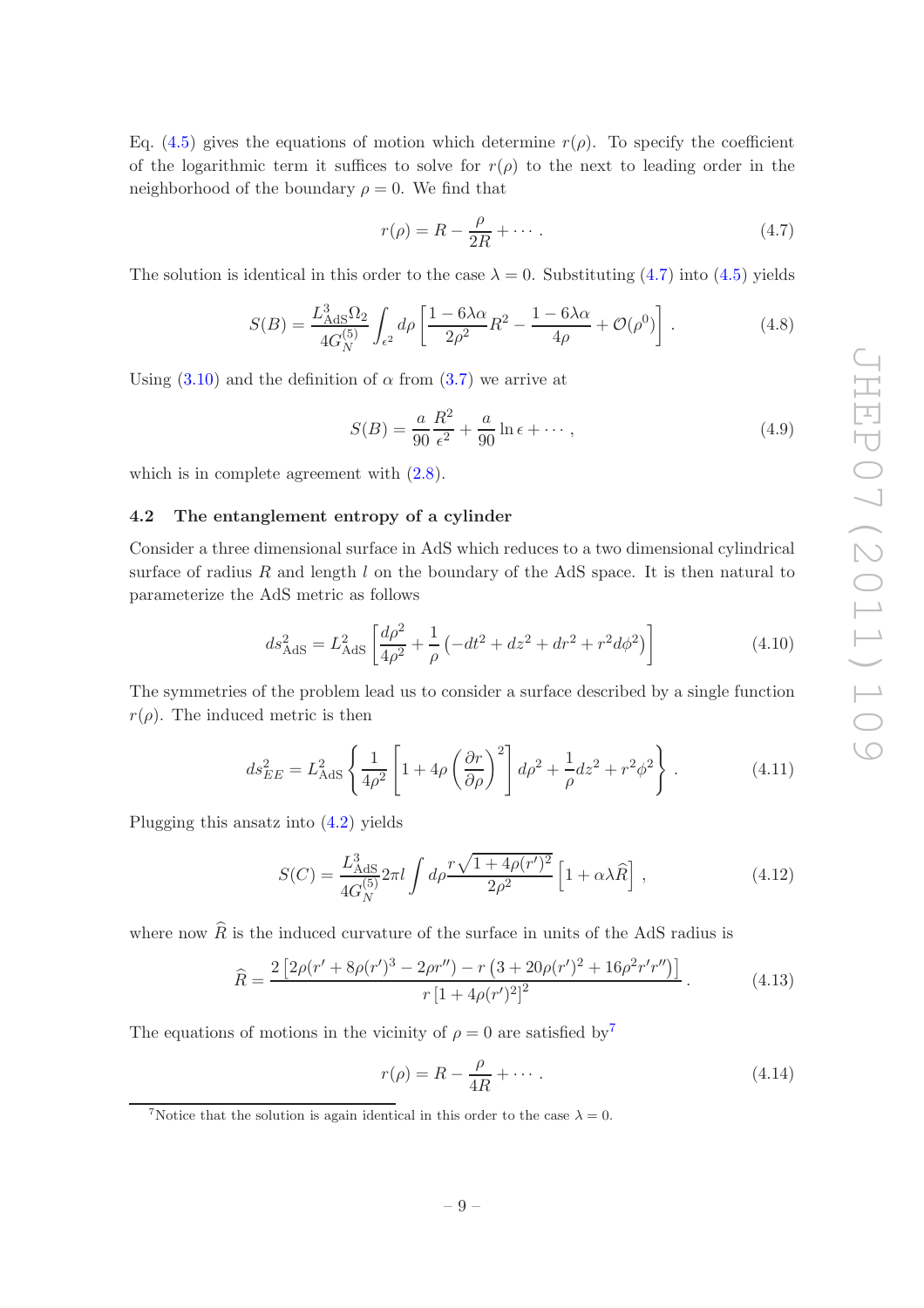Substituting  $(4.14)$  into  $(4.12)$  yields

$$
S(C) = \frac{L_{\text{AdS}}^3}{4G_N^{(5)}} 2\pi l \int_{\epsilon^2} d\rho \left[ \frac{(1 - 6\alpha\lambda)R}{2\rho^2} - \frac{1 - 2\alpha\lambda}{16R\rho} + \mathcal{O}(\rho^0) \right].
$$
 (4.15)

With the help of  $(3.10)$  and  $(4.13)$  we arrive at

$$
S(C) = \frac{a}{90} \frac{2\pi Rl}{4\pi\epsilon^2} + \frac{c}{720} \frac{l}{R} \ln \epsilon + \dotsb. \tag{4.16}
$$

<span id="page-11-0"></span>which agrees with  $(2.8)$ .

#### 4.3 The entanglement entropy of a slab

The slab geometry corresponds to the region of space bounded by  $-\frac{y}{2} \leq x^1 \leq \frac{y}{2}$  $\frac{y}{2}$  and infinitely extended along the  $x^2$ ,  $x^3$  directions. This is the simplest configuration to consider because of the large amount of symmetry. Here, it is convenient to write the AdS metric as

$$
ds^{2} = \frac{L_{\text{AdS}}^{2}}{r^{2}} \left( \eta_{ij} dx^{i} dx^{j} + dr^{2} \right)
$$
 (4.17)

with  $\eta_{ij}$  the four dimensional Minkowski metric. The three dimensional induced surface can be parametrized by a single function  $x_1(r)$  as follows

$$
ds_{EE}^2 = \frac{L_{\text{AdS}}^2}{r^2} \left[ \left( 1 + x_1'(r)^2 \right) dr^2 + dx_2^2 + dx_3^2 \right] \tag{4.18}
$$

The induced curvature of the surface (in units of the AdS radius) is non-vanishing and equal to

$$
\widehat{R} = -2\frac{3 + 3x_1'(r)^2 + 2rx_1'(r)x_1''(r)}{(1 + x_1'(r))^2} \tag{4.19}
$$

where the primes indicate differentiation with respect to the radial coordinate. The Lagrangian of the system is independent of  $x_1(r)$  so there is a constant of motion

$$
\frac{x_1'(r)\left(1 - 2\alpha\lambda + x_1'(r)^2\right)}{r^3\left(1 + x_1'(r)^2\right)^{\frac{3}{2}}} = \frac{1}{r_\star^3} \tag{4.20}
$$

which allows us to solve for  $x_1'(r)$  exactly. Since the theory is conformal, one can rescale the coordinate by denoting  $\tau = r/r_*$ . Then eq. [\(6.5\)](#page-16-0) can be written as

<span id="page-11-2"></span>
$$
\sqrt{h(\tau)} \frac{(1 - 2\alpha\lambda + h(\tau))}{(1 + h(\tau))^{\frac{3}{2}}} = \tau^3
$$
\n(4.21)

where  $h(\tau) = x_1'(\tau)^2$ . It is easy to see that there are three solutions for  $h(\tau)$  but only one of them is continuously connected with the solution of the  $\lambda = 0$  case. In the following we restrict our attention to this solution.<sup>[8](#page-11-1)</sup> It would be interesting to examine the other two solutions which at first glance appear to be complex valued. We leave this analysis to future work.

<span id="page-11-1"></span><sup>&</sup>lt;sup>8</sup>We avoid writing down the solution explicitly since it is not particularly illuminating.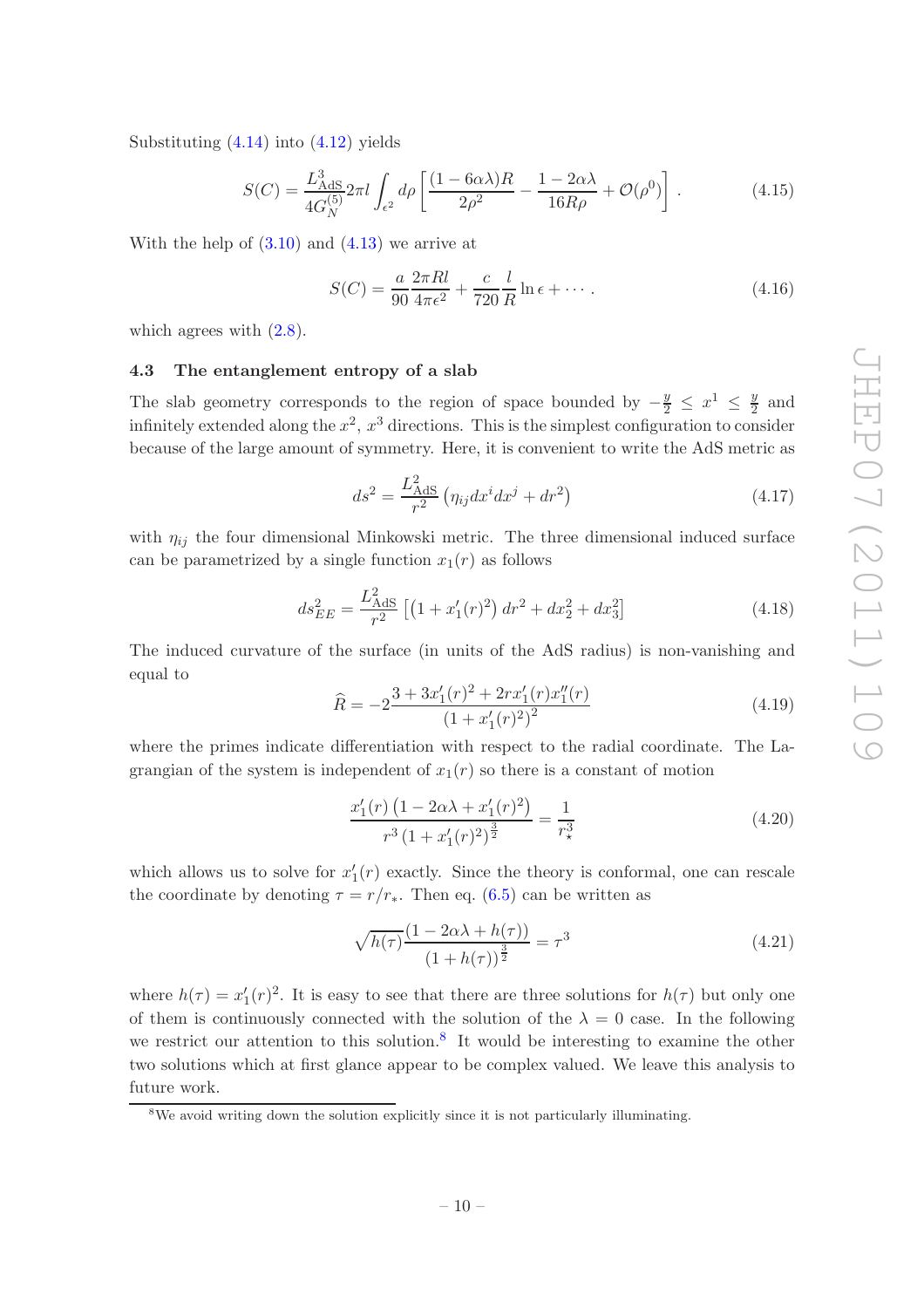

<span id="page-12-0"></span>**Figure 1.**  $\gamma(\lambda)$  [see eq. [\(6.8\)](#page-16-1)] as a function of  $\lambda \alpha$ .

We proceed to relate the constant of motion  $r_{\star}$  with the width y of the slab

$$
\frac{y}{2} = r_{\star} I_0(\lambda) \qquad I_0(\lambda) = \int_0^1 d\tau \sqrt{h(\tau)} \,. \tag{4.22}
$$

Evaluating the action on the solution of [\(4.21\)](#page-11-2) yields

$$
S(\lambda) = \frac{L_{\text{AdS}}^3}{4G_N^{(5)}} \left\{ \frac{1 - 6\alpha\lambda}{2} \frac{l^2}{\epsilon^2} + \gamma(\lambda) \frac{l^2}{y^2} \right\}
$$
(4.23)

where

$$
\gamma(\lambda) = 4I_0(\lambda)^2 \int_0^1 d\tau \left[ \frac{[1 + h(\tau)]^{\frac{1}{2}}}{\tau^3} \left( 1 - \frac{2\alpha\lambda(3 + 3h(\tau) + \tau h'(\tau))}{[1 + h(\tau)]^2} \right) - \frac{(1 - 2\alpha\lambda)}{\tau^3} \right] \tag{4.24}
$$

Recall from [\(3.10\)](#page-7-1) that  $\lambda$  can be expressed as a function of the ratio  $\frac{a}{c}$  whereas  $\frac{L_{\text{AdS}}^3}{4G^{(5)}}$  $4G_N^{(5)}$ =  $\frac{3c-a}{\sqrt{2a}}$  $\frac{3c-a}{4\times90\pi}$ . This allows us to express the final result as

<span id="page-12-1"></span>
$$
S(\lambda) = \frac{1}{4\pi} \frac{a}{90} \frac{l^2}{\epsilon^2} + \gamma(a, c) \frac{l^2}{y^2},
$$
\n(4.25)

with  $\gamma(a, c) = \frac{3c-a}{4\pi \times 90} \gamma(\lambda)$ . The result of numerical integration in eq. [\(6.8\)](#page-16-1) is shown in figure [1.](#page-12-0)

We see that the EE of a slab has the form expected from field theory considerations. The leading divergent term follows the area law. Its coefficient is proportional to the central charge a just like the entanglement entropy of the ball and the infinite cylinder. However this coefficient depends on the regularization procedure and has no physical meaning. On the other hand, the coefficient of the second term in [\(4.25\)](#page-12-1) is universal and physical. Computing  $\gamma(a, c)$  numerically we see that it changes sign approximately at  $\alpha \lambda \sim .08$ , or  $\frac{a}{c}$  ~ .62. The change of sign implies that  $\gamma(a, c)$  is not proportional to the coefficient  $\widetilde{c} = \frac{(3c-a)^4}{(5c-a)^3}$  $\frac{(3c-a)^4}{(5c-a)^3}$  of the thermal entropy  $s = \tilde{c}T^3$ . Recall also that  $\alpha\lambda = \frac{c-a}{2(3c-a)}$  $\frac{c-a}{2(3c-a)}$  and from Fig 1.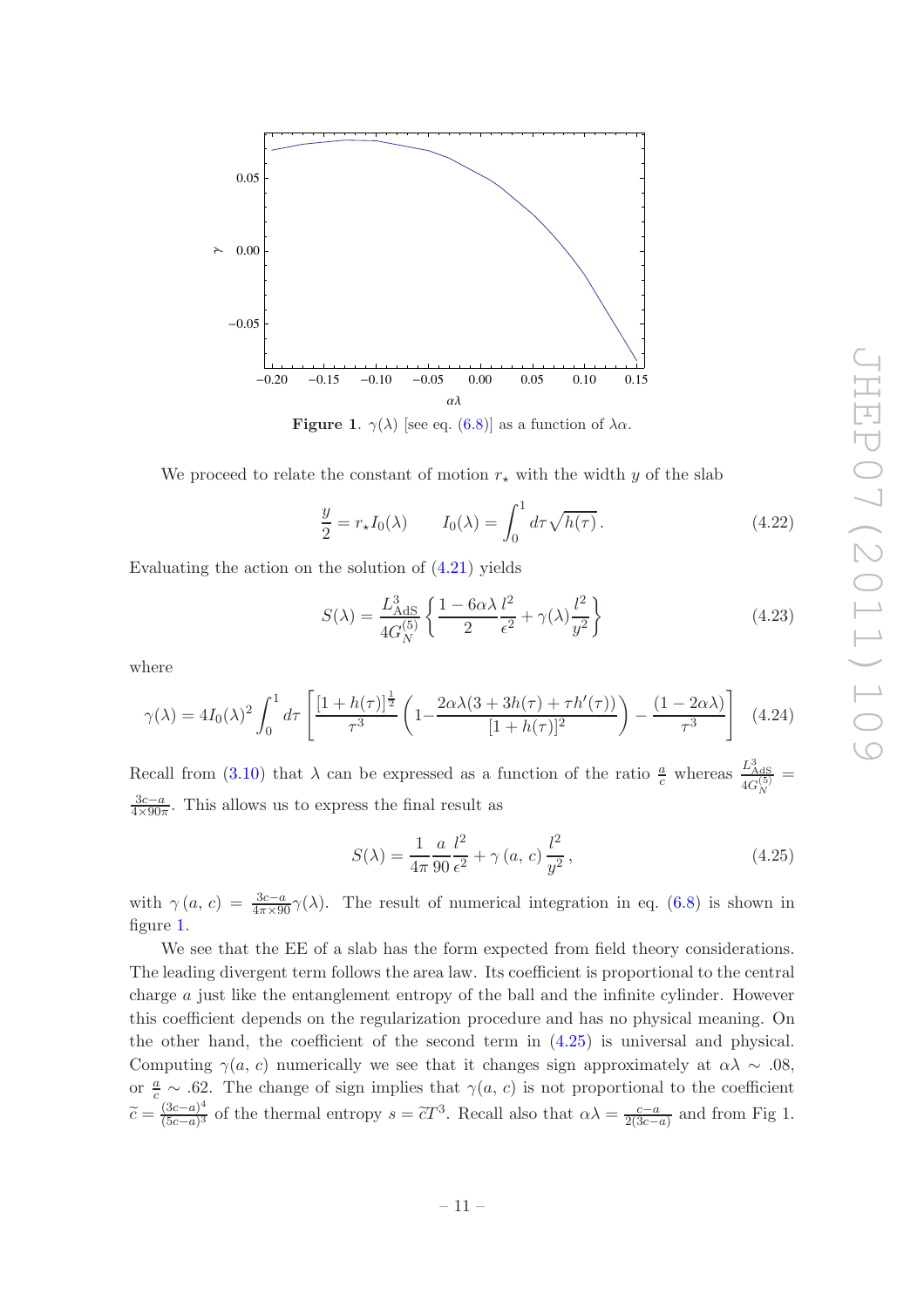note that  $\gamma(\lambda)$  is not linear in  $(\alpha \lambda)$ . This observation shows that  $\gamma(a, c)$  is not linear in a and c. It would be interesting to explore this further. Another direction to pursue, is to consider the Gauss-Bonnet holographic dual of a confining gauge theory. Computing the EE for a slab in this background and generalizing the results of [\[76](#page-27-4)] may help to clarify the meaning of  $\gamma(a, c)$ .

#### <span id="page-13-0"></span>5 Generalization to Lovelock

So far we used Fursaev's proposal to compute the leading divergent terms in the entanglement entropy of a ball, an infinite cylinder and a slab in a four dimensional CFT defined from Gauss-Bonnet gravity via gauge-gravity duality. Gauss-Bonnet gravity allows for the holographic description of CFTs with unequal central charges  $(c, a)$  giving an opportunity to check the proposal of [\[27](#page-25-2)] against the results of [\[26\]](#page-25-1). According to [\[26\]](#page-25-1), the coefficient of the logarithmic term in the entropy should be proportional to  $a$  for a ball,  $c$  for an infinite cylinder and vanish for a slab, which is precisely what we found by using the prescription of [\[27\]](#page-25-2). This result led us to generalize the proposal of [\[27](#page-25-2)] to any Lovelock theory of gravity

<span id="page-13-1"></span>
$$
S(V) = \frac{1}{4G_N^{(d+1)}} \sum_{p=0}^{\left[\frac{d}{2}\right]} (-)^{p+1}(p+1) \frac{(d-2p-2)!}{(d-2)!} \lambda_{p+1} \int_{\Sigma} \sqrt{\sigma} \mathcal{L}_{(p)}.
$$
 (5.1)

Expression [\(5.1\)](#page-13-1) coincides with the expression for the entropy of black holes in Lovelock gravity as established in [\[72](#page-27-2), [73](#page-27-5)], which in turn agrees with Wald's entropy formula [\[74,](#page-27-6) [75\]](#page-27-3). As a result [\(5.1\)](#page-13-1) satisfies by construction several properties of the entanglement entropy.

An interesting check of the proposal [\(5.1\)](#page-13-1) is the computation of the entanglement entropy of the cylinder in the case of cubic Lovelock gravity dual to the six-dimensional CFT. In this case, we expect the log term in the EE to be proportional to the coefficients of the B-type anomaly (just as in the four-dimensional case, the coefficient was proportional to c). In fact, there is a non-trivial check of this statement. In Lovelock gravity, the three coefficients of the B-type anomaly,  $b_i$ ,  $i = 1, ..., 3$  are not linearly independent. Using the results of [\[19](#page-24-11)] one can write them as

<span id="page-13-4"></span>
$$
b_1 = \tilde{c} \frac{L_{\text{AdS}}^3}{4\pi G_N^{(7)}} \left( \frac{204}{\alpha} - 168 + 100\lambda_2 \alpha \right)
$$
  
\n
$$
b_2 = \tilde{c} \frac{L_{\text{AdS}}^3}{4\pi G_N^{(7)}} \left( \frac{75}{\alpha} - 66 + 41\lambda_2 \alpha \right)
$$
  
\n
$$
b_3 = \tilde{c} \frac{L_{\text{AdS}}^3}{4\pi G_N^{(7)}} \left( -\frac{9}{\alpha} + 6 - 3\lambda_2 \alpha \right)
$$
\n(5.2)

where we used

<span id="page-13-3"></span>
$$
\lambda_3 \alpha^2 = -\frac{1}{\alpha} + 1 - \lambda_2 \alpha \tag{5.3}
$$

<span id="page-13-2"></span><sup>9</sup>For the EE of a ball, the log term is shown to be proportional to the coefficient of the A-type anomaly in [\[28\]](#page-25-3).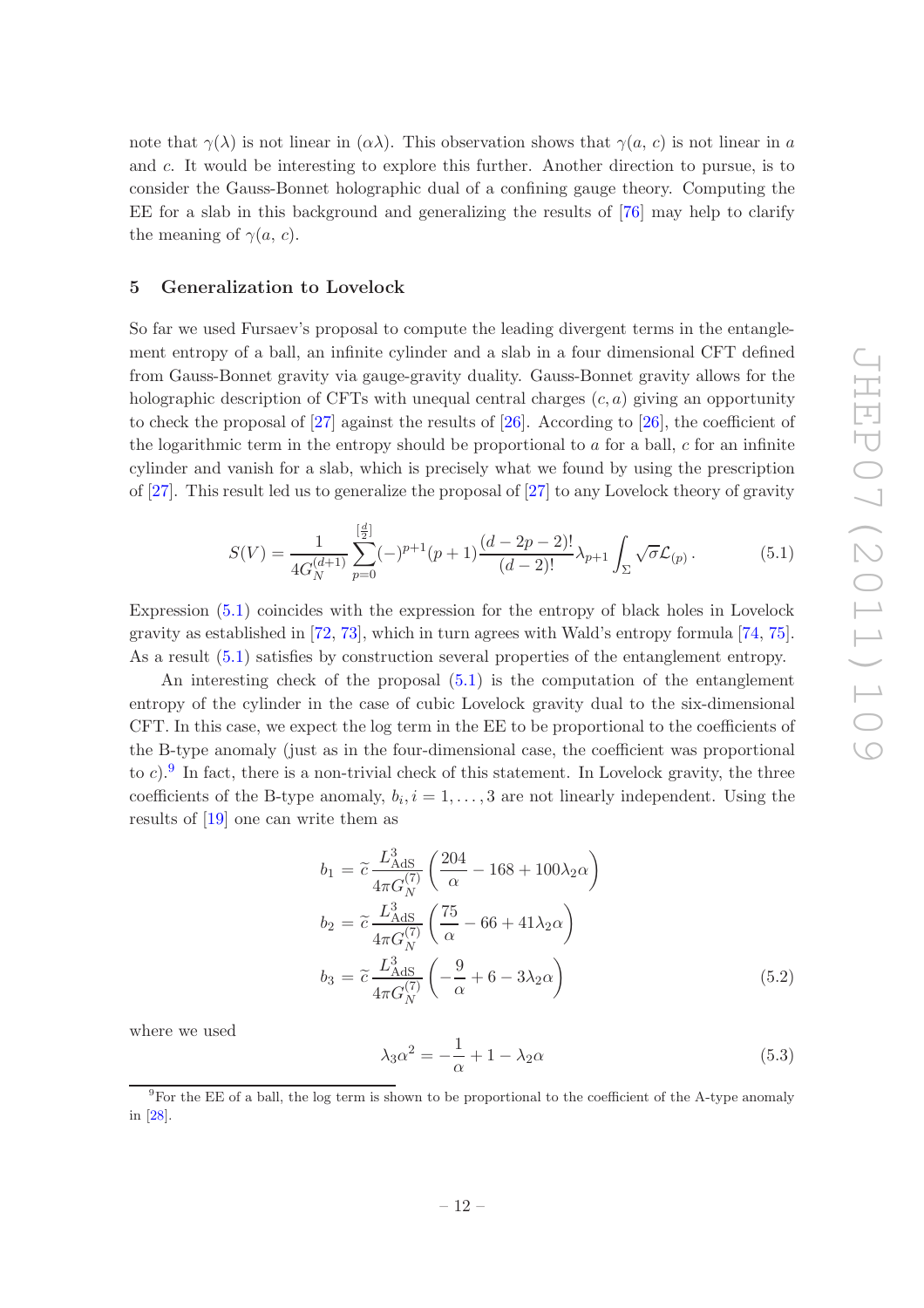to eliminate terms linear in  $\lambda_3$ . The overall coefficient  $\tilde{c}$  is related to the definition of the invariants  $I_i, i = 1, \ldots, 3$  and is therefore not important. One can fix its numerical value to be  $\tilde{c} = -1/2304$ . We can now use [\(5.1\)](#page-13-1) to compute the EE of the cylinder. In particular, [\(4.7\)](#page-10-1) becomes

$$
r(\rho) = R - \frac{3\rho}{8R} + \frac{45 - 98\lambda_2\alpha - 159\lambda_2\alpha^2}{521(-1 + 2\lambda_1\alpha + 3\lambda_2\alpha^2)}\frac{\rho^2}{R^3} + \dots
$$
 (5.4)

while the result for the EE

$$
S_{\text{log}} = -\frac{135}{4 \times 512} \frac{L_{\text{AdS}}^5}{4G_N^{(7)}} \frac{2\pi^2 l}{R} \left[ 1 - \frac{94}{45} \lambda_2 \alpha - \frac{49}{15} \lambda_3 \alpha^2 \right] \ln \epsilon \tag{5.5}
$$

Using [\(5.3\)](#page-13-3) we can eliminate the term proportional to  $\lambda_3$  from the square brackets. The resulting expression has three terms, but turns out to be proportional to the linear combination of the *two* central charges [\(5.2\)](#page-13-4),

$$
1 - \frac{94}{45}\lambda_2 \alpha - \frac{49}{15}\lambda_3 \alpha^2 = \frac{19}{360}b_1 - \frac{1}{10}b_2\tag{5.6}
$$

which is a highly nontrivial check of  $(5.1)$ . Note that the third central charge,  $b_3$ , is a linear combination of  $b_1$  and  $b_2$  (since Lovelock gravity was shown to satisfy the supersymmetric constraint [\[77](#page-27-7)]). Finally, the results of this section can be helpful in extending the proposal of [\[26\]](#page-25-1) to CFTs of higher dimensionality. We hope to investigate this issue further in the future.

#### <span id="page-14-0"></span>6 Entanglement entropy in Lifshitz backgrounds

Lifshitz spacetimes are geometries of the form

<span id="page-14-1"></span>
$$
ds^{2} = \frac{\widehat{L}^{2}}{r^{2}} \left[ dr^{2} - \frac{1}{r^{2w-2}} dt^{2} + \sum_{i=1}^{d-1} dx_{i}^{2} \right]
$$
 (6.1)

which preserve the scaling symmetry

$$
r \to \kappa^{-1} r, \quad t \to \kappa^w t, \quad x^i \to \kappa x^i, \tag{6.2}
$$

w is usually referred to as the dynamical critical exponent. It is clear that any metric of the form  $(6.1)$  with  $w \neq 1$  breaks Lorentz invariance.

Lifshitz spacetimes received considerable attention in the literature (together with Schrodinger geometries) because they provide a natural playground for the study of strongly coupled systems near non-relativistic critical points [\[78\]](#page-27-8). Recently, they have been embedded in string theory [\[79](#page-27-9)[–82](#page-27-10)]. This typically requires non-trivial profiles for fields other than the metric to be turned on. Including higher derivative terms in the gravitational action however changes the situation. In [\[83](#page-27-11)] it was argued that higher curvature terms generically lead to a finite renormalization of the critical exponent  $w$  and matter fields are no longer required for the theory to support Lifshitz solutions.

In the specific case of Lovelock gravity it was shown in [\[84,](#page-28-0) [85](#page-28-1)] that for special values of the Lovelock parameters, Lifshitz solutions of arbitrary critical exponent  $w$  can be constructed.<sup>[10](#page-14-2)</sup> Restricting our attention to Gauss-Bonnet gravity, we find that  $(6.1)$  solves

<span id="page-14-2"></span><sup>&</sup>lt;sup>10</sup>Asymptotically Lifshitz black hole solutions however do not exist in pure Lovelock gravity [\[84](#page-28-0)].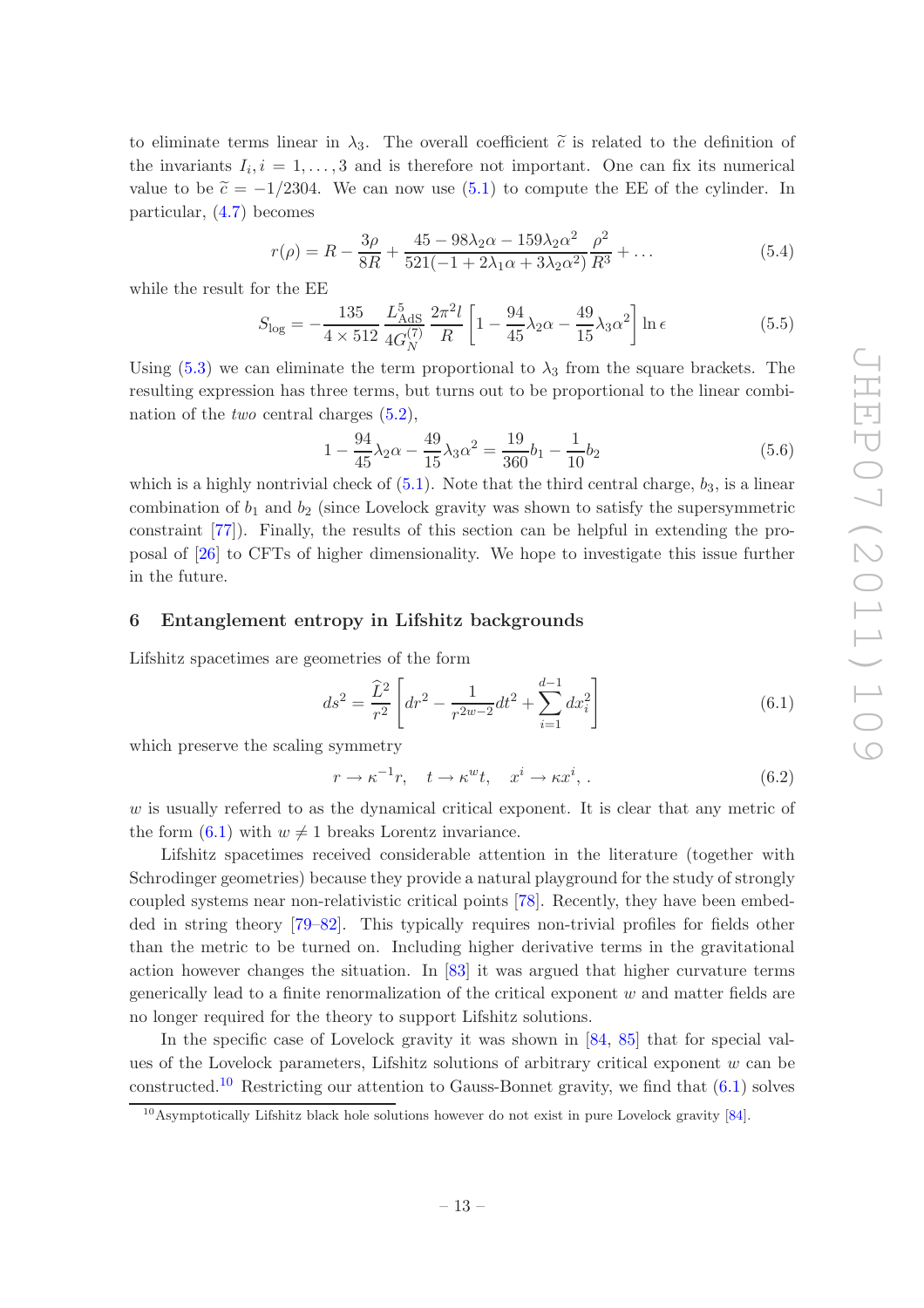the equations of motion [\(3.4\)](#page-6-2) as long as  $\lambda = \frac{1}{4}$  $rac{1}{4}$  and  $\widehat{L}^2 = \frac{L^2}{2}$  $\frac{L^2}{2}$ .<sup>[11](#page-15-1)</sup> Note that when  $\lambda = \frac{1}{4}$ 4 symmetries preserved by the gravitational action functional are enhanced to the  $SO(4,2)$ group. The Lagrangian of [\(3.2\)](#page-6-1) then coincides with the Chern-Simons Lagrangian for the AdS group and admits a natural supersymmetrization [\[86](#page-28-2)]. It is perhaps worth mentioning that the AdS solution of Gauss-Bonnet gravity for  $\lambda = \frac{1}{4}$  $\frac{1}{4}$  is difficult to interpret in the context of the AdS/CFT correspondence since the dual conformal field theory has vanishing central charge c.

Here we will focus on computing the entanglement entropy holographically in  $d = 4$ dimensional field theories with Lifshitz scaling. When the time coordinate is the only coordinate with a different scaling, the computation of entanglement entropy is identical to the one in AdS spacetime. Therefore the results of the previous sections go through unmodified as long as we make the substitution  $\lambda \to \frac{1}{4}$  and  $L_{\text{AdS}} \to \frac{L}{\sqrt{2}}$  $\frac{2}{2}$ . In the following we will consider the more interesting case where rotational invariance is broken and instead of the time coordinate, one of the spatial coordinates e.g.  $x^1$ , scales like  $x^1 \to \kappa^w x^1$ . In particular, we will compute the entanglement entropy of an infinitely extended slab and a cylinder. Generalization to higher dimensions is straightforward.

As a final remark, let us mention here that a statement relating the universal terms in the entropy with the "central charges" (physical quantities measuring degrees of freedom) of the corresponding quantum field theory, is absent in this case (see however [\[10\]](#page-24-8) for some attempts in this direction). We will see in section 6.2 that the general structure of the divergent terms in the entanglement entropy of a cylinder is quite different from the relativistic case. In particular, there is no logarithmic term of the form which appears in [\(2.8\)](#page-5-2). This result might allow one to suggest that either a connection between degrees of freedom in non-relativistic theories and universal terms in the entanglement entropy can not be made or it will be of quite a different form from the relativistic one. This issue clearly deserves further investigation.

#### <span id="page-15-0"></span>6.1 Entanglement entropy of an infinite belt

Consider double Wick rotation of [\(6.1\)](#page-14-1),

$$
ds^{2} = \frac{\widehat{L}^{2}}{r^{2}} \left[ dr^{2} + \frac{1}{r^{2w-2}} dx_{1}^{2} + \left( -dt^{2} + \sum_{i=2}^{d-1} dx_{i}^{2} \right) \right]
$$
(6.3)

Now there are two distinct orientations for the belt geometry, depending on whether its width (smallest size) extends along the direction with  $w$ -scaling or not. Here we concentrate on the case where the slab is infinitely extended along the direction with anisotropic scaling.

<span id="page-15-1"></span><sup>&</sup>lt;sup>11</sup>For completeness, we remark that Gauss-Bonnet gravity (for particular values of the parameter  $\lambda$ ) admits Lifshitz solutions of the most generic form where several boundary coordinates scale like  $x^i \to \kappa^w x^i$ . However, the anisotropic scaling is a relative notion and thus, in  $d = 4$  there are effectively only two physically distinct cases. The first case, with a single coordinate of anisotropic scaling, is discussed above. The second case, of a Lifshitz spacetime with two coordinates scaling anisotropically, also satisfies the equations of motion of Gauss-Bonnet gravity as long as  $\lambda = \frac{1+w+w^2}{12w}$  and  $\hat{L}^2 = \frac{1+w+w^2}{6}L^2$ . We will not address the latter case in the following which can be studied in a similar manner.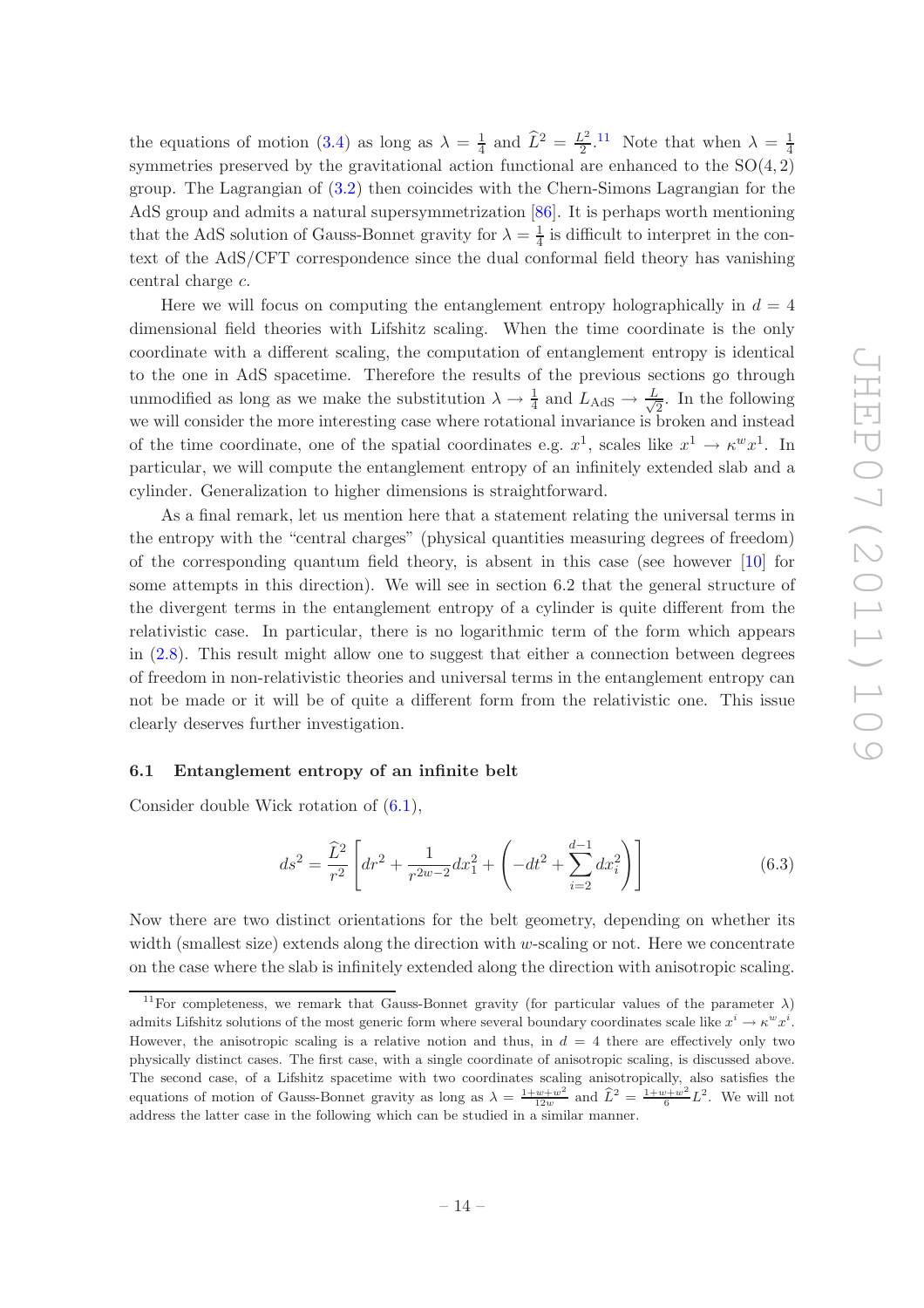So let us consider a stripe, infinitely extended along directions  $x_1, x_3$  and width y along  $x_2$ . It is convenient to parametrize the bulk surface by a single function  $x_2(r)$ . The induced metric and curvature of the surface are

<span id="page-16-2"></span>
$$
ds_{EE}^2 = \frac{L^2}{2r^2} \left[ \left( 1 + x_2'(r)^2 \right) dr^2 + dx_3^2 + \frac{dx_1^2}{r^{2w-2}} \right]
$$
  

$$
\widehat{R} = -2 \frac{\left( 1 + w + w^2 \right) + \left( 1 + w + w^2 \right) x_2'(r)^2 + \left( 1 + w \right) rx_2'(r) x_2''(r)}{\left( 1 + x_2'(r)^2 \right)^2} \tag{6.4}
$$

Substituting [\(6.4\)](#page-16-2) into [\(4.2\)](#page-8-3) results in a Lagrangian independent of  $x_2(r)$  which leads to the following equation of motion

<span id="page-16-0"></span>
$$
\frac{x_2'(r)\left(1-w+x_2'(r)^2\right)}{\left(1+x_2'(r)^2\right)^{\frac{3}{2}}} = \frac{r^{2+w}}{r_\star^{2+w}}.\tag{6.5}
$$

Note that  $r_{\star}$  is related to the width of the slab through

<span id="page-16-3"></span>
$$
\frac{y}{2} = r_{\star} I_0 \qquad I_0 = \int_0^1 d\tau \sqrt{h(\tau)} \tag{6.6}
$$

where the integral  $I_0$  is expressed in terms of the dimensionless variable  $\tau = \frac{r}{r}$  $\frac{r}{r_{\star}}$  and the function  $h(\tau) = \left(\frac{\partial x_2}{\partial r}\right)^2$ .

Expressed in terms of  $h(\tau)$  eq. [\(6.5\)](#page-16-0) has three solutions. Only one of them is real and continuously connected to the  $w = 1$  case. Again we will restrict our attention to this case. Evaluating  $(4.2)$  on the particular solution of  $(6.5)$  yields the entanglement entropy

<span id="page-16-4"></span>
$$
S_{Lif.}(S) = \frac{2^{-\frac{3}{2}}L^3}{4G_N^{(5)}} \left[ -w \frac{l_1 \times l_3}{\epsilon^{w+1}} - \gamma \frac{l_1 \times l_3}{y^{w+1}} \right]
$$
(6.7)

where  $\gamma$  is a numerical constant equal to  $\gamma = 4I_0^2 \times$  $\left(\frac{-w^2-w}{w+1}-I\right)$ . I<sub>0</sub> is defined in [\(6.6\)](#page-16-3) while  $I$  denotes the following integral

<span id="page-16-1"></span>
$$
I = \int_0^1 d\tau \frac{-w^2 - w + (1 - w - w^2)h(\tau) + h(\tau)^2 + \frac{1 + w}{2}\tau \dot{h}(\tau)}{\tau^3 (1 + h(\tau))^{\frac{3}{2}}} - \frac{-w^2 - w}{\tau^3}.
$$
 (6.8)

Let us discuss eq.  $(6.7)$ . First of all, we find that the entanglement entropy is proportional to the boundary area  $l_1 \times l_3$  of the belt. This is in accordance with expectations from field theory considerations [\[87](#page-28-3)]. We see that the logarithmically divergent term is absent just like in the relativistic case. The power of the leading divergent term depends on the critical exponent  $w$  and is fixed by dimensional analysis. The coefficient of the second term in [\(6.7\)](#page-16-4) which is physical and assumed to measure the total degrees of freedom of the system, scales in the same way the cutoff scales. It is interesting to note that the sign of the leading divergent term is negative for  $w > 0$  in contrast to the relativistic case. This is not in contradiction with the results of the previous sections for Gauss-Bonnet gravity, because for  $w = 1$ , i.e., AdS space, the central charge c of the dual theory vanishes and a becomes negative (recall that Lifshitz solutions exist for  $\lambda = \frac{1}{4}$ ). For this reason the case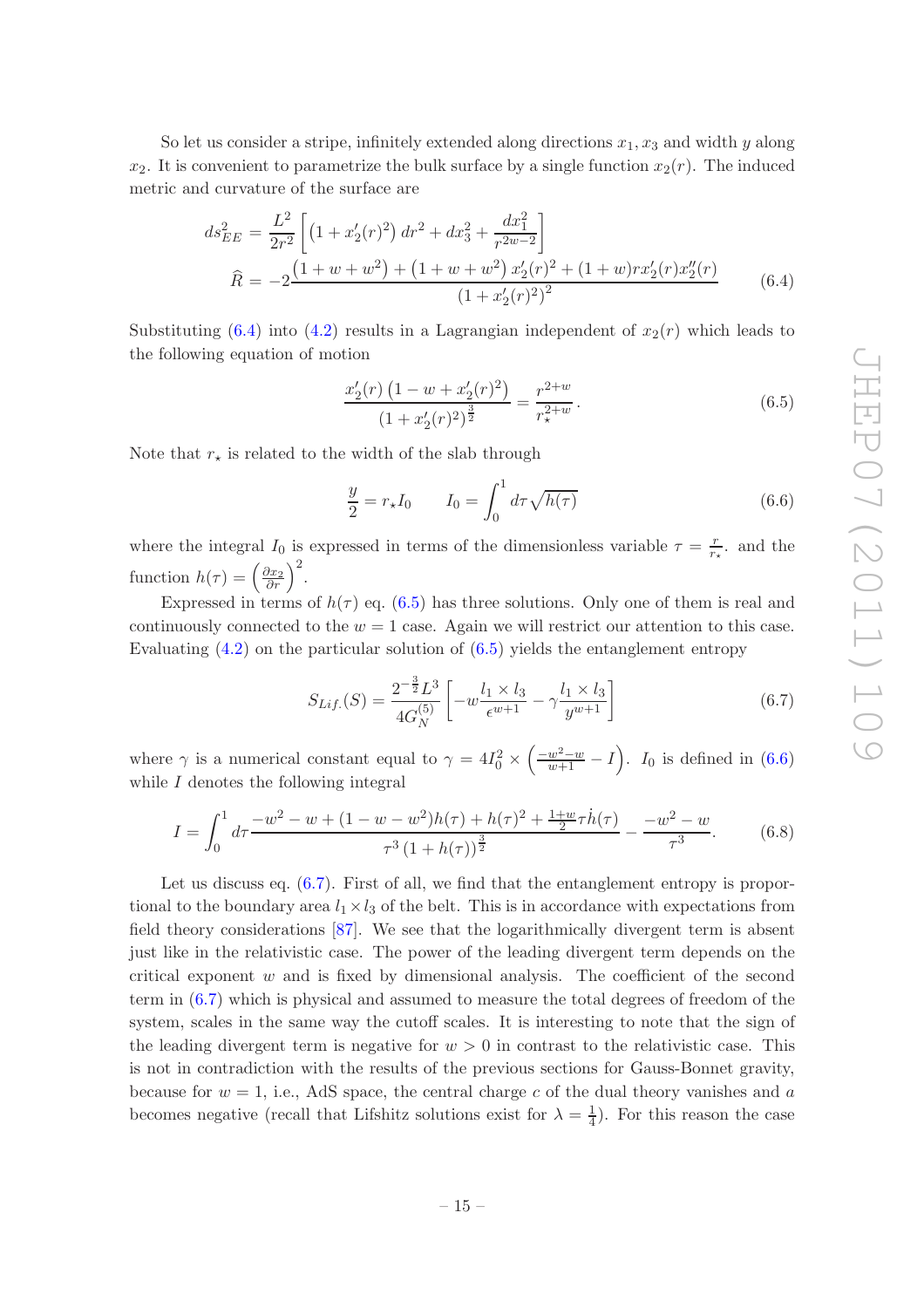$w = 1$  appears to be unphysical. Nevertheless, the leading divergent term in the entropy does not have a physical meaning and its overall sign is immaterial. We expect that a proper treatment of the boundary term would give a positive result but do not pursue this issue further here. Similar results for the entanglement entropy of a slab in a Lifshitz background were obtained in [\[88\]](#page-28-4).

#### <span id="page-17-0"></span>6.2 Entanglement entropy of an infinitely long cylinder

Another interesting case to consider is that of an infinite cylinder extended along a direction with anisotropic scaling. To make contact with sections 4.2 and 4.3 we express the Lifshitz metric in the following form

$$
ds^{2} = \frac{L^{2}}{2} \left[ \frac{d\rho^{2}}{4\rho^{2}} + \frac{1}{\rho} \left( \frac{dz^{2}}{\rho^{w-1}} - dt^{2} + dr^{2} + r^{2}d\phi^{2} \right) \right]
$$
(6.9)

The induced metric and scalar curvature (in units  $\frac{L}{\sqrt{2}}$  $\frac{2}{2}$  = 1) of the surface are

<span id="page-17-1"></span>
$$
ds_{EE}^2 = \left(1 + 4\rho r'(\rho)^2\right) \frac{d\rho^2}{4\rho^2} + \frac{dz^2}{\rho^w} + \frac{r(\rho)^2}{\rho}
$$
  

$$
\hat{R} = \frac{-2(1+w+w^2)r(\rho) - 8\rho(2+2w+w^2)r(\rho)r'(\rho)^2}{r(\rho)\left(1+4\rho r'(\rho)^2\right)^2} + \frac{4\rho r'(\rho)(w+4\rho r'(\rho)^2(1+w)) - 8\rho^2 r''(\rho)(1+2(1+w)r(\rho)r'(\rho))}{r(\rho)\left(1+4\rho r'(\rho)^2\right)^2} \tag{6.10}
$$

where primes denote differentiation with respect to  $\rho$ . Combining [\(4.2\)](#page-8-3) and [\(6.10\)](#page-17-1) determines the equation of motion for  $r(\rho)$  which takes a rather complicated form but remains second order in derivatives. Studying the equation of motion in the vicinity of the boundary  $\rho = 0$  we were able to eventually determine the exact solution. We find that

<span id="page-17-2"></span>
$$
r(\rho) = R\sqrt{1 - \frac{\rho}{R^2}}
$$
\n(6.11)

Note that  $(6.11)$  is independent of the critical exponent  $w<sup>12</sup>$  $w<sup>12</sup>$  $w<sup>12</sup>$  Evaluating the action  $(4.2)$ for  $\lambda = \frac{1}{4}$  $\frac{1}{4}$  on the solution [\(6.11\)](#page-17-2) leads to

<span id="page-17-4"></span>
$$
S_{Lif.}(C) = \frac{2^{-\frac{3}{2}}L^3}{4G_N^{(5)}} 2\pi l_z \int_{\epsilon^2}^{\infty} d\rho \frac{wR}{2\rho^{\frac{w+3}{2}}} \left[ (w-1)\frac{\rho}{R^2} - (1+w) \right]
$$
(6.12)

where  $l_z$  regularizes the length of the cylinder. Performing the integral in  $(6.12)$  determines the entanglement entropy to be

$$
S_{Lif.}(C) = \frac{2^{-\frac{3}{2}}L^3}{4G_N^{(5)}} 2\pi l_z \left[ \frac{wR}{\rho^{\frac{w+1}{2}}} \left( 1 - \frac{\rho}{R^2} \right) \right]_{\epsilon^2}^{\infty} \Rightarrow w > 1 \frac{2^{-\frac{3}{2}}L^3}{4G_N^{(5)}} 2\pi l_z \left[ \frac{wR}{\epsilon^{w+1}} \left( -1 + \frac{\epsilon^2}{R^2} \right) \right] \tag{6.13}
$$

<span id="page-17-3"></span><sup>&</sup>lt;sup>12</sup>It is interesting to expand the solution close to the boundary  $\rho = 0$  as  $r(\rho) = R - \frac{\rho}{2R} - \cdots$ . Note that the solution is not equal to next leading order to the embedding function for the case of a cylinder in Gauss-Bonnet gravity (section 4.2 eq. [\(4.14\)](#page-10-3)). This shows once more that the order of limits  $\lambda \to \frac{1}{4}$  and  $w \rightarrow 1$  cannot be interchanged.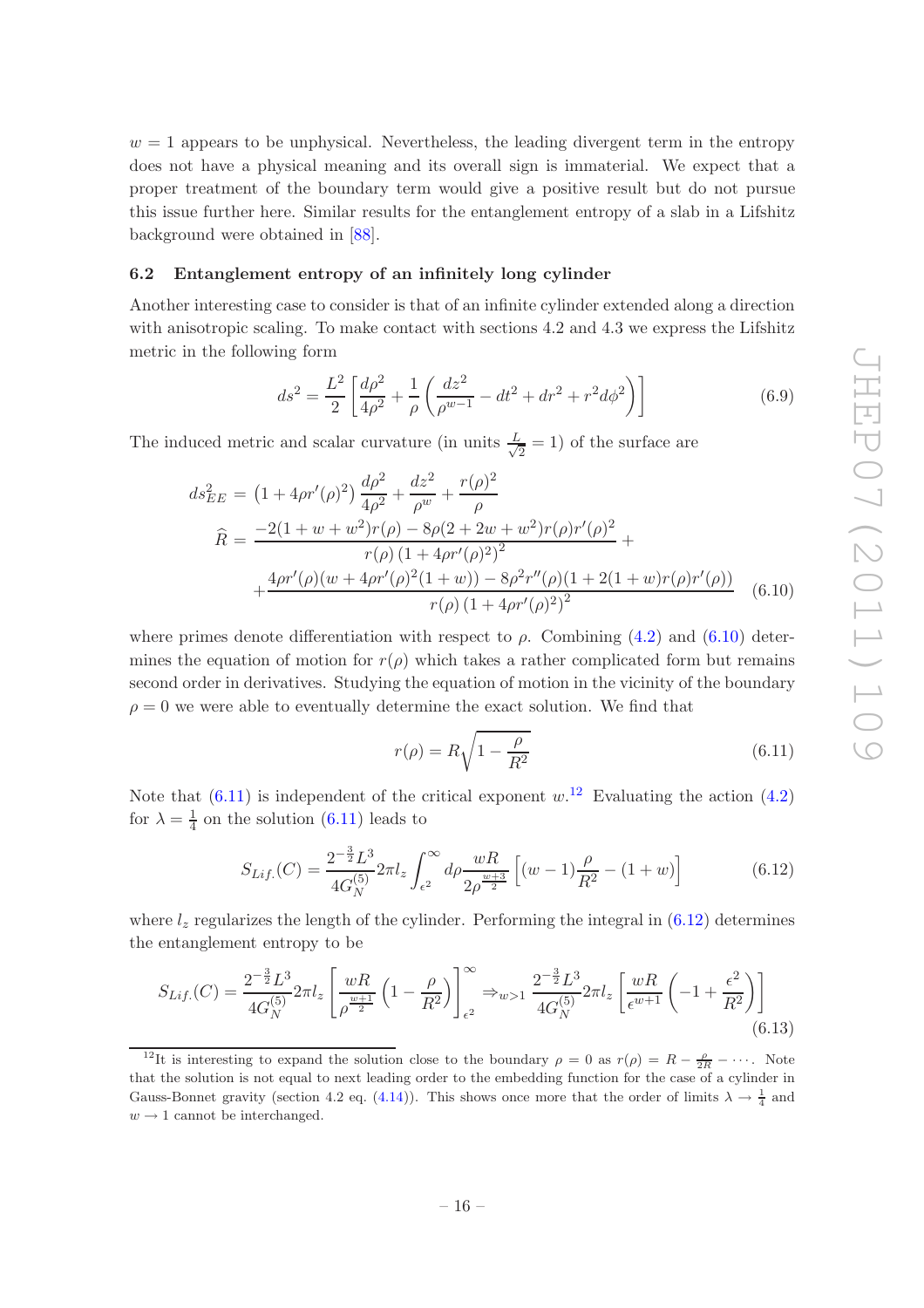The computation of the entanglement entropy makes sense only for  $w > 1$ .<sup>[13](#page-18-1)</sup> Recall that Lifshitz geometries are unstable for  $w < 1$  (see for example [\[89](#page-28-5)]). We see a manifestation of this fact here through the computation of entanglement entropy. As expected, the leading divergence is proportional to the area  $2\pi l_z R$  whereas the scaling of the cutoff is fixed by dimensional analysis. Note that the logarithmic divergence, characteristic of the entanglement entropy on the cylinder in relativistic theories, is absent here. It would be interesting to examine this point further from the field theory point of view.

#### <span id="page-18-0"></span>7 Entanglement entropy and domain wall geometries

In an attempt to investigate aspects of the entanglement entropy along renormalization group trajectories, we will consider here domain wall geometries. These are asymptotically AdS spaces with a metric of the form

<span id="page-18-2"></span>
$$
ds^{2} = dr^{2} + e^{2A(r)} \eta_{ij} dx^{i} dx^{j}, \qquad (7.1)
$$

where  $\eta_{ij}$  is the Minkowski metric of the dual quantum field theory spacetime. We assume here that domain wall geometries are solutions of Gauss-Bonnet gravity with matter fields (e.g. scalars) just as they are solutions of Einstein-Hilbert gravity with matter fields. In the spirit of the AdS/CFT correspondence they correspond to renormalization group flow trajectories for the dual quantum field theories. The main difference here is that Gauss-Bonnet gravity contains an additional dimensionless constant  $\lambda$  which at the fixed points of the flow, e.g. at  $r = \infty$ , is expressed in terms of the ratio of the central charges  $a, c$  of the dual CFT.

The central objective of this section is to explore how the universal and dimensionless coefficient of the logarithmic term in the entanglement entropy changes along the renormalization group flow. The main assumption we will rely on is that the holographic computation of entanglement entropy remains the same despite the non-trivial profile of the matter fields. In particular, we will assume that the equations of motion for the matter are second order (standard kinetic term) and that their coupling to the metric is solely through its determinant. For example, we exclude the case of a conformal coupling. To make the comparison with the results of sections 4.1 and 4.2 straightforward, we express the metric [\(7.1\)](#page-18-2) in a different coordinate system by performing the coordinate transformation  $\rho = \tilde{L}^2 e^{-\frac{2r}{\tilde{L}}}$ . This way the IR region,  $r = -\infty$ , is mapped to  $\rho = \infty$  while the UV region,  $r = \infty$ , corresponds to  $\rho = 0$ . Eq. [\(7.1\)](#page-18-2) is expressed in the following form

<span id="page-18-3"></span>
$$
ds^2 = \widetilde{L}^2 \left[ \frac{d\rho^2}{4\rho^2} + \frac{e^{2U(\rho)}}{\rho} \eta_{ij} dx^i dx^j \right],\tag{7.2}
$$

with  $U(\rho)$  related to  $A(r)$  in [\(7.1\)](#page-18-2) through  $U(r) \equiv A(r) - \frac{r}{\tilde{L}}$ , or equivalently  $e^{2A(\rho)} \equiv$  $\widetilde{L}^{2}\frac{e^{2U(\rho)}}{\rho}$  $\frac{\rho^{(p)}}{\rho}$ . Since the metric [\(7.2\)](#page-18-3) is asymptotically AdS,  $e^{2U(\rho)}$  admits an expansion near the boundary  $\rho = 0$  of the form<sup>[14](#page-18-4)</sup>

<span id="page-18-5"></span>
$$
e^{2U(\rho)} = 1 + \beta_1 \rho + \rho^2 \left( \beta_2 + \beta_3 \ln \rho + \beta_4 \ln^2 \rho \right) + \cdots. \tag{7.3}
$$

<sup>&</sup>lt;sup>13</sup>We do not consider the case  $w = 1$  since its physical meaning is ambiguous as explained earlier.

<span id="page-18-4"></span><span id="page-18-1"></span><sup>&</sup>lt;sup>14</sup>In special cases, e.g. [\[90\]](#page-28-6), the expansion may include half integral powers of  $\rho$  [\[91](#page-28-7)[–93](#page-28-8)].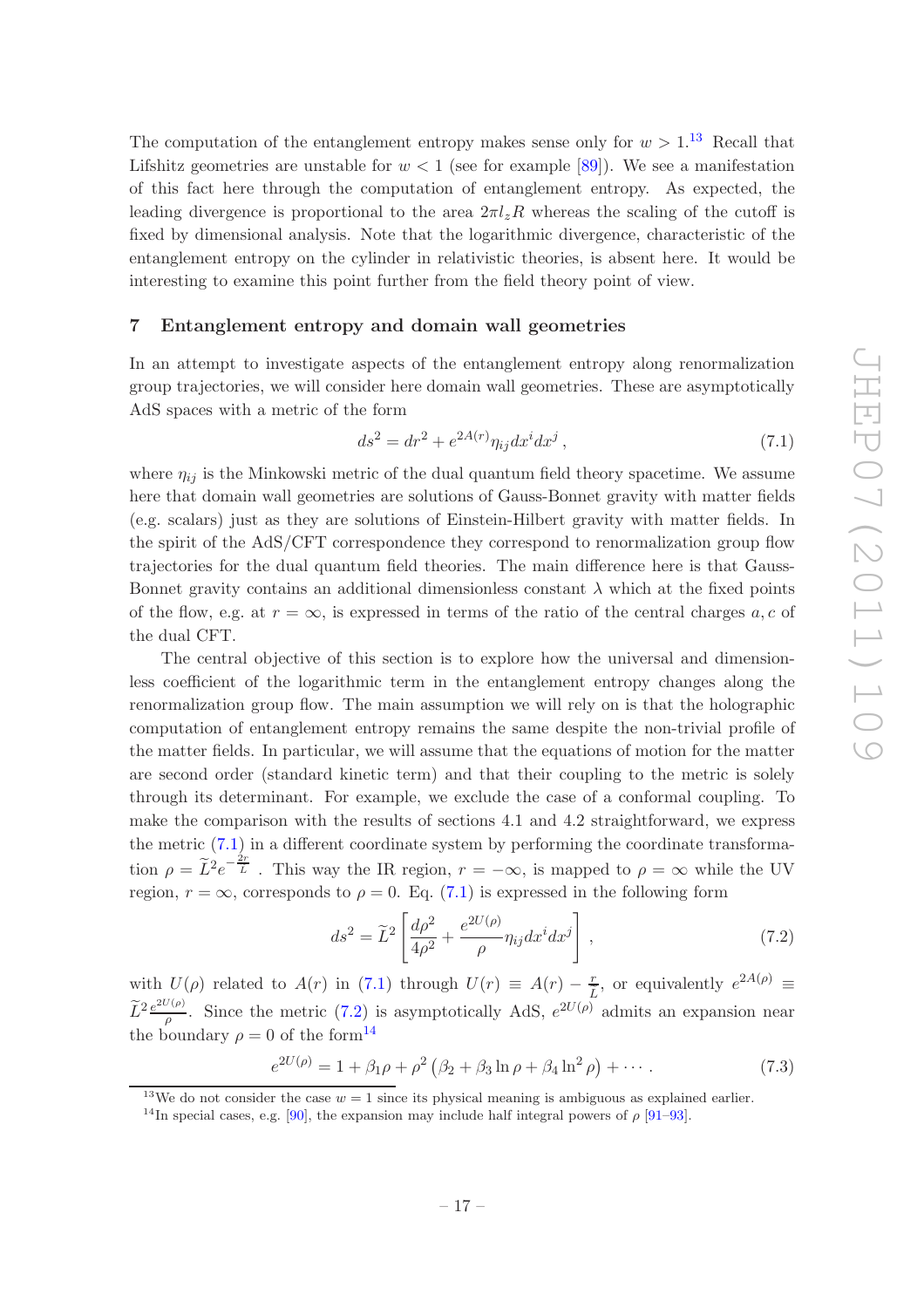The dimensionfull coefficients  $\beta_1, \beta_2, \cdots$  are determined by solving the field equations order by order in  $\rho$ .

#### <span id="page-19-0"></span>7.1 The entanglement entropy of a ball along the RG flow

To compute the entanglement entropy of a ball of radius  $R$  we will take steps similar to the conformal case. Writing the domain wall metric as

$$
ds^{2} = \tilde{L}^{2} \left[ \frac{d\rho^{2}}{4\rho^{2}} + \frac{e^{2U(\rho)}}{\rho} \left( -dt^{2} + dr^{2} + r^{2} d\Omega_{2}^{2} \right) \right],
$$
 (7.4)

we see that the ansatz  $r(\rho)$  is still natural. The induced metric is then

$$
ds_{EE}^2 = \tilde{L}^2 \left\{ \frac{1}{4\rho^2} \left[ 1 + 4\rho e^{2U(\rho)} \left( \frac{\partial r}{\partial \rho} \right)^2 \right] d\rho^2 + \frac{r^2(\rho)e^{2U(\rho)}}{\rho} d\Omega_2^2 \right\},\tag{7.5}
$$

and substituting into [\(4.2\)](#page-8-3) we arrive at

<span id="page-19-2"></span>
$$
S(B) = \frac{\tilde{L}^3 \Omega_2}{4G_N^{(5)}} \int d\rho \frac{r^2(\rho)e^{2U(\rho)} \sqrt{1 + 4e^{2U(\rho)} \rho(r')^2}}{2\rho^2} \left[1 + \alpha \lambda \hat{R}\right]
$$
(7.6)

where  $\hat{R} = \hat{R}(r(\rho), U(\rho))$  is the scalar curvature of the induced three dimensional surface in units of the asymptotic AdS radius in the UV,  $\tilde{L}$ . The equation of motion for  $r(\rho)$ derived from  $(7.6)$  is rather complicated. In the vicinity of the boundary however it is solved by  $r(\rho) = R - \frac{\rho}{2R} + \cdots$  exactly like the case  $\lambda = 0$ ,  $U(\rho) = 0$ . Knowledge of the near boundary behavior of  $r(\rho)$  together with [\(7.3\)](#page-18-5) allows us to determine the divergent terms in the entanglement entropy of a ball

$$
S(B) = \frac{\widetilde{L}^3 \Omega_2}{4G_N^{(5)}} \int_{\epsilon^2} d\rho \left[ \frac{1 - 6\alpha\lambda}{2\rho^2} R^2 - \frac{1 - 6\alpha\lambda}{4\rho} \left( 1 - 2\beta_1 R^2 \frac{1 - 2\alpha\lambda}{1 - 6\alpha\lambda} \right) + \cdots \right]
$$
  
= 
$$
\frac{\widetilde{L}^3 (1 - 6\alpha\lambda)}{4G_N^{(5)}} \frac{R^2 \Omega_2}{2\epsilon^2} + \frac{\widetilde{L}^3 \Omega_2}{4G_N^{(5)}} \frac{1 - 6\alpha\lambda}{2} \left( 1 - 2\beta_1 R^2 \frac{1 - 2\alpha\lambda}{1 - 6\alpha\lambda} \right) \ln \epsilon + \cdots
$$
 (7.7)

Here  $\alpha = \frac{L^2}{\tilde{L}^2}$ . To leading order in the vicinity of  $\rho = 0$  it is given by [\(3.7\)](#page-6-4).

The coefficient of the logarithmically divergent term is modified compared to the pure AdS case by the overall factor  $\left(1 - 2\beta_1 R^2 \frac{1 - 2\alpha\lambda}{1 - 6\alpha\lambda}\right)$  and  $\alpha$  given in [\(3.7\)](#page-6-4). Since  $\frac{1 - 2\alpha\lambda}{1 - 6\alpha\lambda}$  is positive, the behavior of the coefficient of the logarithmic term under rescalings of the radius of the ball  $R \to \Lambda R$  depends on the sign of  $\beta_1$ .

#### <span id="page-19-1"></span>7.2 The entanglement entropy of a cylinder along the RG flow

The case of a cylindrical surface is dealt with in a similar manner. We write the domain wall solution as

$$
ds^{2} = \tilde{L}^{2} \left[ \frac{d\rho^{2}}{4\rho^{2}} + \frac{e^{2U(\rho)}}{\rho} \left( -dt^{2} + dz^{2} + dr^{2} + r^{2}d\phi^{2} \right) \right],
$$
 (7.8)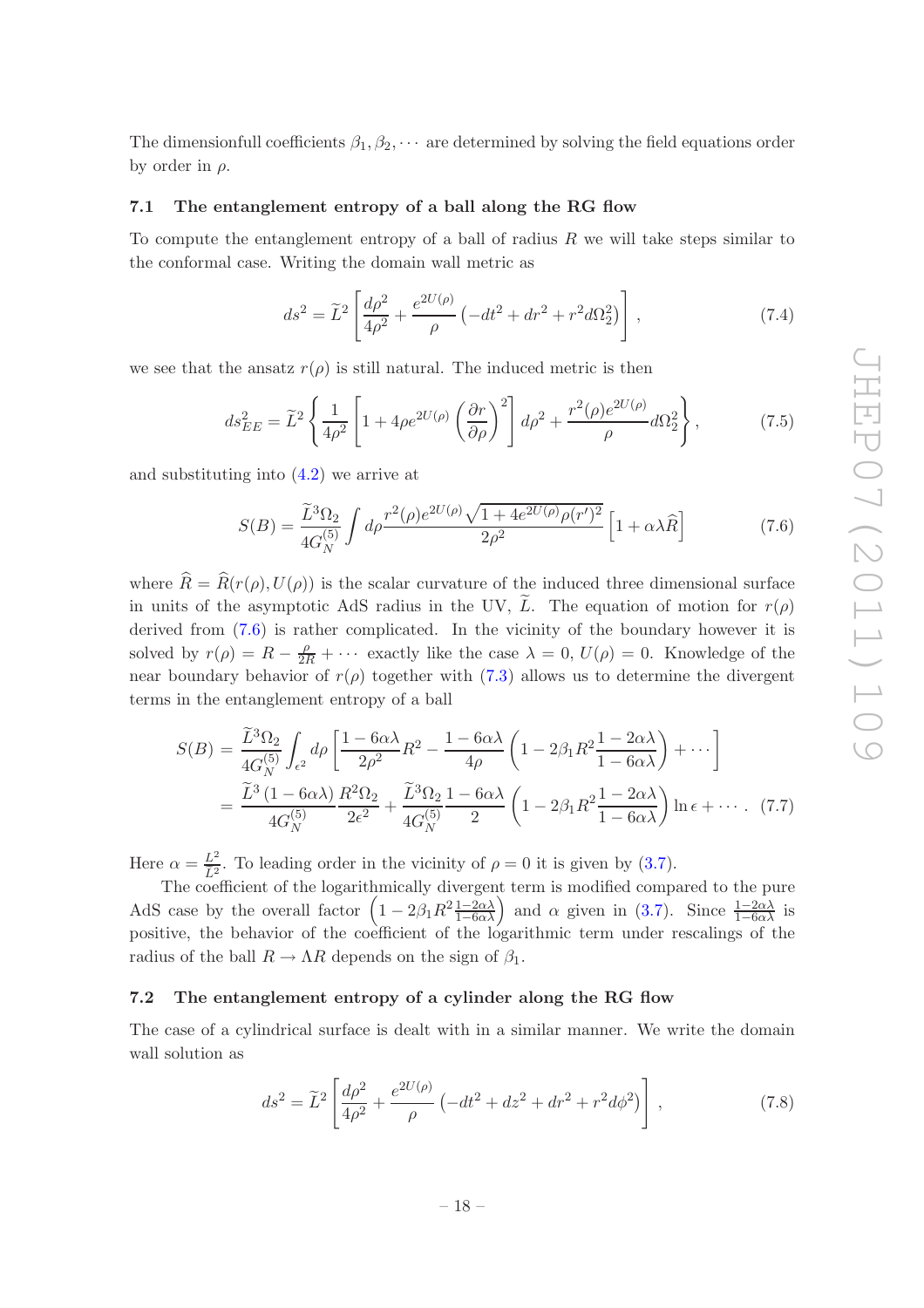and select an ansatz of the form  $r(\rho)$  which leads to the following induced metric

$$
ds_{EE}^2 = \tilde{L}^2 \left\{ \frac{1}{4\rho^2} \left[ 1 + 4\rho e^{2U(\rho)} \left( \frac{\partial r}{\partial \rho} \right)^2 \right] d\rho^2 + \frac{e^{2U(\rho)}}{\rho} \left( dz^2 + r^2(\rho) d\phi^2 \right) \right\}.
$$
 (7.9)

We subsequently substitute into [\(4.2\)](#page-8-3) and derive an equation of motion for  $r(\rho)$  which we solve near the boundary  $\rho = 0$ . The solution  $r(\rho) = R - \frac{\rho}{4R} + \mathcal{O}(\rho^2)$ , together with [\(7.3\)](#page-18-5), help us obtain the divergent terms for the entanglement entropy of a cylinder

$$
S(C) = \frac{\tilde{L}^3}{4G_N^{(5)}} 2\pi l \int_{\epsilon^2} d\rho \left[ \frac{(1 - 6\alpha\lambda) R}{2\rho^2} - \frac{1 - 2\alpha\lambda}{16\rho R} \left( 1 - 8\beta_1 R^2 \right) + \cdots \right]
$$
  
= 
$$
\frac{L_{\text{AdS}}^3 (1 - 6\alpha\lambda)}{4G_N^{(5)}} \frac{2\pi l R}{2\epsilon^2} + \frac{L_{\text{AdS}}^3}{4G_N^{(5)}} \frac{2\pi l}{R} \frac{1 - 2\alpha\lambda}{8} \left( 1 - 8\beta_1 R^2 \right) \ln \epsilon + \cdots. \tag{7.10}
$$

Notice that the coefficient of the logarithmic term differs by a factor equal to  $\left(1 - 8\beta_1 R^2\right)$ compared to the conformal case. Depending on the sign of  $\beta_1$ , the overall coefficient behaves in exactly the same way for both the ball and the cylinder. It will be interesting to understand the implications of this statement.

#### <span id="page-20-0"></span>7.3  $\beta_1$  and the weak energy condition

Here we will examine the weak (or null) energy condition and investigate whether it is possible to constrain the sign of  $\beta_1$  without further specifying the geometry [\(7.2\)](#page-18-3). The nullenergy condition implies that the matter stress energy tensor  $T_{MN}$  satisfies  $T_{MN}\zeta^M\zeta^N\geq 0$ for any arbitrary null vector  $\zeta^M$ . Consider the most general null vector  $\zeta^M$ 

<span id="page-20-1"></span>
$$
g_{\mu\nu}\zeta^{\mu}\zeta^{\nu} = 0 \Rightarrow (\zeta^{\rho})^2 = -4\rho e^{2U(\rho)} \left(\eta_{ij}\zeta^i\zeta^j\right) , \qquad (7.11)
$$

where  $\eta_{ij}$  represents the four dimensional Minkowski metric. It directly follows from [\(7.11\)](#page-20-1) that  $(\eta_{ij}\zeta^i\zeta^j) \leq 0$ . Substituting eq. [\(7.11\)](#page-20-1) into the null energy condition yields

<span id="page-20-4"></span>
$$
T_{\mu\nu}\zeta^{\mu}\zeta^{\nu} \ge 0 \Rightarrow -\left(\eta_{ij}\zeta^{i}\zeta^{j}\right)\left(T_{tt} + 4\rho e^{2U(\rho)}T_{\rho\rho}\right) \ge 0. \tag{7.12}
$$

Here<sup>[15](#page-20-2)</sup> we used  $T_{x^ix^i} = -T_{tt}$  which follows from the symmetries of the metric [\(7.2\)](#page-18-3). As we saw earlier  $-\eta_{ij}\zeta^i\zeta^j \ge 0$  which results in  $(T_{tt} + 4\rho e^{2U(\rho)}T_{\rho\rho}) \ge 0$ .

Recall that the equations of motion  $(3.4)$  for  $d = 4$  in the presence of matter reduce to

<span id="page-20-3"></span>
$$
-\frac{1}{2}g_{MN}\mathcal{L} + R_{MN} + \lambda L^2 \mathcal{H}_{MN}^{(2)} = \left(8\pi G_N^{(5)}\right)T_{MN}.
$$
 (7.13)

Eq. [\(7.13\)](#page-20-3) allows the determination of  $(T_{tt} + 4\rho e^{2U(\rho)}T_{\rho\rho})$  for arbitrary matter sector

<span id="page-20-5"></span>
$$
T_{tt} + 4\rho e^{2U(\rho)} T_{\rho\rho} = -12e^{2U(\rho)} \left( U'(\rho) + \rho U''(\rho) \right) \times \times \left( 1 - 2\lambda\alpha + 8\lambda\alpha\rho U'(\rho) \left[ 1 - \rho U'(\rho) \right] \right) . \tag{7.14}
$$

<span id="page-20-2"></span><sup>15</sup>Note that [\(7.12\)](#page-20-4) can also be written as  $-\frac{e^{2U(\rho)}}{2}$  $\frac{f(\rho )}{\rho }\left( \eta _{ij}\zeta ^{i}\zeta ^{j}\right) \left( -T_{t}^{t}+T_{\rho }^{\rho }\right) .$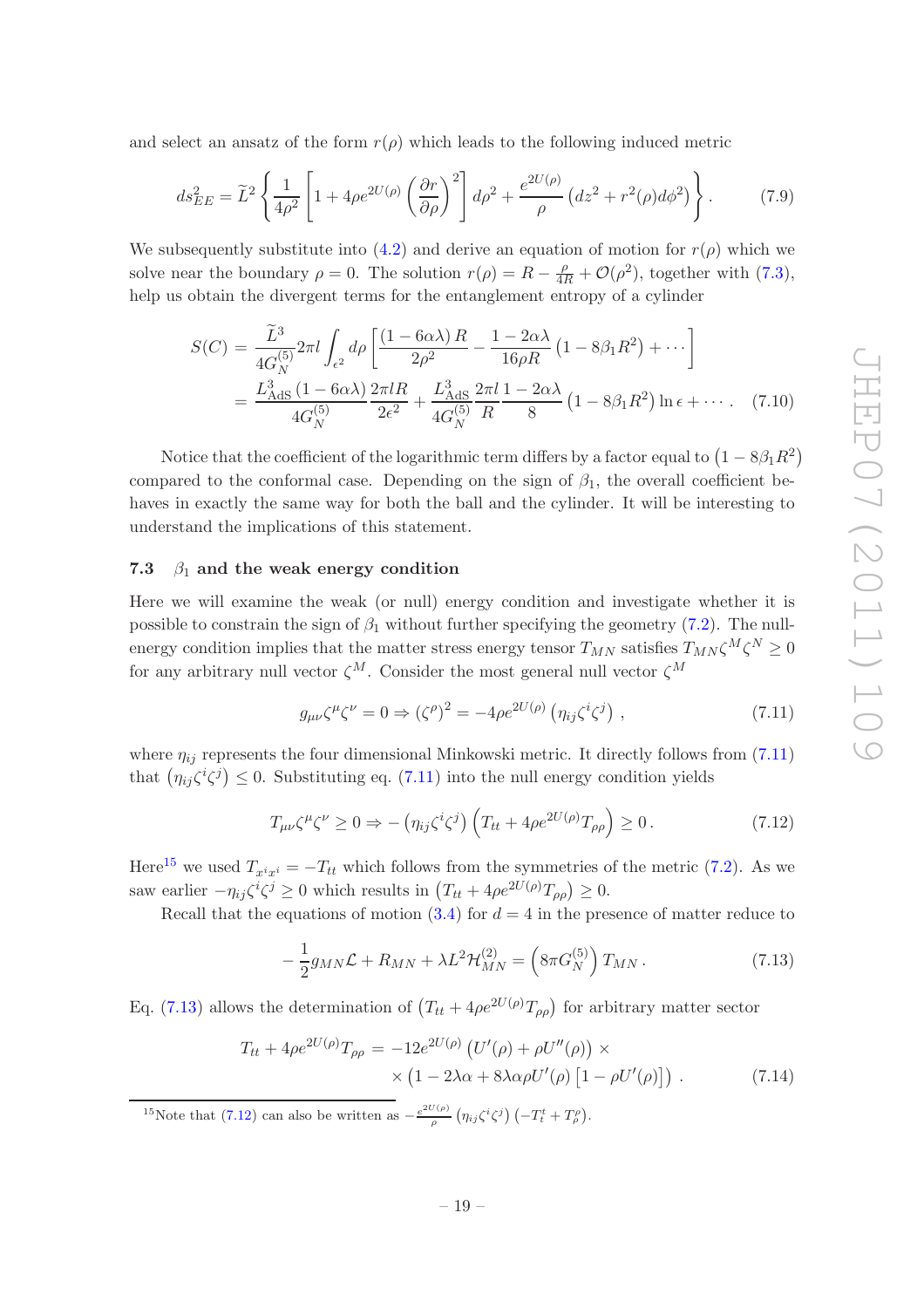The energy condition implies that the left hand side is positive for any  $\rho$ , therefore for  $\rho = 0$  as well. The Fefferman-Graham expansion [\(7.3\)](#page-18-5) helps us evaluate [\(7.14\)](#page-20-5) at  $\rho = 0$ and combined with the null-energy condition leads to

$$
6\beta_1 \frac{\alpha - 2}{\alpha} \ge 0\,,\tag{7.15}
$$

with  $\alpha = \left(\frac{L}{\tilde{L}}\right)$ )<sup>2</sup>. To leading order close to the boundary  $\alpha$  is defined by [\(3.7\)](#page-6-4). For the stable AdS solution of Gauss-Bonnet gravity  $(\alpha - 2) > 0$  fixes the sign of  $\beta_1$  to be negative. This is exactly what happens in Einstein-Hilbert gravity with a cosmological constant. It is interesting that had we chosen the unstable AdS solution we would have a positive  $\beta_1$ .

We conclude that the coefficient of the logarithmically divergent term in the entropy of both the ball and the infinite cylinder is monotonically increasing with dilatations (as long as  $\beta_1$  is non-vanishing). Unfortunately, this does not mean much. To apply the reasoning of [\[94,](#page-28-9) [95\]](#page-28-10) the full result, not just the logarithmic term, is required; mainly because away from the conformal fixed point the EE depends on two, rather than one length scale, i.e., the radius R of the ball and the scale of the theory  $\mu$ .

### <span id="page-21-0"></span>7.4 Entanglement entropy of the ball and the c-theorem in Einstein-Hilbert gravity

In the previous section we saw that the coefficient of the logarithmically divergent term in the entanglement entropy depends only on the UV data of the theory. It is therefore clear that this coefficient is not a good candidate for a function decreasing along the RG flow and being equal to a at the fixed points. This result, together with the work of Casini and Huerta [\[42\]](#page-26-0) in two-dimensional field theories, lead us to consider instead the following quantity

<span id="page-21-1"></span>
$$
Q \equiv -R \frac{\partial S_{EE,reg}}{\partial R} \to a_{CFT}.
$$
\n(7.16)

Here  $S_{EE,req}$  contains only the finite part of the entanglement entropy of a ball of radius R. We would like to examine the monotonicity properties of  $Q(R)$  holographically. A priori, this does not seem an easy task since we cannot compute [\(7.16\)](#page-21-1) exactly in an arbitrary domain wall geometry. However, it is possible that the null energy condition and general characteristics of the spacetime [\(7.2\)](#page-18-3) will determine whether [\(7.16\)](#page-21-1) behaves monotonically along renormalization group trajectories.

In the following we will attack this problem in the context of Einstein-Hilbert gravity. This has the advantage of being technically simpler while the relevant features of the problem remain the same. To simplify the analysis we will parametrize the surface in the bulk by  $\rho(x^i)$  where  $x^i$  for  $i = 1, 2, 3$  are cartesian coordinates at the boundary. This choice yields a lagrangian independent of  $x^i$ 

<span id="page-21-2"></span>
$$
S(B) = \frac{\tilde{L}^3}{4G_N^{(5)}} \int \prod_{i=1}^3 dx_i \mathcal{L}(\rho(x^i), \partial_i \rho(x^i))
$$
  

$$
\mathcal{L} = \frac{e^{2U(\rho)}}{2\rho(x^i)^2} \sqrt{\sum_i \left[\partial_i \rho(x^i)\right]^2 + 4e^{2U(\rho)} \rho(x^i)}
$$
(7.17)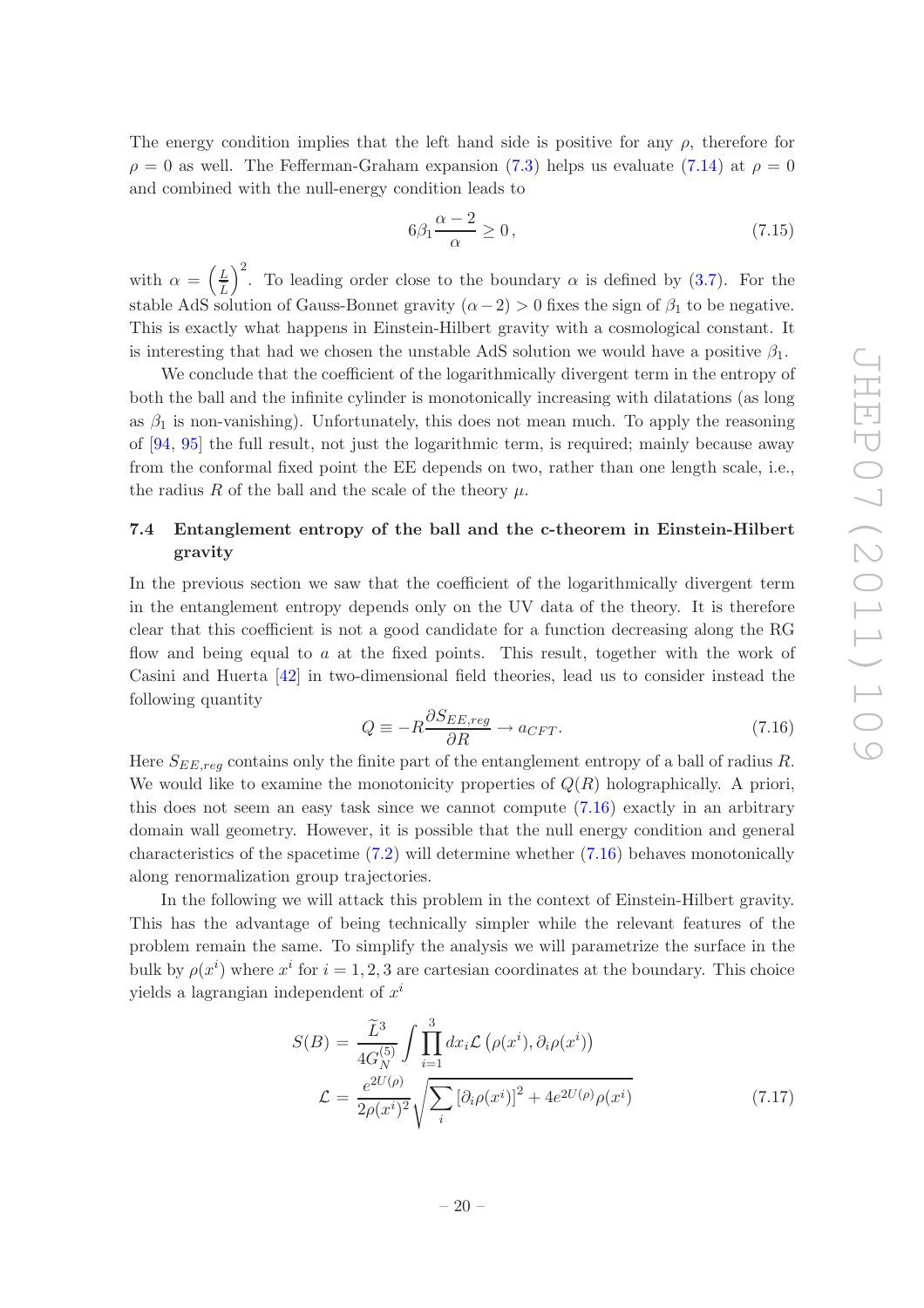where  $\rho(x^i)$  determines the profile of the embedding surface. Translational invariance implies that the system has a conserved "stress-energy" tensor  $T_i^j$ i

$$
T_i^j = \frac{\partial \mathcal{L}}{\partial(\partial_j \rho)}(\partial_i \rho) - \mathcal{L}\delta_i^j \tag{7.18}
$$

obeying  $\partial_i T_i^j = 0$ . Due to spherical symmetry  $T_{ij}$  takes the form

<span id="page-22-1"></span>
$$
T^{ij} = A(r)\hat{r}^i\hat{r}^j + \delta^{ij}B(r)
$$
\n(7.19)

where  $A, B$  can be explicitly found to be

<span id="page-22-0"></span>
$$
A(r) = \frac{e^{2U(\rho)}}{2\rho^2} \frac{\rho'(r)^2}{\sqrt{\rho'(r)^2 + 4e^{2U(\rho)}}\rho} = \frac{e^{2U(\rho)}}{2\rho^2} \frac{1}{|r'(\rho)|\sqrt{1 + 4e^{2U(\rho)}\rho r'(\rho)^2}}
$$

$$
B(r) = -\frac{e^{2U(\rho)}}{2\rho^2} \sqrt{\rho'(r)^2 + 4e^{2U(\rho)}\rho r'(\rho)^2} = -\frac{e^{2U(\rho)}}{2\rho^2|r'(\rho)|} \sqrt{1 + 4e^{2U(\rho)}\rho r'(\rho)^2} \quad (7.20)
$$

In the first equality we have replaced the dependence of  $\rho$  on the cartesian coordinates  $x^i$ with the spherical coordinate r. In the second equality we give  $A(r)$ ,  $B(r)$  in terms of  $r(\rho)$ instead of  $\rho(r)$ . Expressing the geometry of the embedding surface with  $r(\rho)$  will be more convenient in the following. Note that  $r(\rho)$  satisfies the conservation equation of  $T^{ij}$ , in other words the equations of motion derived from [\(7.17\)](#page-21-2). The conservation equation can be written in a simple form in terms of the functions  $A(r)$  and  $B(r)$ 

$$
2A(r) + r\frac{d}{dr}(A(r) + B(r)) = 0
$$
\n(7.21)

Solving for  $r(\rho)$  in the vicinity of the UV with the help of [\(7.3\)](#page-18-5) and [\(7.20\)](#page-22-0) yields

$$
r(\rho) = R - \frac{\rho}{2R} + \sigma_1 \rho^2 + \frac{\beta_1}{4R} \rho^2 \log \rho + \sigma_3 \rho^3 \cdots
$$
 (7.22)

where  $\sigma_1$  is a function of the parameters  $(\beta_1, \beta_2, \beta_3)$  which specify the domain wall geometry but also of  $\sigma_3$ , the coefficient of a higher order term in the near boundary expansion of  $r(\rho)$ 

$$
\sigma_1 = \frac{9 - 27R^2\beta_1 + 4R^4(2\beta_1^2 + 9\beta_2 - 6\beta_3) - 72R^5\sigma_3}{12R^3(-9 + 8R^2\beta_1)}.
$$
\n(7.23)

Unfortunately,  $\sigma_1$  cannot be determined without knowledge of the exact form of the profile function  $r(\rho)$ . This will turn out to be the main difficulty in determining the behavior of  $Q(R)$  under rescalings of R.

Now suppose we vary the boundary conditions in the entanglement entropy computation as follows

$$
\rho(x^i + \delta x^i) = \epsilon + \delta \epsilon \tag{7.24}
$$

where the original boundary condition is  $\rho(x^i) = \epsilon$  for  $x^i \in \mathcal{D}$  (here  $\mathcal D$  is a sphere of radius R). The change in the on-shell action would then be equal to

<span id="page-22-2"></span>
$$
\delta S_{on-shell} = \frac{\tilde{L}^3}{4G_N^{(5)}} \left[ \int_{\mathcal{D}} d\Sigma_i \frac{\delta \mathcal{L}}{\delta \partial_i \rho} \delta \epsilon - \int_{\mathcal{D}} d\Sigma_j T_i^j \delta x^i \right] \tag{7.25}
$$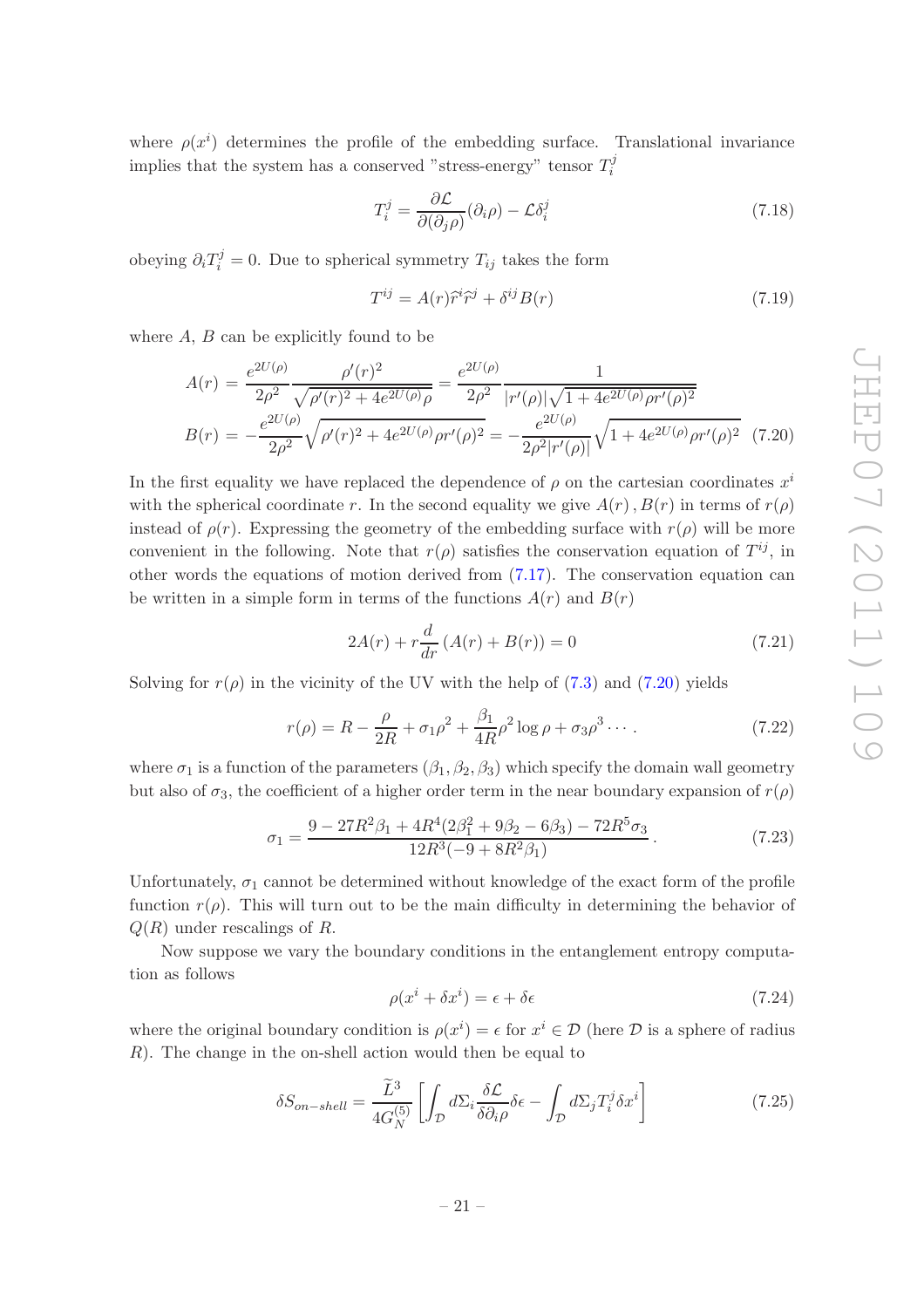with  $d\Sigma_i$  the volume element on D. Substituting [\(7.19\)](#page-22-1) into [\(7.25\)](#page-22-2) leads to

$$
Q = -R \frac{\partial S_{EE,reg}}{\partial R} = \frac{\widetilde{L}^3 \Omega_2}{4G_N^{(5)}} R^3 \left( A(R) + B(R) \right)|_{reg.}
$$
\n(7.26)

Having obtained the explicit form of the divergences in the previous section, it is easy to subtract them from  $A(R) + B(R)$  to arrive at

$$
Q = -R \frac{\partial S_{EE,reg}}{\partial R} = \frac{\tilde{L}^3 \Omega_2}{4G_N^{(5)}} \frac{1}{2} \left( 1 - 3R^2 \beta_1 + 8R^3 \sigma_1 \right) \tag{7.27}
$$

Although we have obtained a simple expression for  $Q(R)$ , we cannot determine whether it has a monotonic behavior under rescalings of the radius R. It appears that one would need to know the exact solution for the profile  $r(\rho)$ . Smoothness and other generic characteristics of the geometry of the induced surface did not suffice to prove the monotonicity of  $Q(R)$ .

Moreover, it is not clear how the null energy condition, pertinent to the ambient spacetime, will affect the behavior of  $Q(r)$  which depends on the details of the embedding function  $r(\rho)$ . It is likely that even if  $Q(R)$  is a c-function in the sense of Zamolodchikov, it is most likely a different c-function than the standard holographic one — which in the coordinates used here is expressed as  $c_{hol} \sim \frac{1}{(-2U'(\rho)\rho+1)^3}$ . On the other hand, the null energy condition may not be a sufficiently strong condition to establish a holographic ctheorem in the generic case. As illustrated in [\[10](#page-24-8)] for a simple scalar coupling, the null energy condition does not, at least in an obvious way, lead to a c-theorem.

It is also possible that our basic assumption, which is that the entanglement entropy computation is not altered by the presence of matter fields, is incorrect even when matter is coupled to gravity in the simplest, standard way (standard kinetic terms, no conformal couplings etc.).

Finally, we would like to note that the proof of  $[94]$  - $[95]$  $[95]$  in two dimensions, is based on two main physical properties: Lorentz invariance of the theory and strong subadditivity of entanglement entropy. To make use of the latter, it might be more appropriate to consider the geometry of an annulus. We leave this issue to future investigation.

#### Acknowledgments

We would like to thank R. Myers, I. Papadimitriou, M. Rangamani and M. Taylor for useful discussions and H. Casini, M. Huerta and particularly S. Solodukhin for helpful correspondence. We are grateful to the organizers of the "Crete Conference on Gauge Theories and Structure of Spacetime" for a great working atmosphere. M.K. thanks Galileo Galilei Institute in Florence, and University of Barcelona and A.P. thanks Galileo Galilei Institute in Florence, University of Chicago and Uppsala University for hospitality during the completion of this work. The work of M.K. is supported by the Göran Gustaffson Foundation.

Open Access. This article is distributed under the terms of the Creative Commons Attribution Noncommercial License which permits any noncommercial use, distribution, and reproduction in any medium, provided the original author(s) and source are credited.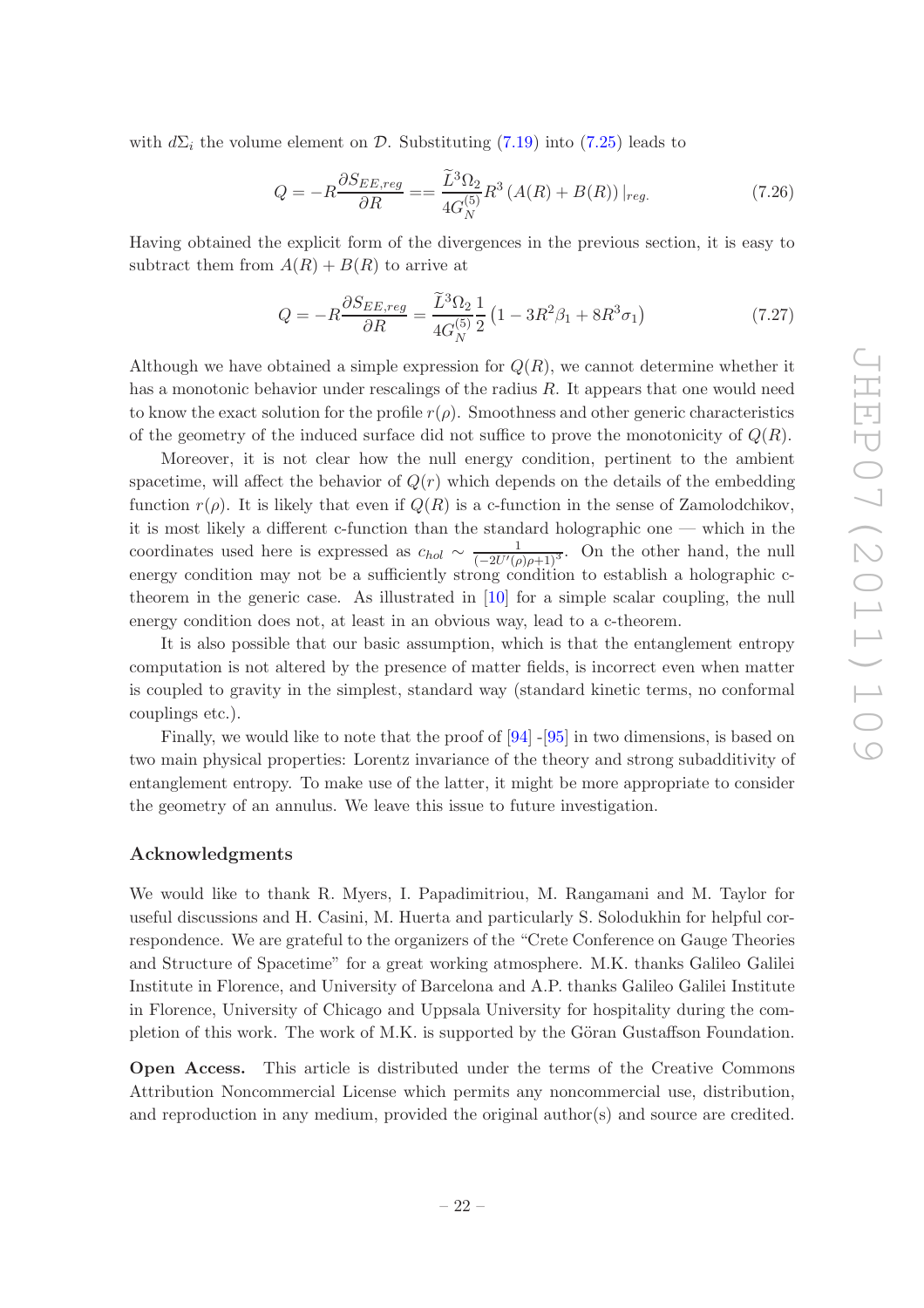#### References

- <span id="page-24-0"></span>[1] S. Ryu and T. Takayanagi, *Holographic derivation of entanglement entropy from AdS/CFT*, *[Phys. Rev. Lett.](http://dx.doi.org/10.1103/PhysRevLett.96.181602)* 96 (2006) 181602 [[hep-th/0603001](http://arxiv.org/abs/hep-th/0603001)] [\[SPIRES\]](http://www-spires.slac.stanford.edu/spires/find/hep/www?eprint=HEP-TH/0603001).
- <span id="page-24-1"></span>[2] S. Ryu and T. Takayanagi, *Aspects of holographic entanglement entropy*, *JHEP* 08 [\(2006\) 045](http://dx.doi.org/10.1088/1126-6708/2006/08/045) [[hep-th/0605073](http://arxiv.org/abs/hep-th/0605073)] [\[SPIRES\]](http://www-spires.slac.stanford.edu/spires/find/hep/www?eprint=HEP-TH/0605073).
- <span id="page-24-2"></span>[3] D.M. Hofman and J. Maldacena, *Conformal collider physics: energy and charge correlations*, *JHEP* 05 [\(2008\) 012](http://dx.doi.org/10.1088/1126-6708/2008/05/012) [[arXiv:0803.1467](http://arxiv.org/abs/0803.1467)] [\[SPIRES\]](http://www-spires.slac.stanford.edu/spires/find/hep/www?eprint=0803.1467).
- <span id="page-24-3"></span>[4] A.B. Zamolodchikov, *Irreversibility of the flux of the renormalization group in a* 2D *field theory*, *JETP Lett.* 43 (1986) 730 [*Pisma Zh. Eksp. Teor. Fiz.* 43 (1986) 565] [\[SPIRES\]](http://www-spires.slac.stanford.edu/spires/find/hep/www?j=JTPLA,43,730).
- <span id="page-24-4"></span>[5] J.L. Cardy, *Is there a* c *theorem in four-dimensions?*, *[Phys. Lett.](http://dx.doi.org/10.1016/0370-2693(88)90054-8)* B 215 (1988) 749 [\[SPIRES\]](http://www-spires.slac.stanford.edu/spires/find/hep/www?j=PHLTA,B215,749).
- <span id="page-24-5"></span>[6] D. Erkal and D. Kutasov, *a-maximization, global symmetries and RG flows*, [arXiv:1007.2176](http://arxiv.org/abs/1007.2176) [\[SPIRES\]](http://www-spires.slac.stanford.edu/spires/find/hep/www?eprint=1007.2176).
- [7] D. Poland and D. Simmons-Duffin, *Bounds on* 4D *conformal and superconformal field theories*, *JHEP* 05 [\(2011\) 017](http://dx.doi.org/10.1007/JHEP05(2011)017) [[arXiv:1009.2087](http://arxiv.org/abs/1009.2087)] [\[SPIRES\]](http://www-spires.slac.stanford.edu/spires/find/hep/www?eprint=1009.2087).
- <span id="page-24-6"></span>[8] D. Gaiotto, N. Seiberg and Y. Tachikawa, *Comments on scaling limits of* 4D N = 2 *theories*, *JHEP* 01 [\(2011\) 078](http://dx.doi.org/10.1007/JHEP01(2011)078) [[arXiv:1011.4568](http://arxiv.org/abs/1011.4568)] [\[SPIRES\]](http://www-spires.slac.stanford.edu/spires/find/hep/www?eprint=1011.4568).
- <span id="page-24-7"></span>[9] R.C. Myers and A. Sinha, *Seeing a* c*-theorem with holography*, *Phys. Rev.* D 82 [\(2010\) 046006](http://dx.doi.org/10.1103/PhysRevD.82.046006) [[arXiv:1006.1263](http://arxiv.org/abs/1006.1263)] [\[SPIRES\]](http://www-spires.slac.stanford.edu/spires/find/hep/www?eprint=1006.1263).
- <span id="page-24-8"></span>[10] R.C. Myers and A. Sinha, *Holographic* c*-theorems in arbitrary dimensions*, *JHEP* 01 [\(2011\) 125](http://dx.doi.org/10.1007/JHEP01(2011)125) [[arXiv:1011.5819](http://arxiv.org/abs/1011.5819)] [\[SPIRES\]](http://www-spires.slac.stanford.edu/spires/find/hep/www?eprint=1011.5819).
- <span id="page-24-9"></span>[11] J.T. Liu, W. Sabra and Z. Zhao, *Holographic* c*-theorems and higher derivative gravity*, [arXiv:1012.3382](http://arxiv.org/abs/1012.3382) [\[SPIRES\]](http://www-spires.slac.stanford.edu/spires/find/hep/www?eprint=1012.3382).
- <span id="page-24-10"></span>[12] M. Brigante, H. Liu, R.C. Myers, S. Shenker and S. Yaida, *Viscosity bound violation in higher derivative gravity*, *Phys. Rev.* D 77 [\(2008\) 126006](http://dx.doi.org/10.1103/PhysRevD.77.126006) [[arXiv:0712.0805](http://arxiv.org/abs/0712.0805)] [\[SPIRES\]](http://www-spires.slac.stanford.edu/spires/find/hep/www?eprint=0712.0805).
- [13] M. Brigante, H. Liu, R.C. Myers, S. Shenker and S. Yaida, *The viscosity bound and causality violation*, *[Phys. Rev. Lett.](http://dx.doi.org/10.1103/PhysRevLett.100.191601)* 100 (2008) 191601 [[arXiv:0802.3318](http://arxiv.org/abs/0802.3318)] [\[SPIRES\]](http://www-spires.slac.stanford.edu/spires/find/hep/www?eprint=0802.3318).
- [14] A. Buchel and R.C. Myers, *Causality of holographic hydrodynamics*, *JHEP* 08 [\(2009\) 016](http://dx.doi.org/10.1088/1126-6708/2009/08/016) [[arXiv:0906.2922](http://arxiv.org/abs/0906.2922)] [\[SPIRES\]](http://www-spires.slac.stanford.edu/spires/find/hep/www?eprint=0906.2922).
- <span id="page-24-12"></span>[15] D.M. Hofman, *Higher derivative gravity, causality and positivity of energy in a UV complete QFT*, *[Nucl. Phys.](http://dx.doi.org/10.1016/j.nuclphysb.2009.08.001)* B 823 (2009) 174 [[arXiv:0907.1625](http://arxiv.org/abs/0907.1625)] [\[SPIRES\]](http://www-spires.slac.stanford.edu/spires/find/hep/www?eprint=0907.1625).
- <span id="page-24-13"></span>[16] J. de Boer, M. Kulaxizi and A. Parnachev, *AdS*7*/CFT*6*, Gauss-Bonnet gravity and viscosity bound*, *JHEP* 03 [\(2010\) 087](http://dx.doi.org/10.1007/JHEP03(2010)087) [[arXiv:0910.5347](http://arxiv.org/abs/0910.5347)] [\[SPIRES\]](http://www-spires.slac.stanford.edu/spires/find/hep/www?eprint=0910.5347).
- [17] X.O. Camanho and J.D. Edelstein, *Causality constraints in AdS/CFT from conformal collider physics and Gauss-Bonnet gravity*, *JHEP* 04 [\(2010\) 007](http://dx.doi.org/10.1007/JHEP04(2010)007) [[arXiv:0911.3160](http://arxiv.org/abs/0911.3160)] [\[SPIRES\]](http://www-spires.slac.stanford.edu/spires/find/hep/www?eprint=0911.3160).
- [18] A. Buchel et al., *Holographic GB gravity in arbitrary dimensions*, *JHEP* 03 [\(2010\) 111](http://dx.doi.org/10.1007/JHEP03(2010)111) [[arXiv:0911.4257](http://arxiv.org/abs/0911.4257)] [\[SPIRES\]](http://www-spires.slac.stanford.edu/spires/find/hep/www?eprint=0911.4257).
- <span id="page-24-11"></span>[19] J. de Boer, M. Kulaxizi and A. Parnachev, *Holographic Lovelock gravities and black holes*, *JHEP* 06 [\(2010\) 008](http://dx.doi.org/10.1007/JHEP06(2010)008) [[arXiv:0912.1877](http://arxiv.org/abs/0912.1877)] [\[SPIRES\]](http://www-spires.slac.stanford.edu/spires/find/hep/www?eprint=0912.1877).
- [20] X.O. Camanho and J.D. Edelstein, *Causality in AdS/CFT and Lovelock theory*, *JHEP* 06 [\(2010\) 099](http://dx.doi.org/10.1007/JHEP06(2010)099) [[arXiv:0912.1944](http://arxiv.org/abs/0912.1944)] [\[SPIRES\]](http://www-spires.slac.stanford.edu/spires/find/hep/www?eprint=0912.1944).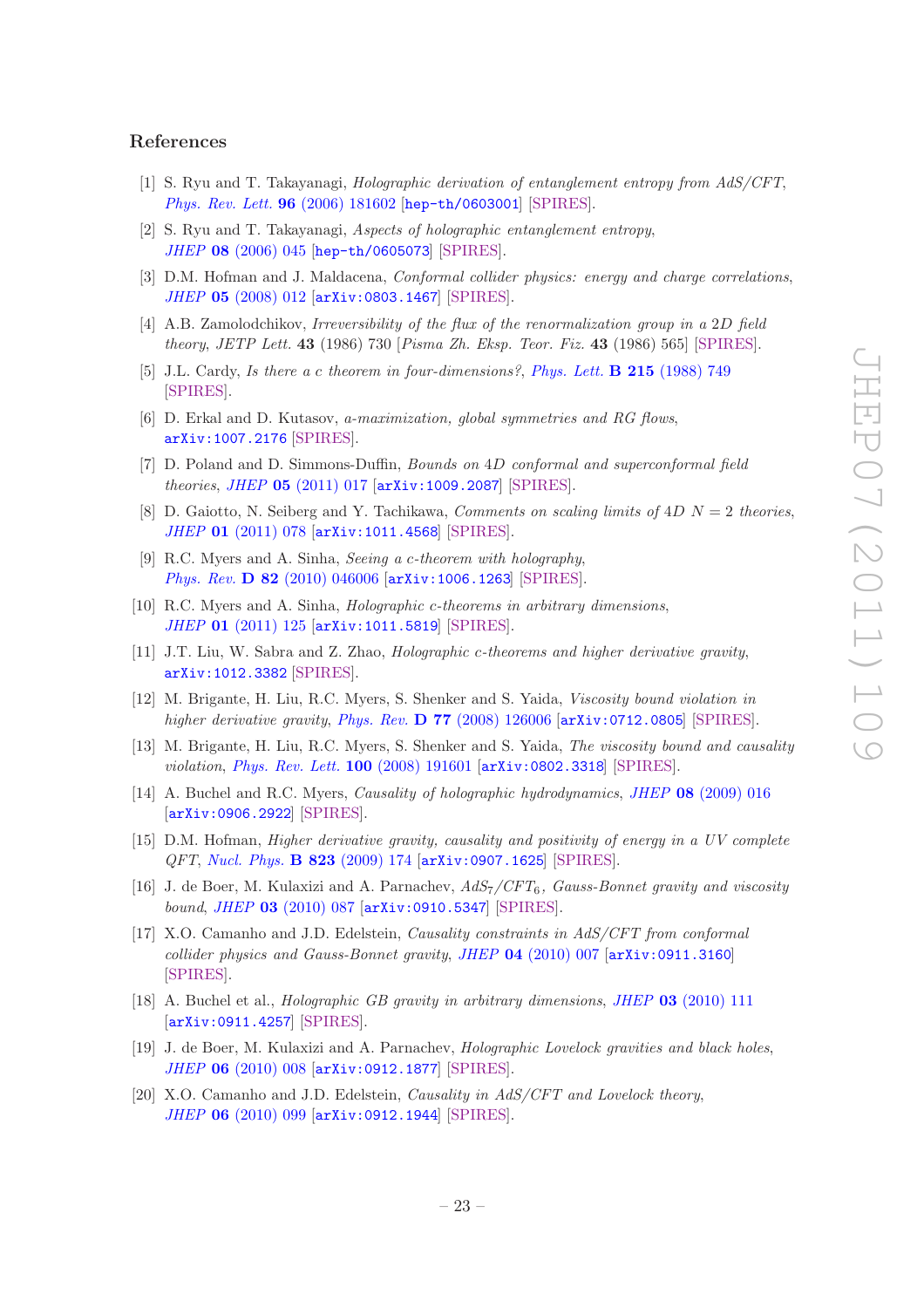- <span id="page-25-11"></span>[21] R.C. Myers, M.F. Paulos and A. Sinha, *Holographic studies of quasi-topological gravity*, *JHEP* 08 [\(2010\) 035](http://dx.doi.org/10.1007/JHEP08(2010)035) [[arXiv:1004.2055](http://arxiv.org/abs/1004.2055)] [\[SPIRES\]](http://www-spires.slac.stanford.edu/spires/find/hep/www?eprint=1004.2055).
- [22] M. Kulaxizi and A. Parnachev, *Energy flux positivity and unitarity in CFTs*, *[Phys. Rev. Lett.](http://dx.doi.org/10.1103/PhysRevLett.106.011601)* 106 (2011) 011601 [[arXiv:1007.0553](http://arxiv.org/abs/1007.0553)] [\[SPIRES\]](http://www-spires.slac.stanford.edu/spires/find/hep/www?eprint=1007.0553).
- [23] A. Buchel and S. Cremonini, *Viscosity bound and causality in superfluid plasma*, *JHEP* 10 [\(2010\) 026](http://dx.doi.org/10.1007/JHEP10(2010)026) [[arXiv:1007.2963](http://arxiv.org/abs/1007.2963)] [\[SPIRES\]](http://www-spires.slac.stanford.edu/spires/find/hep/www?eprint=1007.2963).
- [24] R.C. Myers, S. Sachdev and A. Singh, *Holographic quantum critical transport without self-duality*, *Phys. Rev.* D 83 [\(2011\) 066017](http://dx.doi.org/10.1103/PhysRevD.83.066017) [[arXiv:1010.0443](http://arxiv.org/abs/1010.0443)] [\[SPIRES\]](http://www-spires.slac.stanford.edu/spires/find/hep/www?eprint=1010.0443).
- <span id="page-25-0"></span>[25] X.O. Camanho, J.D. Edelstein and M.F. Paulos, *Lovelock theories, holography and the fate of the viscosity bound*, *JHEP* 05 [\(2011\) 127](http://dx.doi.org/10.1007/JHEP05(2011)127) [[arXiv:1010.1682](http://arxiv.org/abs/1010.1682)] [\[SPIRES\]](http://www-spires.slac.stanford.edu/spires/find/hep/www?eprint=1010.1682).
- <span id="page-25-1"></span>[26] S.N. Solodukhin, *Entanglement entropy, conformal invariance and extrinsic geometry*, *[Phys. Lett.](http://dx.doi.org/10.1016/j.physletb.2008.05.071)* B 665 (2008) 305 [[arXiv:0802.3117](http://arxiv.org/abs/0802.3117)] [\[SPIRES\]](http://www-spires.slac.stanford.edu/spires/find/hep/www?eprint=0802.3117).
- <span id="page-25-2"></span>[27] D.V. Fursaev, *Proof of the holographic formula for entanglement entropy*, *JHEP* 09 [\(2006\) 018](http://dx.doi.org/10.1088/1126-6708/2006/09/018) [[hep-th/0606184](http://arxiv.org/abs/hep-th/0606184)] [\[SPIRES\]](http://www-spires.slac.stanford.edu/spires/find/hep/www?eprint=HEP-TH/0606184).
- <span id="page-25-3"></span>[28] L.-Y. Hung, R.C. Myers and M. Smolkin, *On holographic entanglement entropy and higher curvature gravity*, *JHEP* 04 [\(2011\) 025](http://dx.doi.org/10.1007/JHEP04(2011)025) [[arXiv:1101.5813](http://arxiv.org/abs/1101.5813)] [\[SPIRES\]](http://www-spires.slac.stanford.edu/spires/find/hep/www?eprint=1101.5813).
- <span id="page-25-4"></span>[29] H. Casini, M. Huerta and R.C. Myers, *Towards a derivation of holographic entanglement entropy*, *JHEP* 05 [\(2011\) 036](http://dx.doi.org/10.1007/JHEP05(2011)036) [[arXiv:1102.0440](http://arxiv.org/abs/1102.0440)] [\[SPIRES\]](http://www-spires.slac.stanford.edu/spires/find/hep/www?eprint=1102.0440).
- <span id="page-25-5"></span>[30] L. Bombelli, R.K. Koul, J. Lee and R.D. Sorkin, *A quantum source of entropy for black holes*, *[Phys. Rev.](http://dx.doi.org/10.1103/PhysRevD.34.373)* D 34 (1986) 373 [\[SPIRES\]](http://www-spires.slac.stanford.edu/spires/find/hep/www?j=PHRVA,D34,373).
- <span id="page-25-6"></span>[31] M. Srednicki, *Entropy and area*, *[Phys. Rev. Lett.](http://dx.doi.org/10.1103/PhysRevLett.71.666)* 71 (1993) 666 [[hep-th/9303048](http://arxiv.org/abs/hep-th/9303048)] [\[SPIRES\]](http://www-spires.slac.stanford.edu/spires/find/hep/www?eprint=HEP-TH/9303048).
- <span id="page-25-7"></span>[32] M.B. Plenio, J. Eisert, J. Dreissig and M. Cramer, *Entropy, entanglement and area: analytical results for harmonic lattice systems*, *[Phys. Rev. Lett.](http://dx.doi.org/10.1103/PhysRevLett.94.060503)* 94 (2005) 060503 [[quant-ph/0405142](http://arxiv.org/abs/quant-ph/0405142)] [\[SPIRES\]](http://www-spires.slac.stanford.edu/spires/find/hep/www?eprint=QUANT-PH/0405142).
- [33] M. Cramer, J. Eisert, M.B. Plenio and J. Dreissig, *An entanglement-area law for general bosonic harmonic lattice systems*, *Phys. Rev.* A 73 [\(2006\) 012309](http://dx.doi.org/10.1103/PhysRevA.73.012309) [[quant-ph/0505092](http://arxiv.org/abs/quant-ph/0505092)] [\[SPIRES\]](http://www-spires.slac.stanford.edu/spires/find/hep/www?eprint=QUANT-PH/0505092).
- [34] M. Ahmadi, S. Das and S. Shankaranarayanan, *Is entanglement entropy proportional to area?*, *[Can. J. Phys.](http://dx.doi.org/10.1139/P06-002)* 84 (2006) 493 [[hep-th/0507228](http://arxiv.org/abs/hep-th/0507228)] [\[SPIRES\]](http://www-spires.slac.stanford.edu/spires/find/hep/www?eprint=HEP-TH/0507228).
- [35] S. Das and S. Shankaranarayanan, *How robust is the entanglement entropy-area relation?*, *Phys. Rev.* D 73 [\(2006\) 121701](http://dx.doi.org/10.1103/PhysRevD.73.121701) [[gr-qc/0511066](http://arxiv.org/abs/gr-qc/0511066)] [\[SPIRES\]](http://www-spires.slac.stanford.edu/spires/find/hep/www?eprint=GR-QC/0511066).
- [36] H. Casini, *Geometric entropy, area and strong subadditivity*, *[Class. Quant. Grav.](http://dx.doi.org/10.1088/0264-9381/21/9/011)* 21 (2004) 2351 [[hep-th/0312238](http://arxiv.org/abs/hep-th/0312238)] [\[SPIRES\]](http://www-spires.slac.stanford.edu/spires/find/hep/www?eprint=HEP-TH/0312238).
- <span id="page-25-8"></span>[37] H. Casini and M. Huerta, *Analytic results on the geometric entropy for free fields*, *J. Stat. Mech.* [\(2008\) P01012](http://dx.doi.org/10.1088/1742-5468/2008/01/P01012) [[arXiv:0707.1300](http://arxiv.org/abs/0707.1300)] [\[SPIRES\]](http://www-spires.slac.stanford.edu/spires/find/hep/www?eprint=0707.1300).
- <span id="page-25-9"></span>[38] M.M. Wolf, *Violation of the entropic area law for fermions*, *[Phys. Rev. Lett.](http://dx.doi.org/10.1103/PhysRevLett.96.010404)* 96 (2004) 010404 [[quant-ph/0503219](http://arxiv.org/abs/quant-ph/0503219)].
- [39] D. Gioev and I. Klich, *Entanglement entropy of fermions in any dimension and the Widom conjecture*, *[Phys. Rev. Lett.](http://dx.doi.org/10.1103/PhysRevLett.96.100503)* 96 (2006) 100503 [[quant-ph/0504151](http://arxiv.org/abs/quant-ph/0504151)].
- [40] T. Barthel, M. Chung and U. Schollwoeck, *Entanglement scaling in critical two-dimensional fermionic and bosonic systems*, *Phys. Rev.* A 74 [\(2006\) 022329](http://dx.doi.org/10.1103/PhysRevA.74.022329) [[cond-mat/0602077](http://arxiv.org/abs/cond-mat/0602077)].
- <span id="page-25-10"></span>[41] W. Li, L. Leitian Ding, R. Yu, T. Roscilde and S. Haas, *Scaling behavior of entanglement in two- and three-dimensional free fermions*, *Phys. Rev.* B 74 [\(2007\) 0703103](http://dx.doi.org/10.1103/PhysRevB.74.073103) [[quant-ph/0602094](http://arxiv.org/abs/quant-ph/0602094)].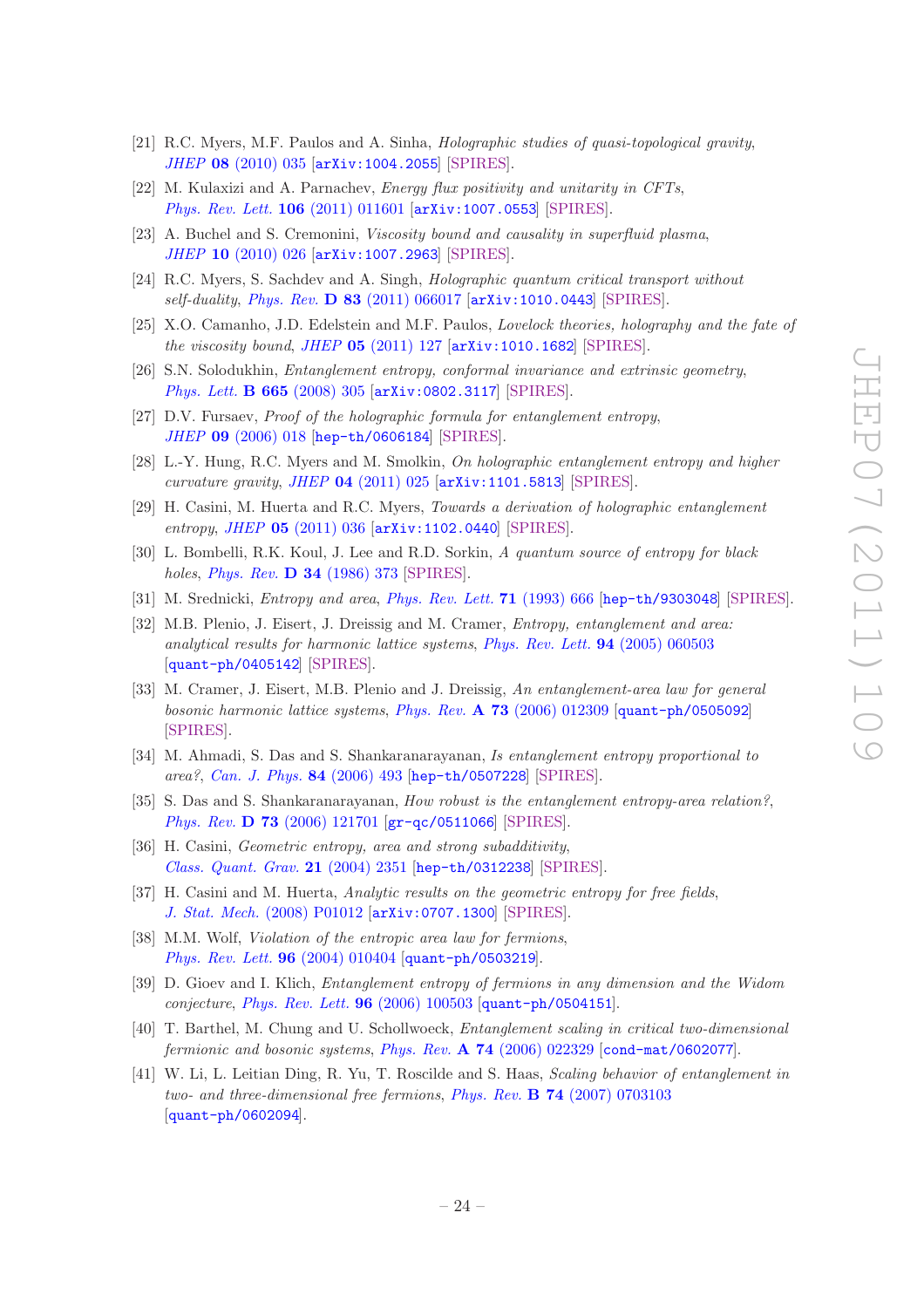- <span id="page-26-0"></span>[42] H. Casini and M. Huerta, *Universal terms for the entanglement entropy in* 2 + 1 *dimensions*, *[Nucl. Phys.](http://dx.doi.org/10.1016/j.nuclphysb.2006.12.012)* B 764 (2007) 183 [[hep-th/0606256](http://arxiv.org/abs/hep-th/0606256)] [\[SPIRES\]](http://www-spires.slac.stanford.edu/spires/find/hep/www?eprint=HEP-TH/0606256).
- <span id="page-26-1"></span>[43] R. Lohmayer, H. Neuberger, A. Schwimmer and S. Theisen, *Numerical determination of entanglement entropy for a sphere*, *[Phys. Lett.](http://dx.doi.org/10.1016/j.physletb.2010.01.053)* B 685 (2010) 222 [[arXiv:0911.4283](http://arxiv.org/abs/0911.4283)] [\[SPIRES\]](http://www-spires.slac.stanford.edu/spires/find/hep/www?eprint=0911.4283).
- <span id="page-26-2"></span>[44] H. Casini and M. Huerta, *Entanglement entropy for the n-sphere*, *[Phys. Lett.](http://dx.doi.org/10.1016/j.physletb.2010.09.054)* B 694 (2010) 167 [[arXiv:1007.1813](http://arxiv.org/abs/1007.1813)] [\[SPIRES\]](http://www-spires.slac.stanford.edu/spires/find/hep/www?eprint=1007.1813).
- <span id="page-26-3"></span>[45] J.S. Dowker, *Hyperspherical entanglement entropy*, *J. Phys.* A 43 [\(2010\) 445402](http://dx.doi.org/10.1088/1751-8113/43/44/445402) [[arXiv:1007.3865](http://arxiv.org/abs/1007.3865)] [\[SPIRES\]](http://www-spires.slac.stanford.edu/spires/find/hep/www?eprint=1007.3865).
- [46] J.S. Dowker, *Entanglement entropy for even spheres*, [arXiv:1009.3854](http://arxiv.org/abs/1009.3854) [\[SPIRES\]](http://www-spires.slac.stanford.edu/spires/find/hep/www?eprint=1009.3854).
- [47] J.S. Dowker, *Determinants and conformal anomalies of GJMS operators on spheres*, *J. Phys.* A 44 [\(2011\) 115402](http://dx.doi.org/10.1088/1751-8113/44/11/115402) [[arXiv:1010.0566](http://arxiv.org/abs/1010.0566)] [\[SPIRES\]](http://www-spires.slac.stanford.edu/spires/find/hep/www?eprint=1010.0566).
- <span id="page-26-4"></span>[48] J.S. Dowker, *Entanglement entropy for odd spheres*, [arXiv:1012.1548](http://arxiv.org/abs/1012.1548) [\[SPIRES\]](http://www-spires.slac.stanford.edu/spires/find/hep/www?eprint=1012.1548).
- <span id="page-26-5"></span>[49] Q. Exirifard and M.M. Sheikh-Jabbari, *Lovelock gravity at the crossroads of Palatini and metric formulations*, *[Phys. Lett.](http://dx.doi.org/10.1016/j.physletb.2008.02.012)* B 661 (2008) 158 [[arXiv:0705.1879](http://arxiv.org/abs/0705.1879)] [\[SPIRES\]](http://www-spires.slac.stanford.edu/spires/find/hep/www?eprint=0705.1879).
- <span id="page-26-6"></span>[50] D.G. Boulware and S. Deser, *String generated gravity models*, *[Phys. Rev. Lett.](http://dx.doi.org/10.1103/PhysRevLett.55.2656)* 55 (1985) 2656 [\[SPIRES\]](http://www-spires.slac.stanford.edu/spires/find/hep/www?j=PRLTA,55,2656).
- <span id="page-26-7"></span>[51] R.-G. Cai, *Gauss-Bonnet black holes in AdS spaces*, *Phys. Rev.* D 65 [\(2002\) 084014](http://dx.doi.org/10.1103/PhysRevD.65.084014) [[hep-th/0109133](http://arxiv.org/abs/hep-th/0109133)] [\[SPIRES\]](http://www-spires.slac.stanford.edu/spires/find/hep/www?eprint=HEP-TH/0109133).
- <span id="page-26-8"></span>[52] M. Henningson and K. Skenderis, *The holographic Weyl anomaly*, *JHEP* 07 [\(1998\) 023](http://dx.doi.org/10.1088/1126-6708/1998/07/023) [[hep-th/9806087](http://arxiv.org/abs/hep-th/9806087)] [\[SPIRES\]](http://www-spires.slac.stanford.edu/spires/find/hep/www?eprint=HEP-TH/9806087).
- <span id="page-26-9"></span>[53] M. Henningson and K. Skenderis, *Holography and the Weyl anomaly*, *Fortsch. Phys.* 48 (2000) 125 [[hep-th/9812032](http://arxiv.org/abs/hep-th/9812032)] [\[SPIRES\]](http://www-spires.slac.stanford.edu/spires/find/hep/www?eprint=HEP-TH/9812032).
- <span id="page-26-10"></span>[54] S. Nojiri and S.D. Odintsov, *On the conformal anomaly from higher derivative gravity in AdS/CFT correspondence*, *Int. J. Mod. Phys.* A 15 (2000) 413 [[hep-th/9903033](http://arxiv.org/abs/hep-th/9903033)] [\[SPIRES\]](http://www-spires.slac.stanford.edu/spires/find/hep/www?eprint=HEP-TH/9903033).
- <span id="page-26-15"></span>[55] V.E. Hubeny, M. Rangamani and T. Takayanagi, *A covariant holographic entanglement entropy proposal*, *JHEP* 07 [\(2007\) 062](http://dx.doi.org/10.1088/1126-6708/2007/07/062) [[arXiv:0705.0016](http://arxiv.org/abs/0705.0016)] [\[SPIRES\]](http://www-spires.slac.stanford.edu/spires/find/hep/www?eprint=0705.0016).
- <span id="page-26-11"></span>[56] T. Nishioka, S. Ryu and T. Takayanagi, *Holographic entanglement entropy: an overview*, *J. Phys.* A 42 [\(2009\) 504008](http://dx.doi.org/10.1088/1751-8113/42/50/504008) [[arXiv:0905.0932](http://arxiv.org/abs/0905.0932)] [\[SPIRES\]](http://www-spires.slac.stanford.edu/spires/find/hep/www?eprint=0905.0932).
- <span id="page-26-12"></span>[57] M. Headrick and T. Takayanagi, *A holographic proof of the strong subadditivity of entanglement entropy*, *Phys. Rev.* D 76 [\(2007\) 106013](http://dx.doi.org/10.1103/PhysRevD.76.106013) [[arXiv:0704.3719](http://arxiv.org/abs/0704.3719)] [\[SPIRES\]](http://www-spires.slac.stanford.edu/spires/find/hep/www?eprint=0704.3719).
- <span id="page-26-13"></span>[58] C. Holzhey, F. Larsen and F. Wilczek, *Geometric and renormalized entropy in conformal field theory*, *[Nucl. Phys.](http://dx.doi.org/10.1016/0550-3213(94)90402-2)* B 424 (1994) 443 [[hep-th/9403108](http://arxiv.org/abs/hep-th/9403108)] [\[SPIRES\]](http://www-spires.slac.stanford.edu/spires/find/hep/www?eprint=HEP-TH/9403108).
- [59] P. Calabrese and J.L. Cardy, *Entanglement entropy and quantum field theory*, *J. Stat. Mech.* [\(2004\) P06002](http://dx.doi.org/10.1088/1742-5468/2004/06/P06002) [[hep-th/0405152](http://arxiv.org/abs/hep-th/0405152)] [\[SPIRES\]](http://www-spires.slac.stanford.edu/spires/find/hep/www?eprint=HEP-TH/0405152).
- <span id="page-26-14"></span>[60] P. Calabrese and J.L. Cardy, *Entanglement entropy and quantum field theory: a non-technical introduction*, *Int. J. Quant. Inf.* 4 (2006) 429 [[quant-ph/0505193](http://arxiv.org/abs/quant-ph/0505193)] [\[SPIRES\]](http://www-spires.slac.stanford.edu/spires/find/hep/www?eprint=QUANT-PH/0505193).
- <span id="page-26-16"></span>[61] J.-R. Sun, *Note on Chern-Simons term correction to holographic entanglement entropy*, *JHEP* 05 [\(2009\) 061](http://dx.doi.org/10.1088/1126-6708/2009/05/061) [[arXiv:0810.0967](http://arxiv.org/abs/0810.0967)] [\[SPIRES\]](http://www-spires.slac.stanford.edu/spires/find/hep/www?eprint=0810.0967).
- <span id="page-26-17"></span>[62] D.V. Fursaev and S.N. Solodukhin, *On the description of the Riemannian geometry in the presence of conical defects*, *Phys. Rev.* D 52 [\(1995\) 2133](http://dx.doi.org/10.1103/PhysRevD.52.2133) [[hep-th/9501127](http://arxiv.org/abs/hep-th/9501127)] [\[SPIRES\]](http://www-spires.slac.stanford.edu/spires/find/hep/www?eprint=HEP-TH/9501127).
- <span id="page-26-18"></span>[63] D.V. Fursaev and S.N. Solodukhin, *On one loop renormalization of black hole entropy*, *[Phys. Lett.](http://dx.doi.org/10.1016/0370-2693(95)01290-7)* B 365 (1996) 51 [[hep-th/9412020](http://arxiv.org/abs/hep-th/9412020)] [\[SPIRES\]](http://www-spires.slac.stanford.edu/spires/find/hep/www?eprint=HEP-TH/9412020).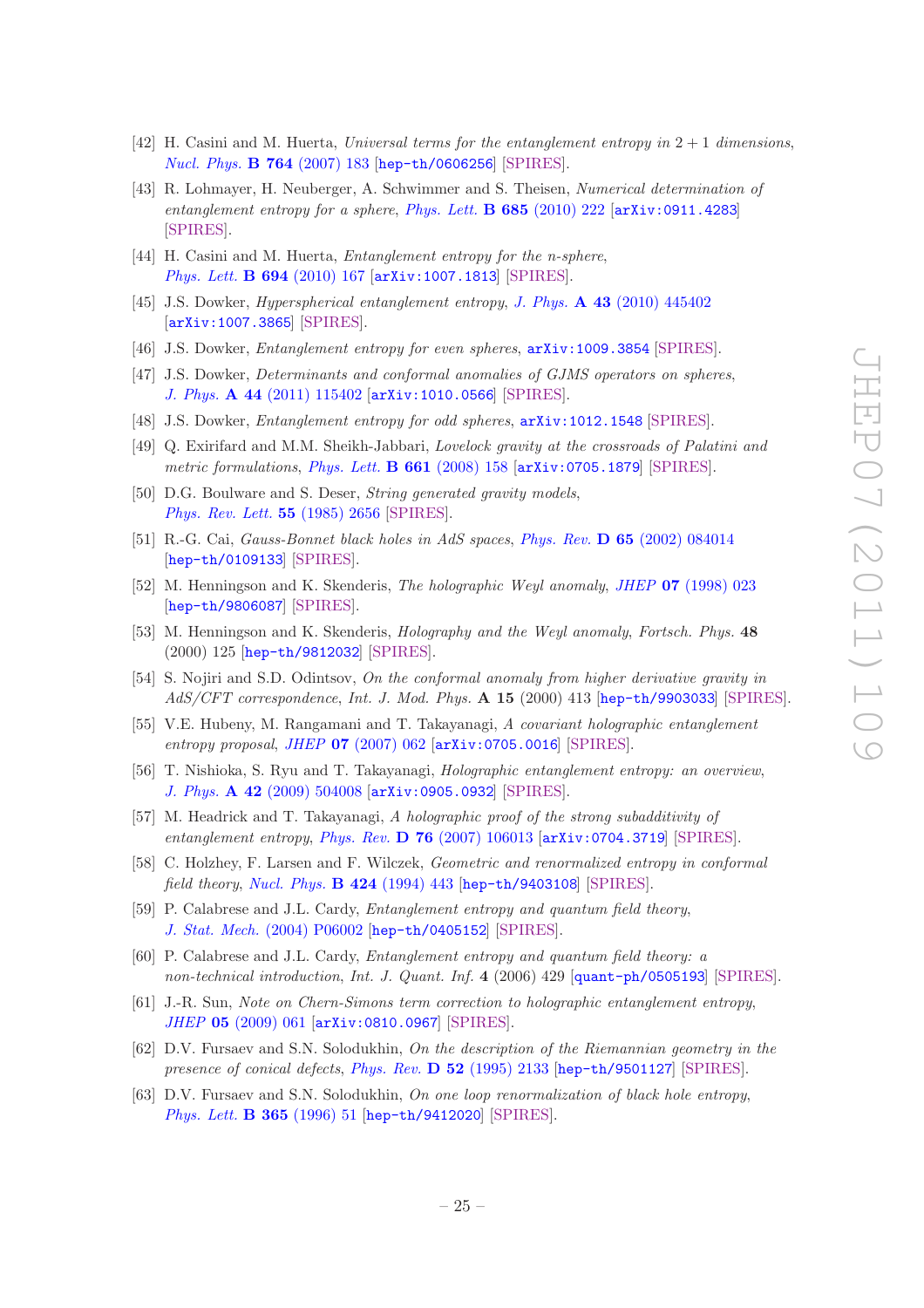- [64] S.N. Solodukhin, *On 'non-geometric' contribution to the entropy of black hole due to quantum corrections*, *[Phys. Rev.](http://dx.doi.org/10.1103/PhysRevD.51.618)* D 51 (1995) 618 [[hep-th/9408068](http://arxiv.org/abs/hep-th/9408068)] [\[SPIRES\]](http://www-spires.slac.stanford.edu/spires/find/hep/www?eprint=HEP-TH/9408068).
- [65] S.N. Solodukhin, *The conical singularity and quantum corrections to entropy of black hole*, *[Phys. Rev.](http://dx.doi.org/10.1103/PhysRevD.51.609)* D 51 (1995) 609 [[hep-th/9407001](http://arxiv.org/abs/hep-th/9407001)] [\[SPIRES\]](http://www-spires.slac.stanford.edu/spires/find/hep/www?eprint=HEP-TH/9407001).
- [66] D.V. Fursaev, *Black hole thermodynamics and renormalization*, *[Mod. Phys. Lett.](http://dx.doi.org/10.1142/S0217732395000697)* A 10 (1995) 649 [[hep-th/9408066](http://arxiv.org/abs/hep-th/9408066)] [\[SPIRES\]](http://www-spires.slac.stanford.edu/spires/find/hep/www?eprint=HEP-TH/9408066).
- [67] D.V. Fursaev, *Spectral geometry and one loop divergences on manifolds with conical singularities*, *[Phys. Lett.](http://dx.doi.org/10.1016/0370-2693(94)90590-8)* B 334 (1994) 53 [[hep-th/9405143](http://arxiv.org/abs/hep-th/9405143)] [\[SPIRES\]](http://www-spires.slac.stanford.edu/spires/find/hep/www?eprint=HEP-TH/9405143).
- [68] D. Nesterov and S.N. Solodukhin, *Short-distance regularity of Green's function and UV divergences in entanglement entropy*, *JHEP* 09 [\(2010\) 041](http://dx.doi.org/10.1007/JHEP09(2010)041) [[arXiv:1008.0777](http://arxiv.org/abs/1008.0777)] [\[SPIRES\]](http://www-spires.slac.stanford.edu/spires/find/hep/www?eprint=1008.0777).
- [69] T. Padmanabhan, *Finite entanglement entropy from the zero-point-area of spacetime*, *Phys. Rev.* D 82 [\(2010\) 124025](http://dx.doi.org/10.1103/PhysRevD.82.124025) [[arXiv:1007.5066](http://arxiv.org/abs/1007.5066)] [\[SPIRES\]](http://www-spires.slac.stanford.edu/spires/find/hep/www?eprint=1007.5066).
- <span id="page-27-0"></span>[70] D. Nesterov and S.N. Solodukhin, *Gravitational effective action and entanglement entropy in UV modified theories with and without Lorentz symmetry*, *[Nucl. Phys.](http://dx.doi.org/10.1016/j.nuclphysb.2010.08.006)* B 842 (2011) 141 [[arXiv:1007.1246](http://arxiv.org/abs/1007.1246)] [\[SPIRES\]](http://www-spires.slac.stanford.edu/spires/find/hep/www?eprint=1007.1246).
- <span id="page-27-1"></span>[71] M. Headrick, *Entanglement Renyi entropies in holographic theories*, *Phys. Rev.* D 82 [\(2010\) 126010](http://dx.doi.org/10.1103/PhysRevD.82.126010) [[arXiv:1006.0047](http://arxiv.org/abs/1006.0047)] [\[SPIRES\]](http://www-spires.slac.stanford.edu/spires/find/hep/www?eprint=1006.0047).
- <span id="page-27-2"></span>[72] T. Jacobson and R.C. Myers, *Black hole entropy and higher curvature interactions*, *[Phys. Rev. Lett.](http://dx.doi.org/10.1103/PhysRevLett.70.3684)* 70 (1993) 3684 [[hep-th/9305016](http://arxiv.org/abs/hep-th/9305016)] [\[SPIRES\]](http://www-spires.slac.stanford.edu/spires/find/hep/www?eprint=HEP-TH/9305016).
- <span id="page-27-5"></span>[73] M. Ba˜nados, C. Teitelboim and J. Zanelli, *Black hole entropy and the dimensional continuation of the Gauss-Bonnet theorem*, *[Phys. Rev. Lett.](http://dx.doi.org/10.1103/PhysRevLett.72.957)* 72 (1994) 957 [[gr-qc/9309026](http://arxiv.org/abs/gr-qc/9309026)] [\[SPIRES\]](http://www-spires.slac.stanford.edu/spires/find/hep/www?eprint=GR-QC/9309026).
- <span id="page-27-6"></span>[74] W. Nelson, *A comment on black hole entropy in string theory*, *Phys. Rev.* D 50 [\(1994\) 7400](http://dx.doi.org/10.1103/PhysRevD.50.7400) [[hep-th/9406011](http://arxiv.org/abs/hep-th/9406011)] [\[SPIRES\]](http://www-spires.slac.stanford.edu/spires/find/hep/www?eprint=HEP-TH/9406011).
- <span id="page-27-3"></span>[75] V. Iyer and R.M. Wald, *A comparison of Noether charge and euclidean methods for computing the entropy of stationary black holes*, *Phys. Rev.* D 52 [\(1995\) 4430](http://dx.doi.org/10.1103/PhysRevD.52.4430) [[gr-qc/9503052](http://arxiv.org/abs/gr-qc/9503052)] [\[SPIRES\]](http://www-spires.slac.stanford.edu/spires/find/hep/www?eprint=GR-QC/9503052).
- <span id="page-27-4"></span>[76] I.R. Klebanov, D. Kutasov and A. Murugan, *Entanglement as a probe of confinement*, *[Nucl. Phys.](http://dx.doi.org/10.1016/j.nuclphysb.2007.12.017)* B 796 (2008) 274 [[arXiv:0709.2140](http://arxiv.org/abs/0709.2140)] [\[SPIRES\]](http://www-spires.slac.stanford.edu/spires/find/hep/www?eprint=0709.2140).
- <span id="page-27-7"></span>[77] M. Kulaxizi and A. Parnachev, *Supersymmetry constraints in holographic gravities*, *Phys. Rev.* D 82 [\(2010\) 066001](http://dx.doi.org/10.1103/PhysRevD.82.066001) [[arXiv:0912.4244](http://arxiv.org/abs/0912.4244)] [\[SPIRES\]](http://www-spires.slac.stanford.edu/spires/find/hep/www?eprint=0912.4244).
- <span id="page-27-8"></span>[78] S. Kachru, X. Liu and M. Mulligan, *Gravity duals of Lifshitz-like fixed points*, *Phys. Rev.* D 78 [\(2008\) 106005](http://dx.doi.org/10.1103/PhysRevD.78.106005) [[arXiv:0808.1725](http://arxiv.org/abs/0808.1725)] [\[SPIRES\]](http://www-spires.slac.stanford.edu/spires/find/hep/www?eprint=0808.1725).
- <span id="page-27-9"></span>[79] K. Balasubramanian and K. Narayan, *Lifshitz spacetimes from AdS null and cosmological solutions*, *JHEP* 08 [\(2010\) 014](http://dx.doi.org/10.1007/JHEP08(2010)014) [[arXiv:1005.3291](http://arxiv.org/abs/1005.3291)] [\[SPIRES\]](http://www-spires.slac.stanford.edu/spires/find/hep/www?eprint=1005.3291).
- [80] A. Donos and J.P. Gauntlett, *Lifshitz solutions of*  $D = 10$  *and*  $D = 11$  *supergravity*, *JHEP* 12 [\(2010\) 002](http://dx.doi.org/10.1007/JHEP12(2010)002) [[arXiv:1008.2062](http://arxiv.org/abs/1008.2062)] [\[SPIRES\]](http://www-spires.slac.stanford.edu/spires/find/hep/www?eprint=1008.2062).
- [81] A. Donos, J.P. Gauntlett, N. Kim and O. Varela, *Wrapped* M5*-branes, consistent truncations and AdS/CMT*, *JHEP* 12 [\(2010\) 003](http://dx.doi.org/10.1007/JHEP12(2010)003) [[arXiv:1009.3805](http://arxiv.org/abs/1009.3805)] [\[SPIRES\]](http://www-spires.slac.stanford.edu/spires/find/hep/www?eprint=1009.3805).
- <span id="page-27-10"></span>[82] R. Gregory, S.L. Parameswaran, G. Tasinato and I. Zavala, *Lifshitz solutions in supergravity and string theory*, *JHEP* 12 [\(2010\) 047](http://dx.doi.org/10.1007/JHEP12(2010)047) [[arXiv:1009.3445](http://arxiv.org/abs/1009.3445)] [\[SPIRES\]](http://www-spires.slac.stanford.edu/spires/find/hep/www?eprint=1009.3445).
- <span id="page-27-11"></span>[83] A. Adams, A. Maloney, A. Sinha and S.E. Vazquez, 1/N *effects in non-relativistic gauge-gravity duality*, *JHEP* 03 [\(2009\) 097](http://dx.doi.org/10.1088/1126-6708/2009/03/097) [[arXiv:0812.0166](http://arxiv.org/abs/0812.0166)] [\[SPIRES\]](http://www-spires.slac.stanford.edu/spires/find/hep/www?eprint=0812.0166).